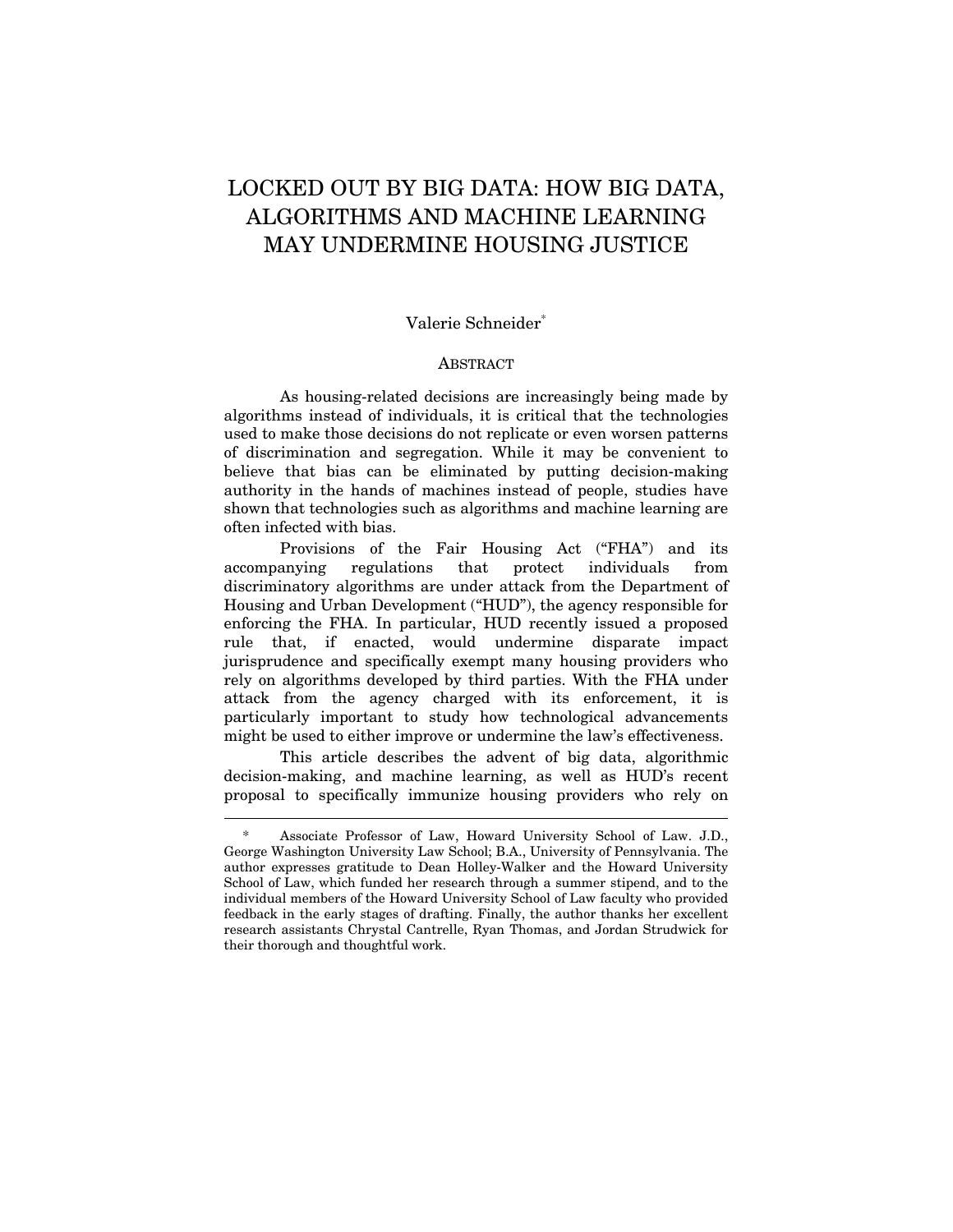algorithms from disparate impact liability. It then discusses how the use of big data and algorithmic decision-making has touched all parts of the rental housing market, from advertising to tenant selection processes. Finally, it offers policy prescriptions that could help mitigate the discriminatory impacts of algorithmic decision-making in ways that are aligned with the FHA or, in some cases, that reach further than the protections currently offered under the FHA.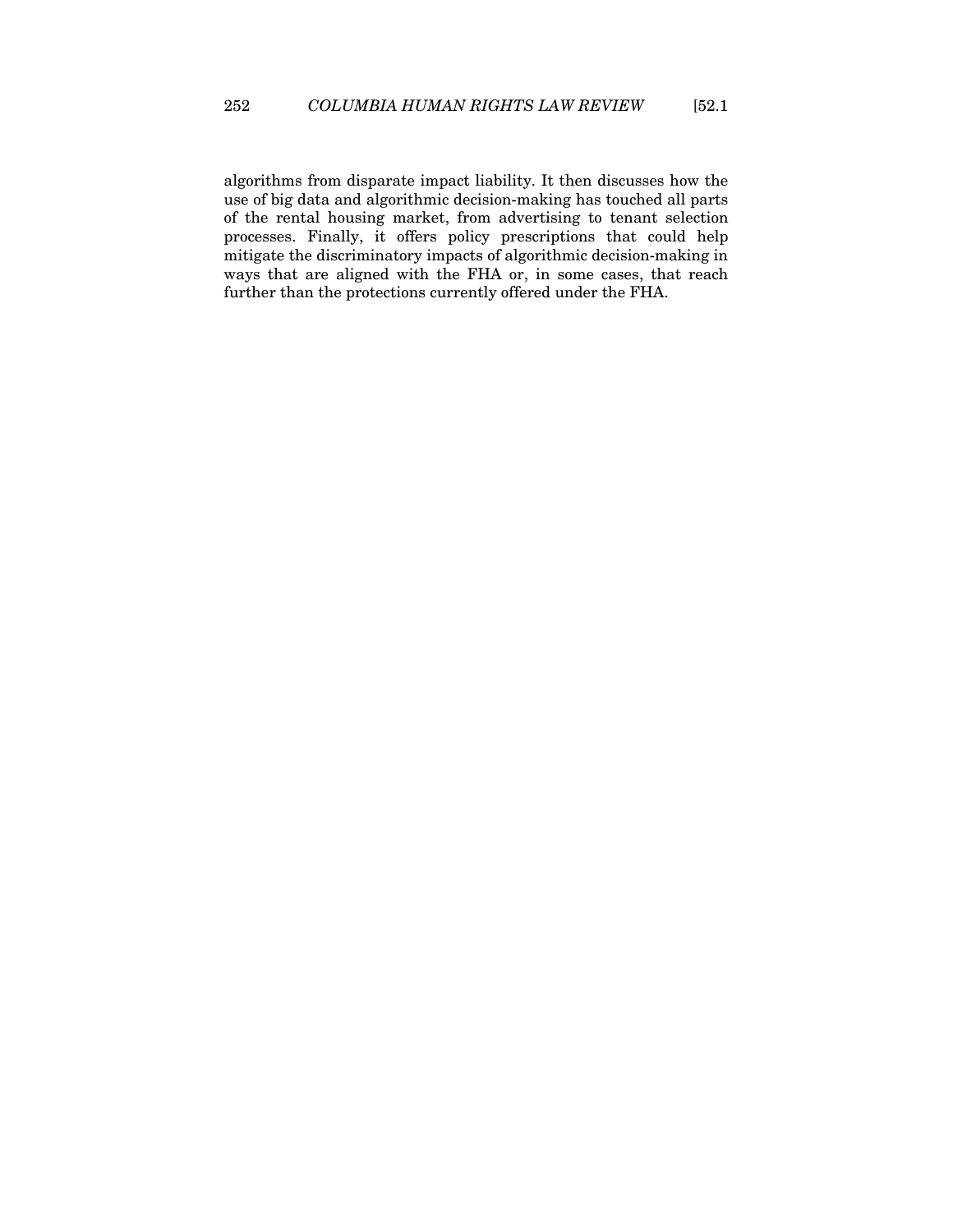# TABLE OF CONTENTS

|                                                                 | .254 |
|-----------------------------------------------------------------|------|
| I. Big Data, Artificial Intelligence, Machine Learning-Defining | 256  |
| II. The Fair Housing Act, Disparate Impact, and the Use of      |      |
| Algorithms                                                      | 261  |
|                                                                 |      |
| B. HUD's Attempt to Immunize Housing Providers Who              |      |
|                                                                 |      |
|                                                                 |      |
| A. The Growth of Big Data in Tenant Selection266                |      |
|                                                                 |      |
| C. Machine Learning Doubles Down on Past Discrimination274      |      |
| D. When it Comes to Rental Housing, Algorithmic Decision-       |      |
| Making Affects Minorities Disproportionately278                 |      |
|                                                                 |      |
|                                                                 |      |
|                                                                 |      |
|                                                                 |      |
|                                                                 |      |
| B. Corrective Training and "Lying" to Algorithms—A Race         |      |
|                                                                 | 294  |
| C. In Some Circumstances, Put the Human Back into the           |      |
|                                                                 |      |
|                                                                 |      |
| E. Update Nondiscrimination Laws to Address Algorithmic         |      |
|                                                                 |      |
|                                                                 |      |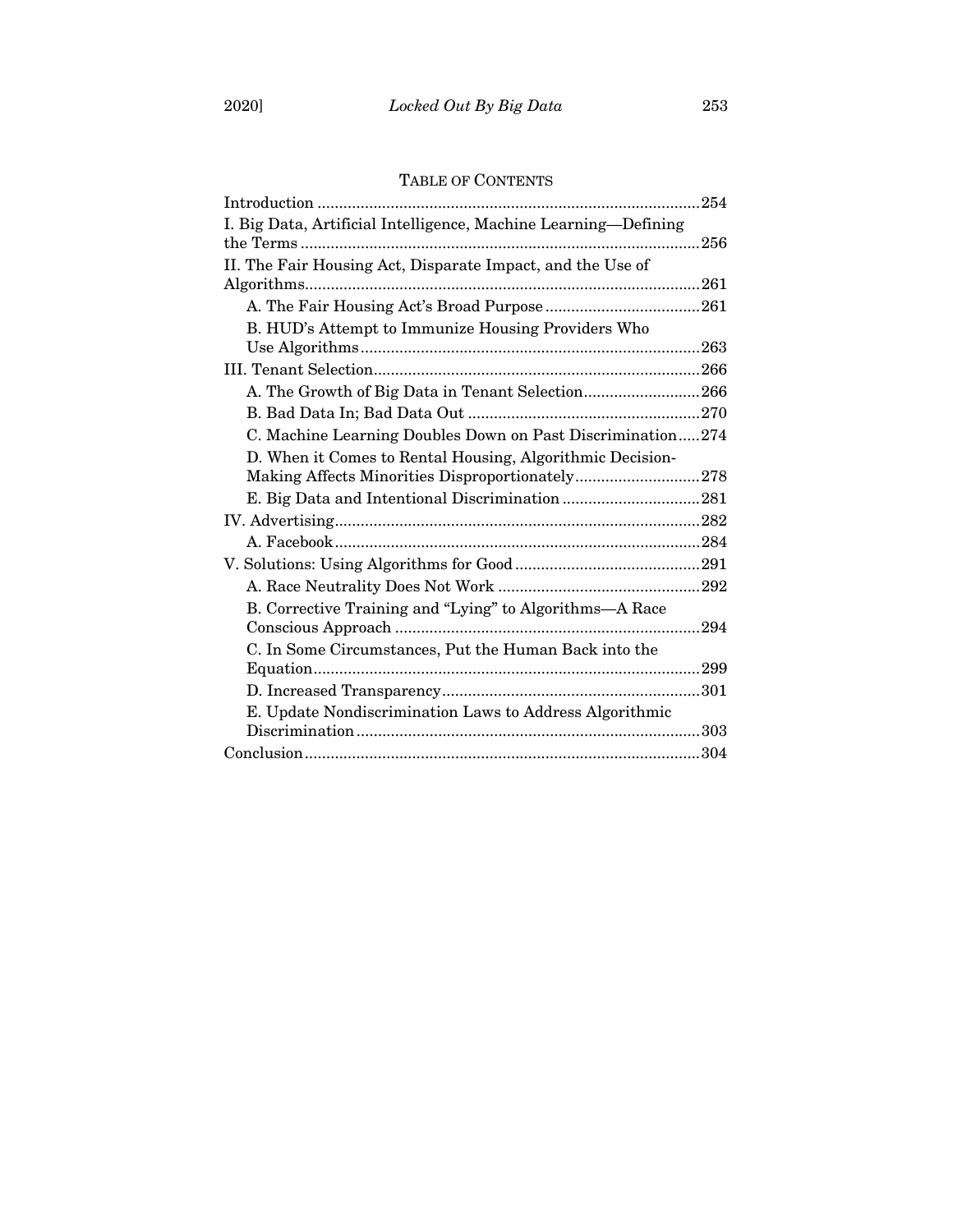$\overline{a}$ 

#### **INTRODUCTION**

Social media and big data companies, such as Facebook and CoreLogic, amass gargantuan amounts of data about individuals that can help decision-makers act more efficiently and effectively. Ostensibly, the use of data and algorithms should diminish the effect of personal bias and racism in decision-making, leading to more just and race-neutral results. Evidence has emerged, however, that suggests that the use of big data, algorithms, machine learning, and artificial intelligence in housing-related decisions can perpetuate patterns of discrimination and thwart the efficacy of our antidiscrimination laws.<sup>1</sup>

In the past five years, there has been an increased scholarly focus on both the potential for big data, algorithms, and machine learning to diminish the effects of personal prejudice in decisionmaking and the possibility that these technologies might, in the end, replicate or even worsen discrimination.<sup>2</sup> This article focuses on the

2. *See* Nicol Turner Lee et al., *Algorithmic Bias Detection and Mitigation: Best Practices To Reduce Consumer Harms,* BROOKINGS (May 2019), https://www.brookings.edu/research/algorithmic-bias-detection-and-mitigationbest-practices-and-policies-to-reduce-consumer-harms [https://perma.cc/6K6Y-LXNG] ("[S]ome algorithms run the risk of replicating and even amplifying human biases, particularly those affecting protected groups"); *see also* Allen, *supra* note 1, at 229; Lorna McGregor et al., *International Human Rights Law as a Framework for Algorithmic Accountability*, 68 INT'L & COMPAR. L. Q. 309, 319 (2019) (discussing the risks and potential human rights violations that can be caused by discriminatory algorithms); Aziz Z. Huq, *Racial Equity in Algorithmic Criminal Justice*, 68 DUKE L.J. 1043, 1054 (2019) (identifying the "possibility that an algorithm will generate patterns of error that are systematically skewed between racial groups" as an issue with their use in the criminal legal system).

<sup>1.</sup> James A. Allen, *The Color of Algorithms: An Analysis and Proposed Research Agenda for Deterring Algorithmic Redlining*, 46 FORDHAM URB. L.J. 219, 229 (2019) ("Ample research has shown that by using biased data and potentially biased code, algorithms are creating a funneling effect that perpetuates discrimination and stereotypes."); *see also* Mathias Risse, *Human Rights and Artificial Intelligence: An Urgently Needed Agenda,* 41 HUM. RTS. Q. 1, 11 (2019) ("Anti-discrimination provisions are threatened if algorithms used in areas ranging from health care to insurance underwriting to parole decision are racist or sexist because the learning they do draws on sexism or racism."); EXEC. OFF. OF THE PRESIDENT, BIG DATA: A REPORT ON ALGORITHMIC SYSTEMS, OPPORTUNITY, AND CIVIL RIGHTS 1, 5 (2016), https://obamawhitehouse.archives.gov/sites/default/ files/microsites/ostp/2016\_0504\_data\_discrimination.pdf [https://perma.cc/B42Y-GE3F] ("Big data techniques have the potential to enhance our ability to detect and prevent discriminatory harm. But, if these technologies are not implemented with care, they can also perpetuate, exacerbate or mask harmful discrimination.").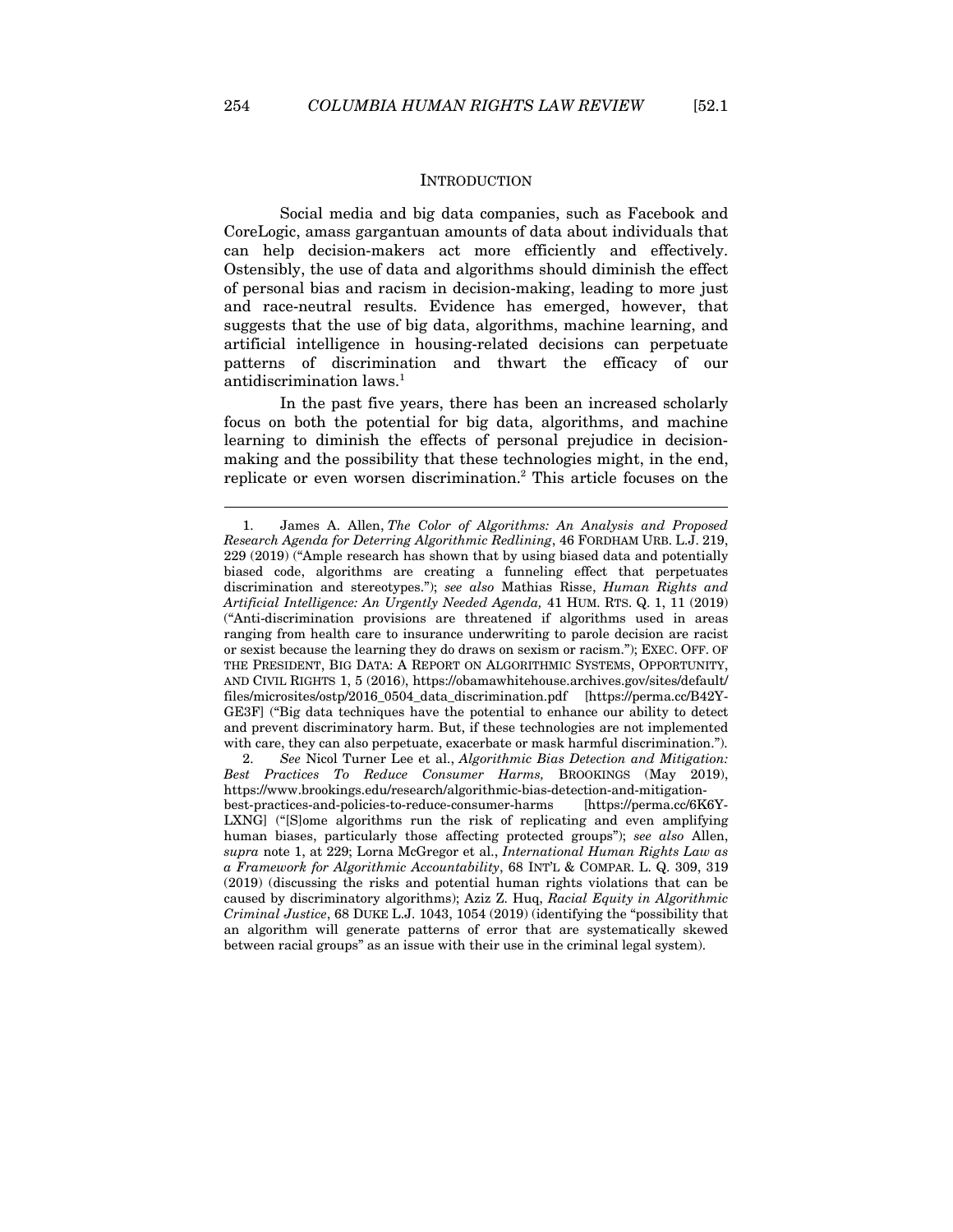intersection of the use of big data and algorithms in rental housing and the protections of the Fair Housing Act. This article concentrates on rental housing as opposed to other parts of the housing market for three reasons. First, compared to white Americans, minorities disproportionately live in rental housing; thus, the Fair Housing Act has its greatest potential to affect change for minorities in the realm of rental housing.<sup>3</sup> Second, rental housing decisions are increasingly being made not by landlords or individuals in management companies, but by algorithms created by third parties. Finally, under the Trump Administration, the Department of Housing and Urban Development ("HUD") has moved to dismantle one of the main avenues for recourse for renters under the Fair Housing Act disparate impact analysis—and has proposed to specifically immunize housing providers that rely on algorithms in decisionmaking from liability.4

This article proceeds in five parts. Part I describes the advent of big data, algorithmic decision-making, and machine learning. Part II describes the relevant provisions of the Fair Housing Act and HUD's recent proposal to specifically immunize housing providers who rely on algorithms from disparate impact liability. Part III discusses how the use of big data and algorithmic decision-making has affected tenant selection. Part IV discusses how the Fair Housing Act's prohibition on discriminatory advertising is being undermined by big data companies such as Facebook. Part V offers some policy

<sup>3</sup>*. See* Eloisa C. Rodriguez-Dod & Olympia Duhart, *Evaluating Katrina: A Snapshot of Renters' Rights Following Disasters*, 31 NOVA L. REV. 467, 471–72 (2007) ("[B]efore the storm, nearly one in two black households in St. Bernard's and one in three Hispanic households in the parish were renters. By contrast, only one in four white households in St. Bernard were renters before the storm.").

<sup>4.</sup> HUD's Implementation of the Fair Housing Act's Disparate Impact Standard, 84 Fed. Reg. 42854 (proposed Aug. 19, 2019) (to be codified at 20 C.F.R. pt. 100). *See infra* Part II.B for a discussion of how HUD's proposed rule would weaken the disparate impact theory and specifically immunize housing providers who use algorithms to make housing decisions from liability provided that such housing providers show that the inputs are not proxies for race or that the algorithm was created or verified by a third party; *see also* Howard University School of Law, Comment Letter on Proposed Rule Governing HUD's Implementation of the Fair Housing Act's Disparate Impact Standard (Oct. 18, 2019), https://www.regulations.gov/document?D=HUD-2019-0067-2779 (on file with the *Columbia Human Rights Law Review*) ("The Proposed Rule ignores the reality that one variable alone may not have a discriminatory effect; rather, it is the power of algorithms to combine seemingly neutral inputs that together may become a close proxy or substitute for a protected class.").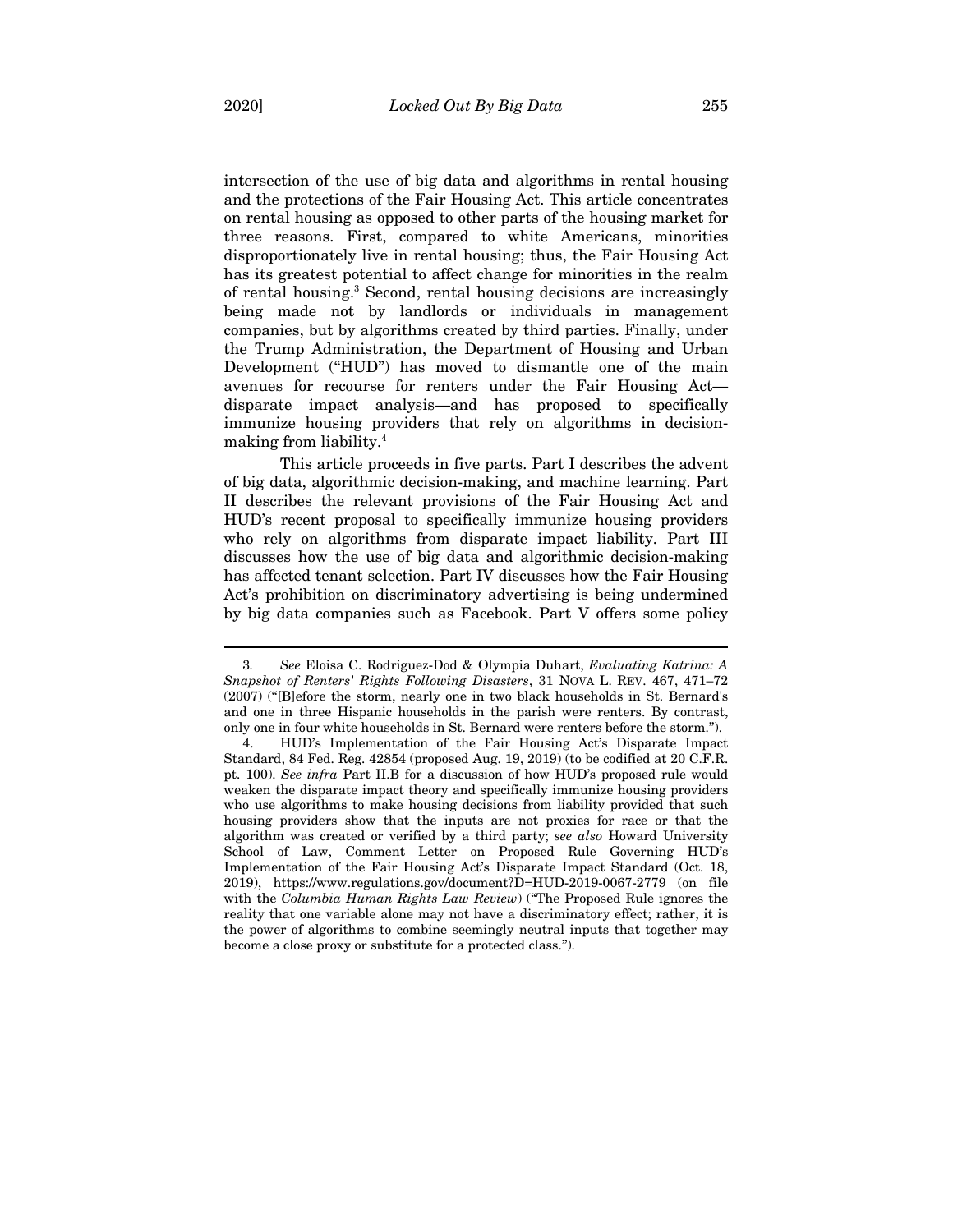$\overline{a}$ 

prescriptions that could help mitigate the discriminatory impacts of algorithmic decision-making in ways that are aligned with the Fair Housing Act or, in some cases, that reach further than the protections currently offered under the Fair Housing Act.

## I. BIG DATA, ARTIFICIAL INTELLIGENCE, & MACHINE LEARNING— DEFINING THE TERMS

As the Federal Trade Commission stated in a 2016 report, "[w]e are in the era of big data."<sup>5</sup> Big data companies are "more" powerful than oil companies ever were, and this is presumably just the beginning of their ascension."6 With the advent of smart phones, social media, search engines, and near constant connectivity, companies are constantly collecting immense amounts of data about most Americans.7 Data mining attempts to "locate statistical relationships in a data set" and it "automates the process of discovering useful patterns, revealing regularities upon which subsequent decision making can rely."8 Data is mined about virtually every aspect of modern life: search queries, online transactions, links "clicked," social networking interactions, global positioning satellites, online subscriptions, public records, and more.<sup>9</sup> Even after logging out

<sup>5.</sup> FED. TRADE COMM'N, BIG DATA, A TOOL FOR INCLUSION OR EXCLUSION (2016), https://www.ftc.gov/system/files/documents/reports/big-data-tool-inclusionor-exclusion-understanding-issues/160106big-data-rpt.pdf [https://perma.cc/Y2P2- SWK9]; *see also* Risse, *supra* note 1, at 2 ("Artificial intelligence (AI) is increasingly present in day-to-day life, reflecting a growing tendency to turn for advice, or turn over decisions altogether, to algorithms."); Jonas Lerman, *Big Data and Its Exclusions*, 66 STAN. L. REV. ONLINE 55, 55 (2013) ("The big data revolution has arrived.").

<sup>6.</sup> Risse, *supra* note 1, at 12; *see also The World's Most Valuable Resource is No Longer Oil, But Data*, THE ECONOMIST (Mar. 4, 2020), https://www.economist.com/leaders/2017/05/06/the-worlds-most-valuable-resourceis-no-longer-oil-but-data (on file with the *Columbia Human Rights Law Review*); EXEC. OFF. OF THE PRESIDENT, *supra* note 1, at 5 ("As data-driven services become increasingly ubiquitous . . . we must address concerns about intentional or implicit biases that may emerge from both the data and the algorithms used as well as the impact they may have on the user and society.").

<sup>7</sup>*. See* Risse, *supra* note 1, at 12; *see also* EXEC. OFF. OF THE PRESIDENT, *supra* note 1, at 4 (warning that burgeoning technology will only "spur broader use of big data").

<sup>8.</sup> Solon Barocas & Andrew D. Selbst, *Big Data's Disparate Impact*, 104 CAL. L. REV. 671, 677 (2016).

<sup>9.</sup> Liane Colonna, *A Taxonomy and Classification of Data Mining*, 16 SMU SCI. & TECH. L. REV. 309, 311 (2013); *see also* Risse, *supra* note 1, at 2 ("The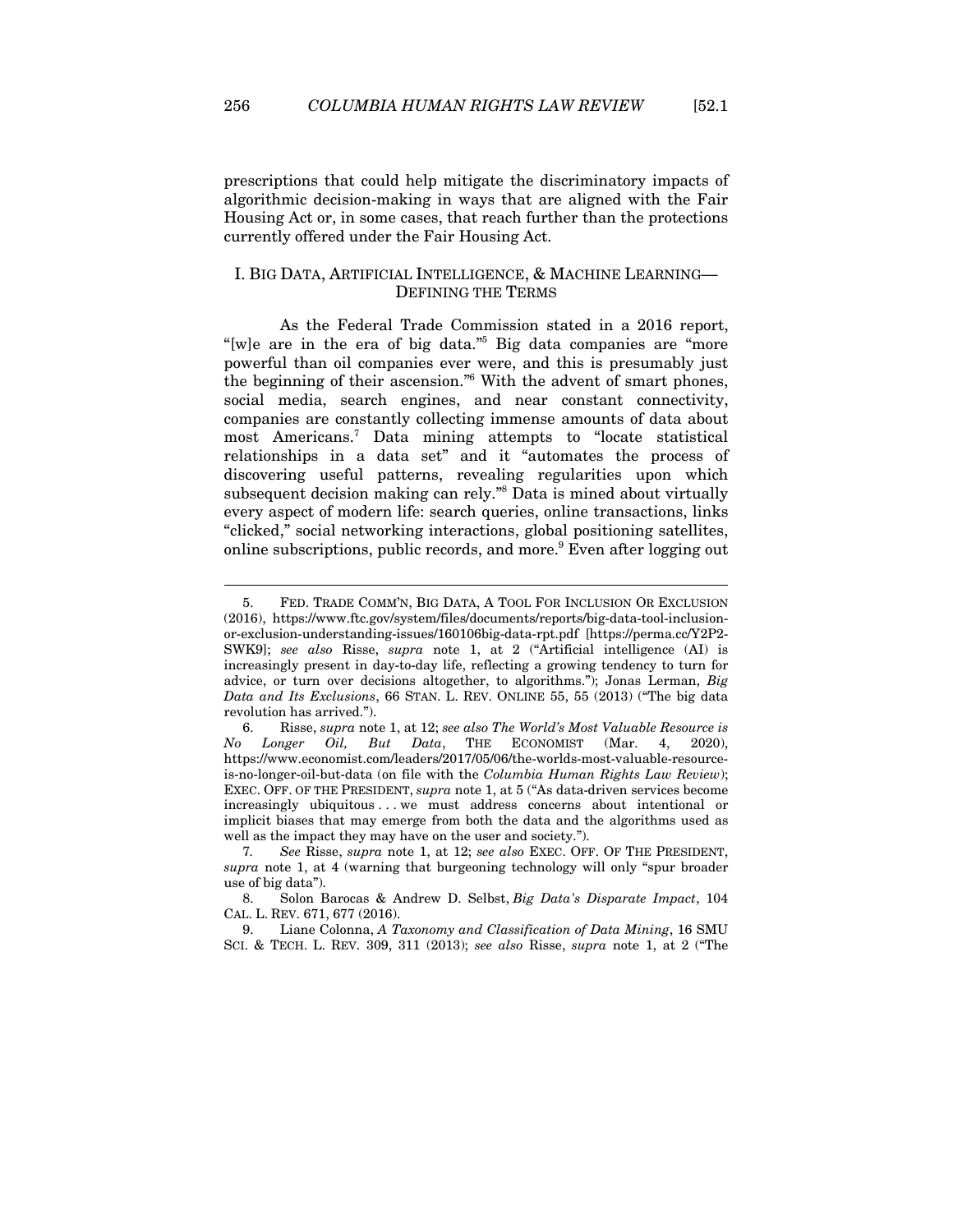of an application, many social media platforms continue to collect data on an individual's location, browser history, and purchases via the use of "cookies."10

Data on its own is not particularly valuable; it must be organized, collated, and analyzed in order to have utility.<sup>11</sup> As the collection of data has become routinized, entire industries have emerged to make that data useful. Thus "big data" companies do not merely collect data; they, along with other technology companies, develop computer programs known as algorithms—"sets of step-bystep instructions"—that enable the recognition of patterns, which allows for the accurate prediction of particular results.12 These algorithms "increasingly determine what information we are exposed to and what decisions are made about us."13 Historically, algorithms have worked like a flowchart or decision tree. For example, an algorithm might be programmed so that if X and Y variables are present, then a prospective renter should get a score of Z.

Technology has developed so that algorithms need not remain static; instead, they can now be programmed to "learn" from patterns

11. Roger W. Reinsch & Sonia Goltz, *Big Data: Can the Attempt to Be More Discriminating Be More Discriminatory Instead?*, 61 ST. LOUIS U. L.J. 35, 37 (2016) ("Although Big Data is characterized by volume, it would be relatively useless without the sophisticated algorithms that can process incredibly large amounts of data, allowing people to find patterns not normally visible.").

12. Omer Tene & Jules Polonetsky, *Taming the Golem: Challenges of Ethical Algorithmic Decision-Making*, 19 N.C. J. L. & TECH. 125, 128 (2017). For a definition of "algorithm," *see Gottschalk v. Benson*, 409 U.S. 63, 65 (1972) ("A procedure for solving a given type of mathematical problem is known as an 'algorithm.'"); *see also* 3 CHISUM ON PATENTS § 8.04 (2019) ("[A]n algorithm is defined as a fixed, step-by-step procedure for accomplishing a given result."); Kal Raustiala & Christopher Jon Sprigman, *The Second Digital Disruption: Streaming and the Dawn of Data-Driven Creativity*, 94 N.Y.U. L. REV. 1555, 1583 (2019) ("An 'algorithm' is defined as a 'prescribed set of well-defined rules or instructions for the solution of a problem, such as the performance of a calculation, in a finite number of steps.'" (citing *Algorithm*, Oxford Reference: A Dictionary of Computer Science (Andrew Butterfield et al., eds., 7th ed. 2016)).

13. Tene & Polonetsky, *supra* note 12, at 128.

effectiveness of algorithms is increasingly enhanced through 'Big Data:' the availability of an enormous amount of data on all human activity and other processes in the world."); Max N. Helveston, *Consumer Protection in the Age of Big Data*, 93 WASH. U. L. REV. 859, 868 (2016) ("the average person has little understanding of exactly how much information about herself is being collected by third parties or how private companies and the government have begun to use this data").

<sup>10</sup>*. 6 The Law of Advertising IV* (2019).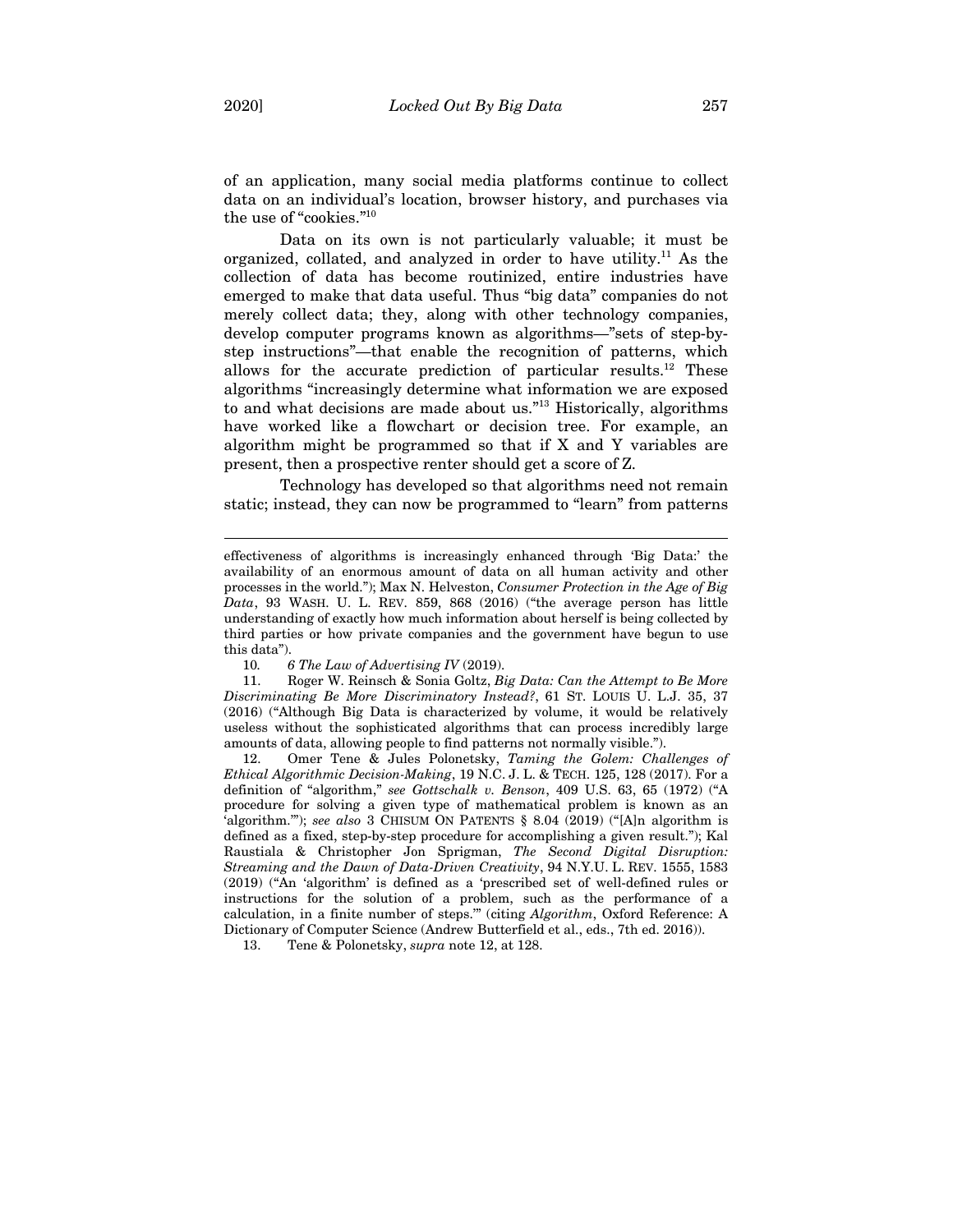and to adjust in order to make more precise predictions for future behaviors.<sup>14</sup> This type of responsive algorithm is often referred to as "artificial intelligence" or "machine learning." The static "step-bystep" instructions that originally made up the algorithm can now change in response to previous results via artificial intelligence or machine learning, sometimes in ways that the original programmers cannot predict or control.15 These advanced algorithms "collect training data, learn from it, and then apply what they learned to larger datasets to determine or predict something about reality."<sup>16</sup>

The notion that algorithms can learn from past patterns seems to be a good thing at first blush, given that efficiency and accuracy are improved when algorithms can automatically become more precise without any need for additional input.17 However, if an algorithm learns from existing patterns, and those patterns are infected with racial inequality, the algorithm may "learn" to replicate and reinforce that inequality.18 If algorithms, by their nature, rely on

<sup>14.</sup> Mark MacCarthy, *Standards of Fairness for Disparate Impact Assessment of Big Data Algorithms*, 48 CUMB. L. REV. 67, 74 (2018) (explaining that machine learning programs improve as they are exposed to more data, adjusting over time according to their original design as well as the training data to which they were originally exposed).

<sup>15</sup>*. See* EXEC. OFF. OF THE PRESIDENT, *supra* note 1, at 10 (noting that machine learning is the "science of getting computers to act without being explicitly programmed." (internal citations omitted)); *see also* Ignacio N. Cofone, *Algorithmic Discrimination Is an Information Problem*, 70 HASTINGS L.J. 1389, 1395 (2019) ("[M]achine learning algorithms are given large amounts of data with output variables for the algorithm to self-adjust. Instead of determining decision rules, human intervention is limited to selecting features for the training data and attaching labels to the output data.").

<sup>16.</sup> Cofone, *supra* note 15, at 1395.

<sup>17.</sup> For a discussion of potential impacts of artificial intelligence on the legal field, see Mariano-Florentino Cuéllar, *A Simpler World? On Pruning Risks and Harvesting Fruits in an Orchard of Whispering Algorithms*, 51 U.C. DAVIS L. REV. 27, 35 (2017) ("If society enhances the artificially intelligent tools available for addressing challenges of such enormous legal consequence, we will gain new opportunities to close the considerable gap between legal aspirations and reality that currently bedevils aspirations for justice.").

<sup>18</sup>*. See* Risse, *supra* note 1, at 11 (stressing that human rights organizations are invested in exploring the "potential for discrimination within the use of machine learning, particularly with regard to policing, criminal justice, and access to essential economic and social services" based on discriminatory inputs).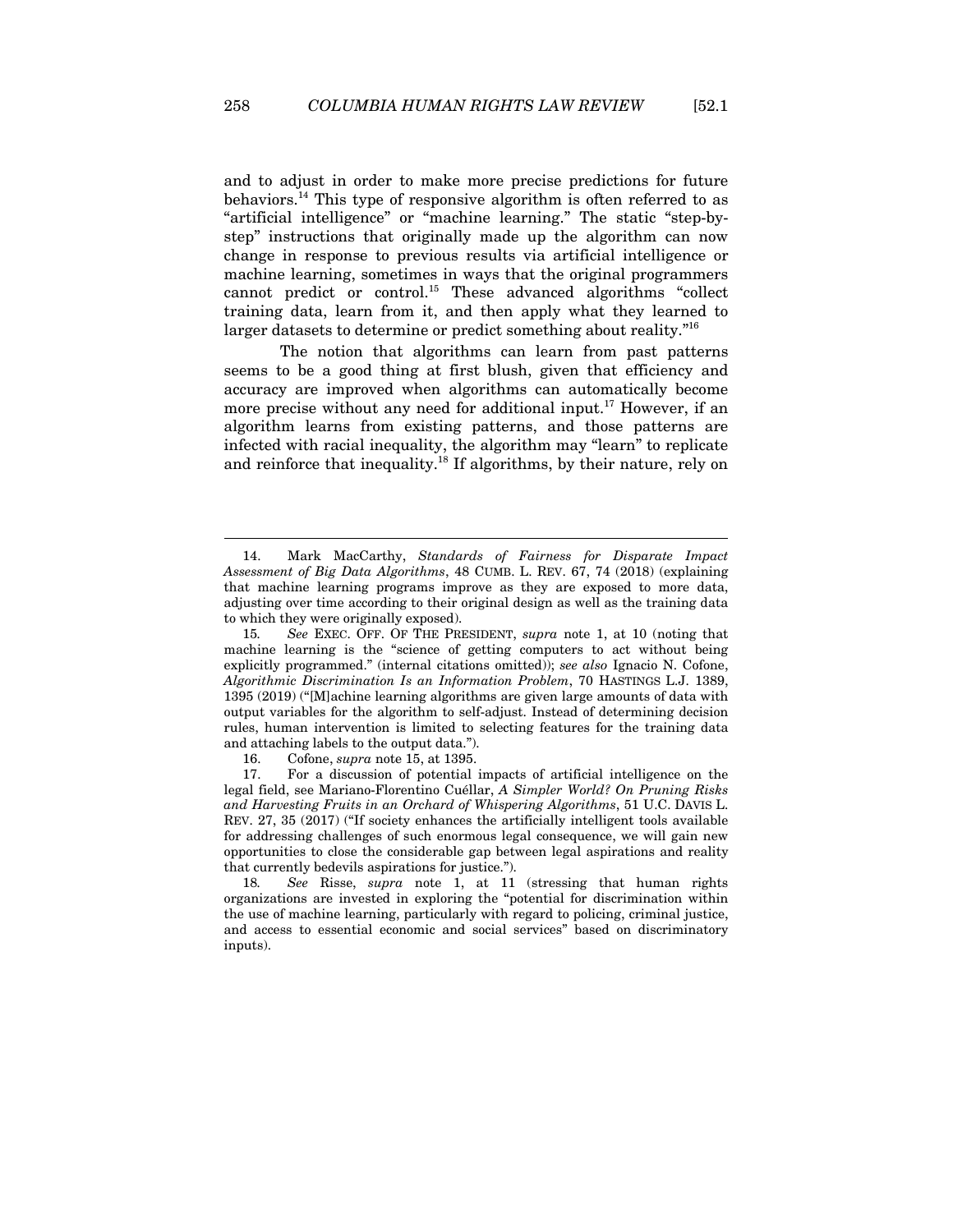data that captures a racist past and present, they may automate the inequitable "status quo unless preventative measures are taken."19

The use of big data, algorithms, and machine learning always involves a "form of statistical (and therefore seemingly rational) discrimination."20 The purpose of using big data, algorithms, and artificial intelligence is to "provide a rational basis upon which to distinguish between individuals"21—e.g., to predict if one applicant for an apartment is more likely than another applicant to pay rent on time or abide by the lease. Some claim that in addition to being more efficient and potentially more effective than leaving decisions to individuals, the use of big data can diminish the effects of discrimination by removing potentially biased individuals from the decision-making process.<sup>22</sup> The problem with big data, however, is that it must use existing data, which often reflects existing patterns of discrimination and this can perpetuate the unequal status quo. Consequently, the use of big data and algorithms "holds the potential to unduly discount members of legally protected classes."23 In other words, the benefit of using predictive algorithms is that they can make decision-making more efficient, and, in some cases, can help erase human bias decisions. $24$  The downside, however, is that such algorithms may be used to deny opportunities to individuals based on

 $\overline{a}$ 

23. Barocas & Selbst, *supra* note 8, at 677; *see also* Tene & Polonetsky, *supra* note 12, at 130 (asserting that no algorithm is "fully immune" from humans, because they are made by human designers, are trained on humangenerated data, and codify human choices).

24. MacCarthy, *supra* note 14, at 74 (noting that discussions of algorithmic fairness have increased recently); *see also* Tene & Polonetsky, *supra* note 12, at 132 (arguing that the benefits of the use of algorithms include "unearthing and mitigating formerly discrete and muted discrimination."); Pauline T. Kim, *Data-Driven Discrimination At Work*, 48 WM. & MARY L. REV. 857, 871 (2017) ("[A]lthough algorithms offer the potential for avoiding or minimizing bias, the real question is how the biases they may introduce compare with the human biases they avoid.").

<sup>19</sup>*. Id*. at 2.

<sup>20.</sup> Barocas & Selbst, *supra* note 8, at 677.

<sup>21</sup>*. Id.*

<sup>22.</sup> Some scholars have noted that, because humans create algorithms, human bias can never truly be removed from algorithmic decision-making. Cofone, *supra* note 15, at 1401 ("The biases of humans that program and apply the algorithm can translate into the algorithm, and sometimes stereotypes and negative associations can be codified in and amplified by the algorithm."); *see also* MacCarthy, *supra* note 14, at 74 (explaining that while algorithms can benefit historically disadvantaged groups to remedy discrimination, there are also fairness concerns).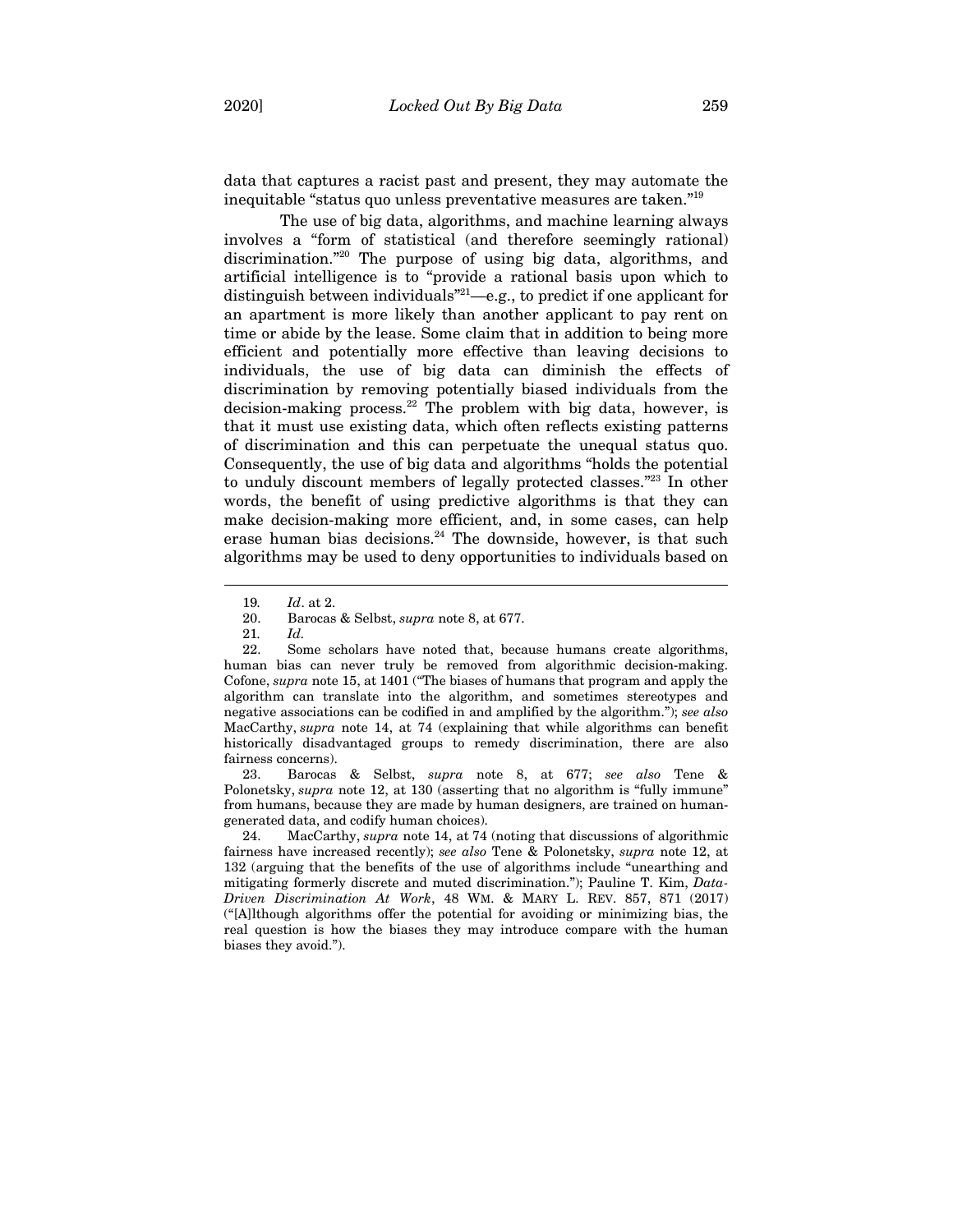their membership in or association with a particular group while hiding behind a cloak of mathematical neutrality.<sup>25</sup>

The uses of algorithms, artificial intelligence, and machine learning are ubiquitous. They are used across industries including in decisions related to housing, health, hiring, transportation, and policing.26 A recent proliferation of scholarship about the use of algorithms, artificial intelligence, and machine learning in decisionmaking has settled the debate as to whether bias and harm flows from the use of these technologies: "the evidence [of bias] has mounted beyond a doubt . . . [and] [t]he task now is addressing these harms."27

The remainder of this article will address how algorithms are used in one of the most intimate and important aspects of our society,—housing—and in relation to one of our most important civil rights laws—the Fair Housing Act. Ultimately, it will offer suggestions for addressing the negative effects of the use of

26. Ryan C. LaBrie & Gerhard H. Steinke, *Towards a Framework for Ethical Audits of AI Algorithms*, TWENTY-FIFTH AMERICAS CONFERENCE ON INFORMATION SYSTEMS, CANCUN, 1 (2019); *see also* Lee et al., *supra* note 2 ("Private and public sectors are increasingly turning to artificial intelligence (AI) systems and machine learning algorithms to automate simple and complex decision-making processes. The mass-scale digitization of data and the emerging technologies that use them are disrupting most economic sectors, including transportation, retail, advertising, and energy, and other areas."). *See generally,* Cofone, *supra* note 15, at 1389 (discussing the use of algorithms in hiring decisions, policing, healthcare, and other contexts).

27. Cofone, *supra* note 15, at 1394 ("The resulting discrimination can be classified along three categories. . . . The first is a bias in the process, the second is a bias in the input (sample), and the third is a societal bias captured in representative data.").

<sup>25.</sup> FED. TRADE COMM'N, *supra* note 5, at 8; *see also* Miranda Bogen & Aaron Rieke, *Help Wanted: An Examination of Hiring Algorithms, Equity and Bias*, UPTURN (Dec. 2018), https://www.upturn.org/reports/2018/hiring-algorithms [https://perma.cc/2JNL-3RMB] ("A phenomenon known as automation bias occurs when people give undue weight to the information coming through their monitors." (internal citations and quotation marks omitted)); Cofone, *supra* note 15, at 1396 ("Algorithmic decision-making is sometimes taken to imply that the prevalence of biases for discrimination decreases. . . . However, in the last few years, piles of documented cases have appeared regarding decision-making processes in which algorithms also produce a discriminatory outcome—even assuming no discriminatory intent."); MacCarthy, *supra* note 14, at 75 ("The output of an analytical process can have a disparate impact on a protected class when a variable or combination of variables correlates both with the suspect classification and the output variable. These correlations may be the result of historical discrimination that put vulnerable people at a disadvantage.").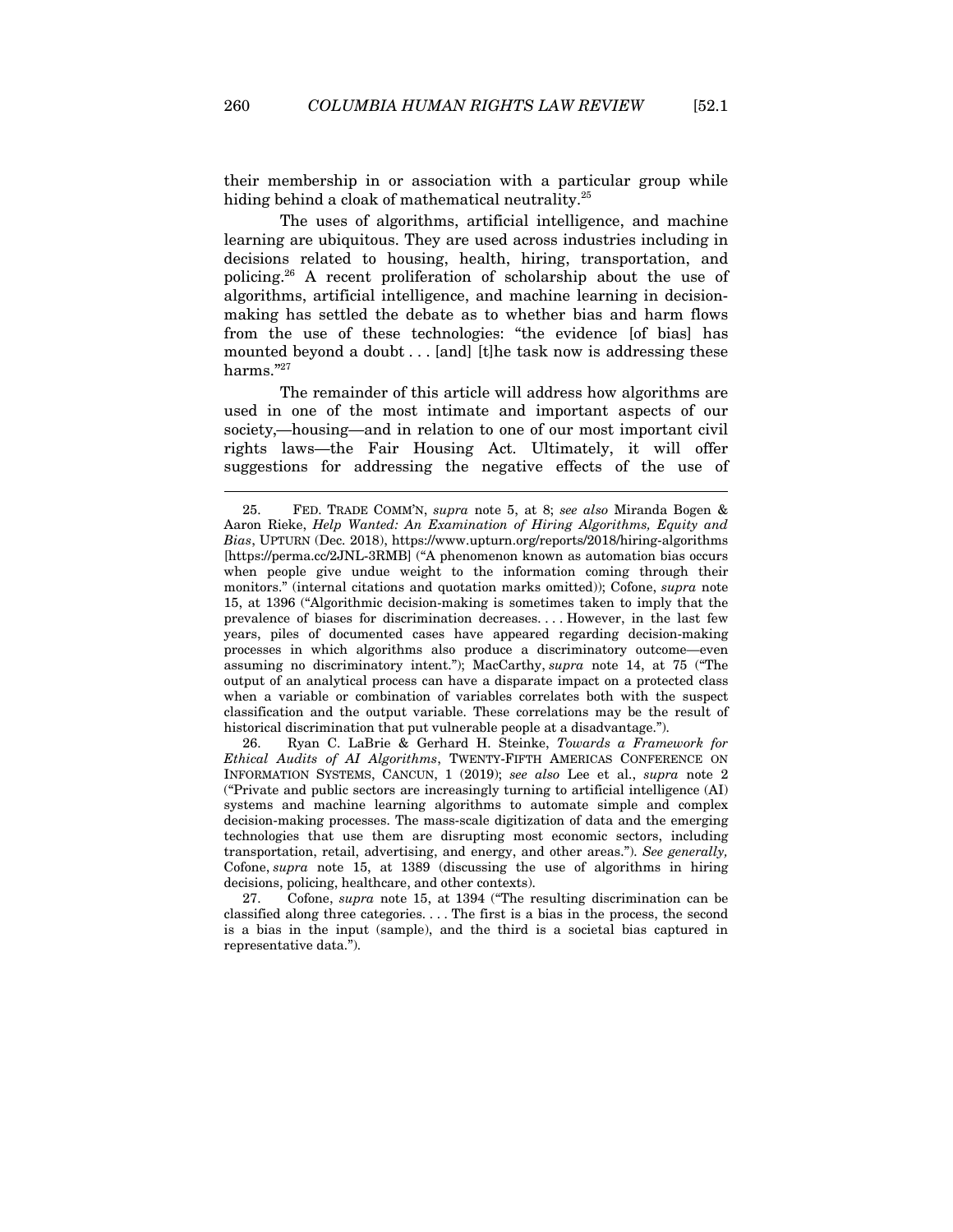algorithms in the rental housing market, particularly where these harms are obscured by perceived neutrality.

## II. THE FAIR HOUSING ACT, DISPARATE IMPACT, AND THE USE OF **ALGORITHMS**

# A. The Fair Housing Act's Broad Purpose

The Fair Housing Act, enacted in 1968, did not anticipate the interplay between technology and our civil rights laws. The use of algorithms, artificial intelligence, or machine learning in housingrelated decisions was likely far from the minds of the drafters.<sup>28</sup> Regardless, the Fair Housing Act is structured to address both intentionally discriminatory policies as well as decisions that have a discriminatory effect.<sup>29</sup> This second theory for recovery under the Fair Housing Act—the "disparate impact" theory—is particularly well suited to address algorithmic discrimination.

The purpose of the Fair Housing Act, per its declaration of policy, is "to provide, within constitutional limitations, for fair housing throughout the United States."30 Courts have consistently held that, given its purpose, the Fair Housing Act should be interpreted broadly.31

The most frequently cited language of the Fair Housing Act makes it illegal to "refuse to sell or rent . . . or to refuse to negotiate for the sale or rental of . . . a dwelling to any person because of race, color, religion, sex . . . or national origin."<sup>32</sup> This language prohibits intentional discrimination or "disparate treatment;" that is, it subjects housing providers to liability if they intentionally refuse to sell or rent to a person because of that person's membership in a protected class.

<sup>28.</sup> An early influential algorithm, Quicksort, was developed in 1961 by Tony Hoare only seven years prior to the passage of the Fair Housing Act. *See*  C.A.R. Hoare, *Quicksort*, 5 COMPUT. J. 10, 11 (1962).

<sup>29.</sup> Tex. Dep't of Hous. & Cmty. Affairs v. Inclusive Cmtys. Project, Inc., 135 S. Ct. 2507, 2519 (2015).

<sup>30. 42</sup> U.S.C. § 3601 (1968) [hereinafter "FHA"].

<sup>31</sup>*. See, e.g.*, Miami Valley Fair Hous. Ctr., Inc. v. Connor Grp., 725 F.3d 571, 577 (6th Cir. 2013) ("The Fair Housing Act's language is purposely broad."); *see also* Trafficante v. Metro. Life Ins. Co*.*, 409 U.S. 205, 211–12 (1972) (finding that the Fair Housing Act must be generously construed to foster integration).

<sup>32.</sup> FHA, *supra* note 30, at § 3604.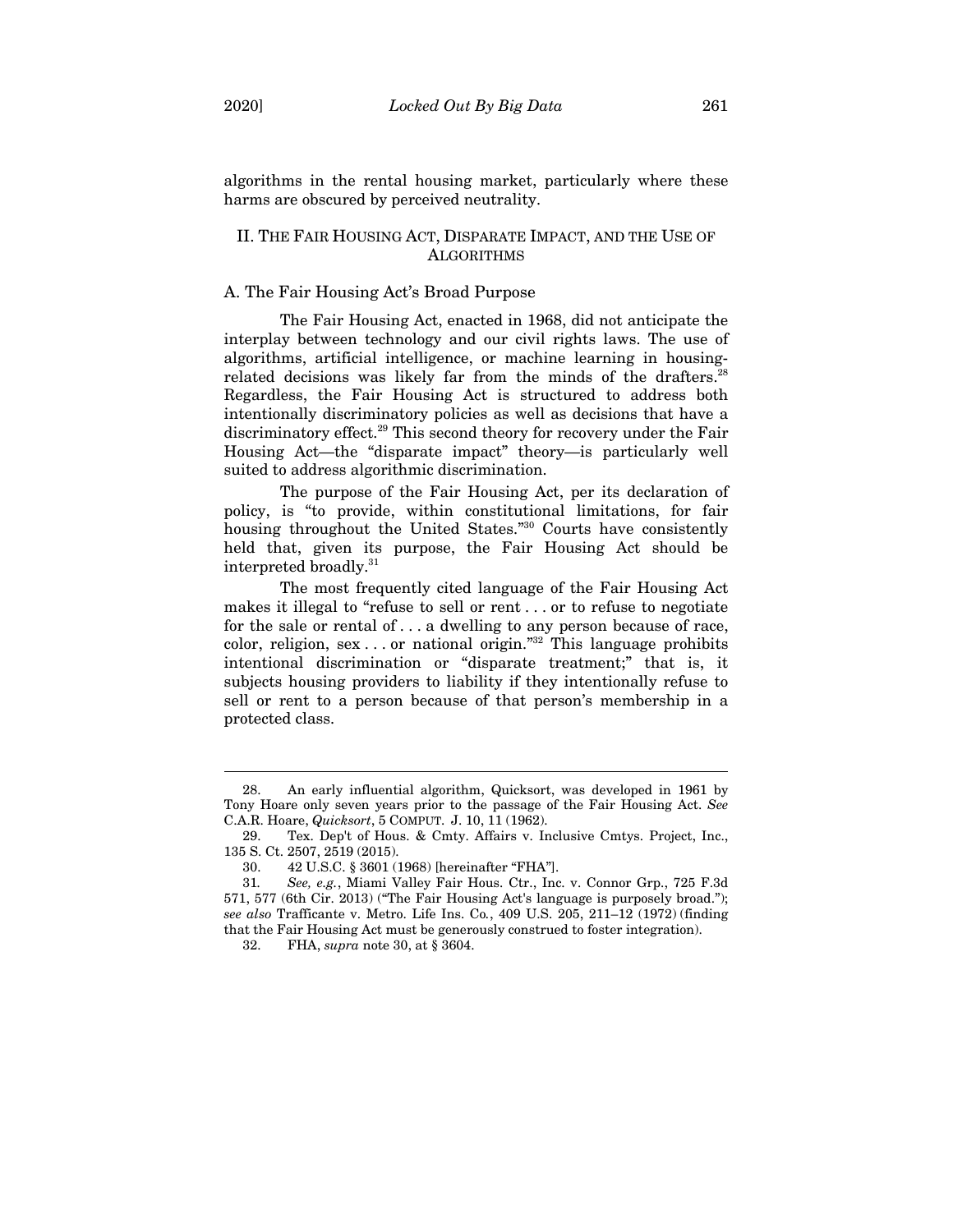The Fair Housing Act also contains language that has consistently been interpreted to support a disparate impact theory of liability. Under this theory, litigants can bring claims asserting that a facially neutral policy or action has a disproportionately adverse effect on members of a protected class. Since the 1970s, every circuit court that has considered the question has determined that the Fair Housing Act's prohibition on acts that would "otherwise make unavailable or deny"33 housing due to membership in a protected class allows potential litigants to bring disparate impact claims.<sup>34</sup>

In 2013, after the Supreme Court granted certiorari in *Mt. Holly Gardens Citizens In Action, Inc. v. Township of Mount Holly*, a case that brought into question whether disparate impact claims are cognizable under the Fair Housing Act, HUD promulgated regulations (the "2013 Disparate Impact Regulations") that recognized and formalized the existing disparate impact jurisprudence.35 *Mount Holly* settled before the Supreme Court heard oral arguments, but in 2015 the Supreme Court granted certiorari on another case that called into question whether disparate impact claims are cognizable under the Fair Housing Act: *Texas Department of Housing and Community Affairs v. Inclusive Communities Project, Inc*. 36 In its decision in *Inclusive Communities*, the Supreme Court gave its stamp of approval to existing federal court jurisprudence and the 2013 Disparate Impact Regulations, holding that disparate impact claims are cognizable under the Fair Housing Act, and these

<sup>33.</sup> *Id.* at § 3604 (a).

<sup>34.</sup> The Supreme Court noted that nine Courts of Appeals had concluded the Fair Housing Act encompassed disparate-impact claims. *See* Inclusive Cmtys. Project, Inc., 135 S. Ct. at 2519; Huntington Branch, NAACP v. Town of Huntington, 844 F.2d 926, 935–36 (2d Cir. 1988); Arthur v. City of Toledo, 782 F.2d 565, 574–75 (6th Cir. 1986); Hanson v. Veterans Admin., 800 F.2d 1381, 1386 (5th Cir. 1986); United States v. Marengo Cty. Comm'n, 731 F.2d 1546, 1559, n.20 (11th Cir. 1984); Smith v. Town of Clarkton, 682 F.2d 1055, 1065 (4th Cir. 1982); Halet v. Wend Inv. Co., 672 F.2d 1305, 1311 (9th Cir. 1982); Resident Advisory Bd. v. Rizzo, 564 F.2d 126, 146 (3d Cir. 1977); Metro. Hous. Dev. Corp. v. Vill. of Arlington Heights, 558 F.2d 1283, 1290 (7th Cir. 1977); United States v. City of Black Jack, 508 F.2d 1179, 1184–85 (8th Cir. 1974).

<sup>35.</sup> Mt. Holly Gardens Citizens in Action, Inc. v. Twp. of Mount Holly, 658 F.3d 375, 377 (3d Cir. 2011); *see also* Implementation of the Fair Housing Act's Discriminatory Effects Standard, 78 Fed. Reg. 11,460, 11,479 (Feb. 15, 2013) (to be codified at 24 C.F.R. pt. 100) ("formaliz[ing] the longstanding interpretation of the Fair Housing Act to include discriminatory effects liability").

<sup>36.</sup> Inclusive Cmtys. Project, Inc., 135 S. Ct. at 2507.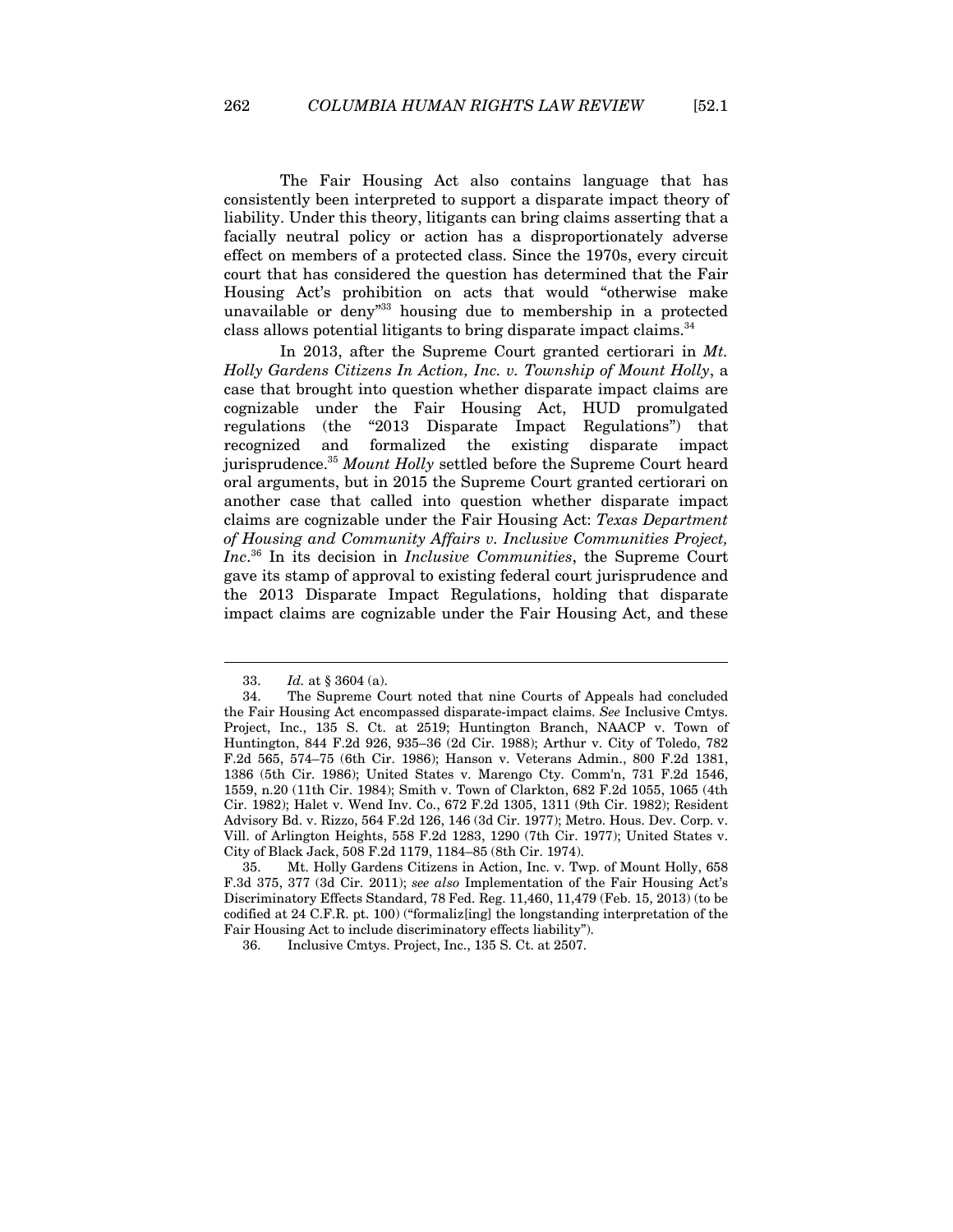claims should be evaluated via the burden-shifting analysis outlined in the 2013 Disparate Impact Regulations.<sup>37</sup>

Though neither HUD nor the Supreme Court mentioned the use of big data, algorithms, or artificial intelligence in their approvals of disparate impact jurisprudence, there is no reason to believe that decisions made by facially neutral algorithms would fall outside of the purview of disparate impact analysis.

# B. HUD's Attempt to Immunize Housing Providers Who Use Algorithms

Despite the long line of cases supporting disparate impact liability and HUD's 2013 Disparate Impact Rule, in August 2019, HUD promulgated a proposed rule ("Proposed Rule") that would weaken the disparate impact theory and specifically immunize from Fair Housing Act liability housing providers who use algorithms to make housing decisions provided that such housing providers "identify[] the inputs used in the model and show[] that these inputs are not substitutes for a protected characteristic and that the model is predictive of risk or other valid objectives."38 Housing providers using algorithms could also avoid liability by showing that "a recognized third party, not the defendant, is responsible for creating or maintaining the model."39 Yet another provision of the Proposed Rule would also allow housing providers to avoid liability if they show that "a neutral third party has analyzed the model in question and determined it was empirically derived, its inputs are not substitutes for a protected characteristic, the model is predictive of risk or other valid objective and is a demonstrably and statistically sound algorithm."40 Essentially, under the Proposed Rule, housing providers

<sup>37</sup>*. Id.* at 2514 ("While the Department's appeal was pending, the Secretary of Housing and Urban Development (HUD) issued a regulation interpreting the FHA to encompass disparate-impact liability. . . . The regulation also established a burden-shifting framework for adjudicating disparate-impact claims." (internal citation omitted)); *see generally* Valerie Schneider, *In Defense of Disparate Impact: Urban Redevelopment and the Supreme Court's Recent Interest in the Fair Housing Act*, 79 MO. L. REV. 539 (2014) (discussing the nuances of a burdenshifting analysis alongside the Supreme Court's "apparent interest in limiting the use of disparate impact analysis in Fair Housing cases").

<sup>38.</sup> HUD's Implementation of the Fair Housing Act's Disparate Impact Standard, 84 Fed. Reg. 42,854, 42,859 (proposed Aug. 19, 2019) (to be codified at 24 C.F.R. pt. 100) (providing this defense in § 100.500 (c)(2)(i)).

<sup>39</sup>*. Id.* (providing this defense in § 100.500 (c)(2)(ii)).

<sup>40.</sup> Id. (providing this defense in  $\S 100.500$  (c)(2)(iii)).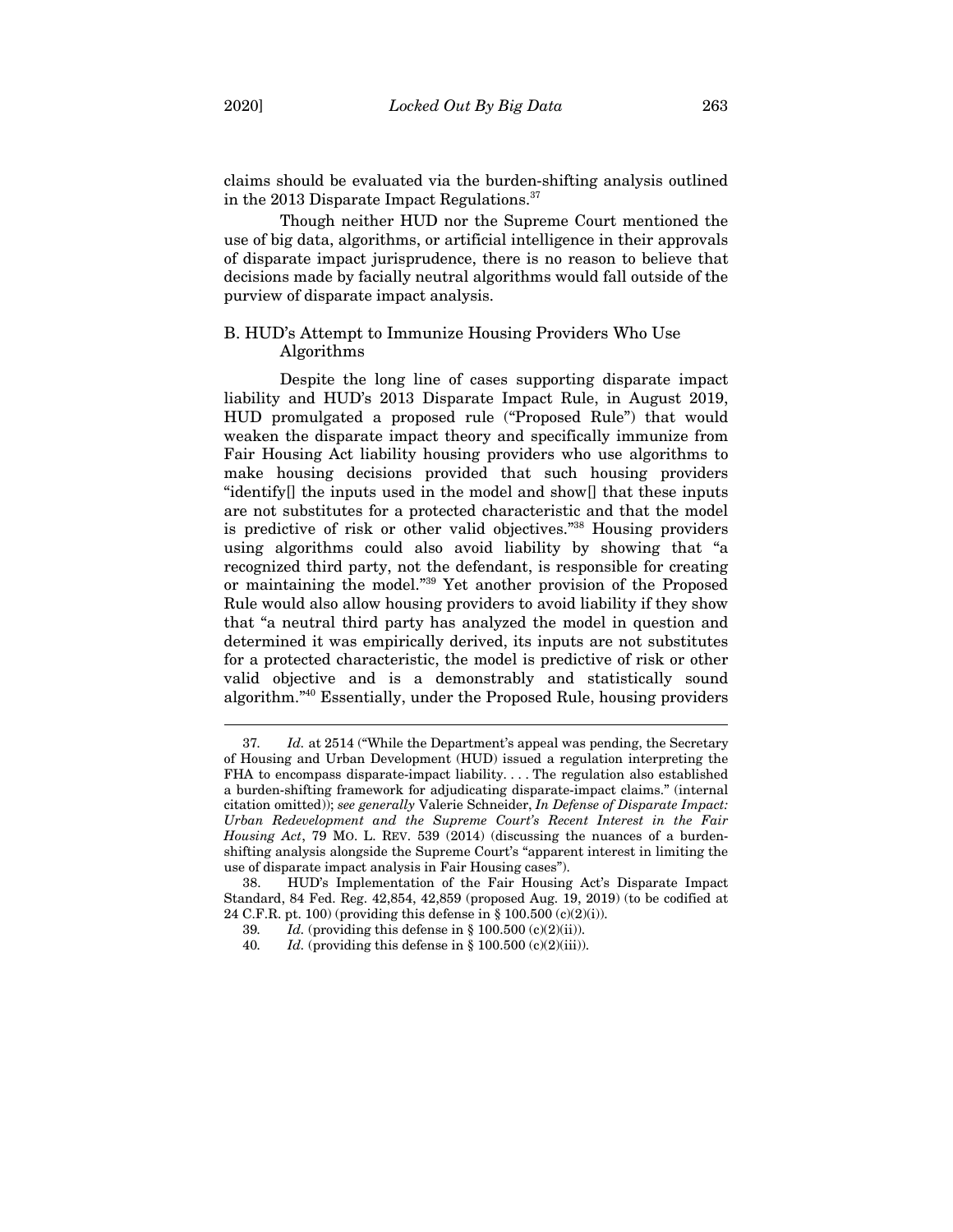could avoid liability for disparate impacts that would otherwise be prohibited simply by pointing to a facially neutral algorithm and saying "the inputs are race-neutral," "someone else created it," or "someone else looked at it and approved it."41

Many fair housing advocates have expressed concern that HUD's Proposed Rule will make it nearly impossible for those who suffer discrimination at the hands of an algorithm to prevail on a Fair Housing Act claim.42 Public Knowledge, a think tank focused on policy issues related to freedom of expression and consumer advocacy, issued a public comment noting that the Proposed Rule was "in tension with the growing legal precedent that people should be able to challenge the accuracy of technological systems used to their detriment."43 The Proposed Rule, Public Knowledge argued, "threatens to create an environment where the claims of companies

43. Pub. Knowledge, Comment Letter on Proposed Rule Governing HUD's Implementation of the Fair Housing Act's Disparate Impact Standard, at 1 (Oct. 21, 2019), https://www.publicknowledge.org/wp-content/uploads/2019/10/Public-Knowledge-HUD-Comment-Final.pdf [https://perma.cc/884G-BZVU].

<sup>41.</sup> Howard Univ. Sch. of L., Comment Letter on Proposed Rule Governing HUD's Implementation of the Fair Housing Act's Disparate Impact Standard, at 7–8 (Oct. 21, 2019), https://www.regulations.gov/document?D=HUD-2019-0067- 2779 [https://perma.cc/4RFC-JLFS].

<sup>42</sup>*. See* Comment Letters on Proposed Rule Governing HUD's Implementation of the Fair Housing Act's Disparate Impact Standard (2019), https://www.regulations.gov/docketBrowser?rpp=50&so=DESC&sb=postedDate& po=0&dct=PS&D=HUD-2019-0067 [https://perma.cc/ZPV4-PT7L]. Over 4,000 individuals and organizations submitted public comments regarding HUD's Proposed Rule, and many of those commenting specifically noted that the defenses given to those who employ algorithms would immunize huge sectors of the housing market from disparate impact liability. The author, along with clinical colleagues and students at Howard University School of Law submitted a public comment criticizing the Proposed Rule as an attack on the broad purpose of the Fair Housing Act. The Howard Comment notes that the "current disparate impact standard has its roots in efforts to combat [the] history of policies and practices that appeared to be neutral, but, in practice, had discriminatory effects on members of protected classes." Howard Univ. Sch. of L., *supra* note 41, at 2–3 [hereinafter "Howard Comment"]. Other commenters echoed our concerns. The Metropolitan St. Louis Equal Housing and Opportunity Council, for example, wrote "HUD's Proposed Rule creates a vague standard with many undefined terms that will shield housing providers from disparate impact liability whenever they use an algorithm to make a housing decision." Metro. St. Louis Equal Hous. & Opportunity Council, Comment Letter on Proposed Rule Governing HUD's Implementation of the Fair Housing Act's Disparate Impact Standard, at 8 (Oct. 31, 2019), https://www.regulations.gov/document?D=HUD-2019-0067-3946 [https://perma.cc/SZG3-8WYS].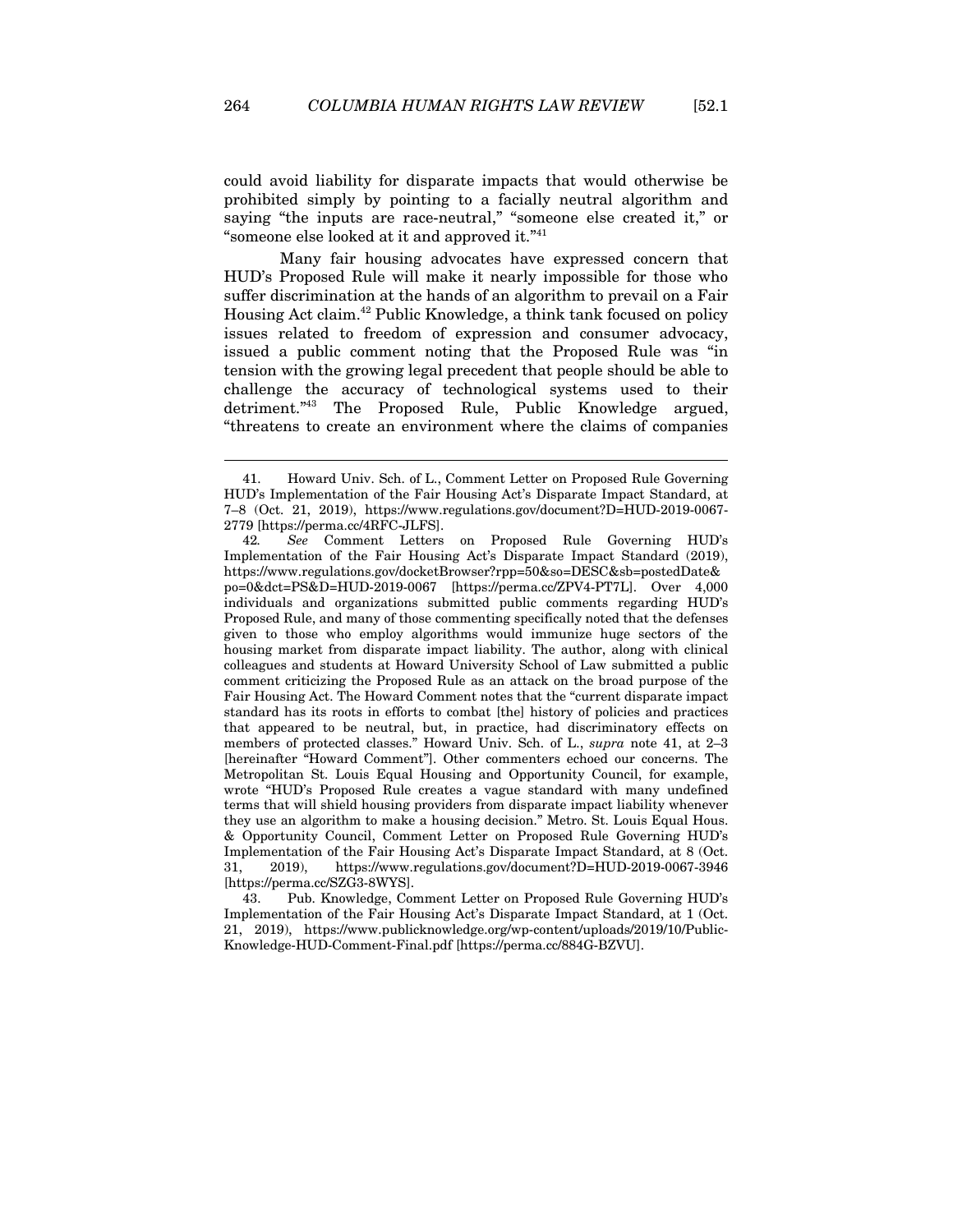cannot be tested or challenged by those seeking housing at a time when affordable housing options are limited."<sup>44</sup> The Center for Democracy and Technology wrote that the "algorithmic defenses seriously undermine HUD's ability to address discrimination, are unjustified in the record, and have no basis in computer or data science."45 The Shriver Center on Poverty Law commented that, "[t]he broad and unprecedented algorithmic model defenses proposed by HUD would categorically insulate landlords and tenant screening companies from disparate impact liability, contradicting HUD's own determination that disparate impact should be 'ultimately a factspecific and case-specific inquiry.<sup>"46</sup> One organization concluded that the Proposed Rule would "eviscerate . . . plaintiffs' ability to address discriminatory effects arising from the use of algorithmic models . . . in spite of the fact that such models are 'increasingly commonly used' in determining people's eligibility for a range of housing opportunities."<sup>47</sup>

The Proposed Rule seems to rely on a form of "data fundamentalism" that the Obama Administration warned against in a 2016 report.<sup>48</sup> This type of "data fundamentalism" centers around the "belief that numbers cannot lie and always represent objective truth."49 Such a belief can "present serious and obfuscated bias

 $\overline{a}$ 

46. Shriver Ctr. on Poverty L., Comment Letter on Proposed Rule Governing HUD's Implementation of the Fair Housing Act's Disparate Impact Standard, at 16 (Oct. 22, 2019), https://www.regulations.gov/document?D=HUD-2019-0067-3649 [https://perma.cc/R57M-RAKE] (citing U.S. Dep't of Hous. & Urban Dev., Office of General Counsel Guidance on Application of Fair Housing Act Standards to the Use of Criminal Records by Providers of Housing and Real Estate-Related Transactions, at 4 (Apr. 4, 2016), https://www.hud.gov/sites/ documents/hud\_ogcguidappfhastandcr.pdf [https://perma.cc/99PY-UZW5]).

47. Upturn, Comment Letter on Proposed Rule Governing HUD's Implementation of the Fair Housing Act's Disparate Impact Standard, at 2 (Oct. 22, 2019), https://www.regulations.gov/document?D=HUD-2019-0067-3608 [https://perma.cc/9YSY-J7NG].

48. EXEC. OFF. OF THE PRESIDENT, *supra* note 1, at 10.

49*. Id.*; *see also* Kate Crawford, *The Hidden Biases in Big Data*, HARV. BUS. REV. (Apr. 1, 2013), https://hbr.org/2013/04/the-hidden-biases-in-big-data (on file with the *Columbia Human Rights Law Review*) (defining data fundamentalism as "the notion that correlation always indicates causation, and that massive data sets and predictive analytics always reflect objective truth").

<sup>44</sup>*. Id.* at 5.

<sup>45.</sup> Ctr. for Democracy & Tech., Comment Letter on Proposed Rule Governing HUD's Implementation of the Fair Housing Act's Disparate Impact, at 1 (Oct. 28, 2019), https://www.regulations.gov/document?D=HUD-2019-0067-3852 [https://perma.cc/492E-L2PH].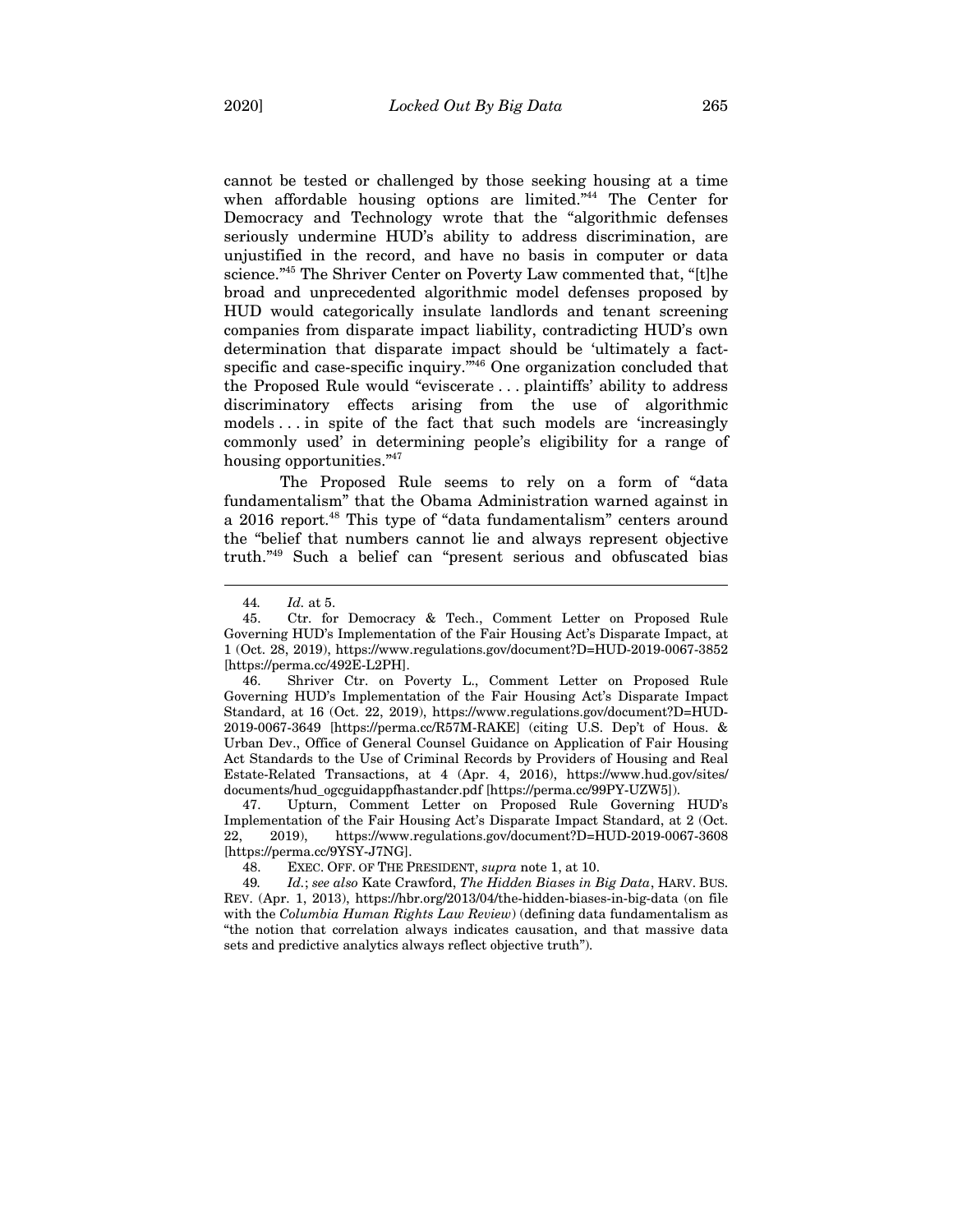problems that negatively impact people's lives."50 In summary, HUD's Proposed Rule would thwart efforts to determine whether specific algorithms may, even inadvertently, result in unlawful discrimination. It would relieve housing providers from accountability when algorithmic decision-making has unjustifiable discriminatory effects.<sup>51</sup> Even the National Association of Realtors and many large banks,—entities that might be expected to support any weakening of disparate impact jurisprudence—recently expressed disapproval of HUD's Proposed Rule.<sup>52</sup>

At the same time that HUD's Proposed Rule immunizes many housing providers from liability when algorithms are used, there has been an increase in products offered to housing providers that focus on replacing human decision-makers with algorithms.<sup>53</sup> The next section addresses how algorithms have taken over for human decision-makers in many aspects of the tenant selection process.

### III. TENANT SELECTION

#### A. The Growth of Big Data in Tenant Selection

Decision-making is one of the most expensive elements of any business, including in the rental housing market.<sup>54</sup> Historically,

<sup>50.</sup> EXEC. OFF. OF THE PRESIDENT, *supra* note 1, at 10.

<sup>51</sup>*. Cf. id.* at 23 (noting that "[o]rganizations, institutions, and companies should be held accountable for the decisions they make with the aid of computerized decision-making systems and technology").

<sup>52.</sup> ED. BD., *In Housing, A Surprising Piece of Evidence that the Fight Against Racism is Working*, WASH. POST (July 21, 2020), https://www.washingtonpost.com/opinions/in-housing-a-surprising-piece-of-

evidence-the-fight-against-racism-is-working/2020/07/21/787b3838-c60c-11ea-8ffe-372be8d82298\_story.html (on file with the *Columbia Human Rights Law Review*) (relaying that a top Bank of America executive wrote, "Given the recent protests and events, and the recognition of where we are as a country, we would respectfully offer that the time is not right to issue a new rule on disparate impact.").

<sup>53</sup>*. See* Shriver Ctr. on Poverty L., *supra* note 46, at 17 (noting that the "tenant screening industry is not new" but "[w]ith modern technology, screening companies . . . will often provide landlords with more than a simple report. Using parameters set by the landlord, companies now offer products that compare the retrieved records against the landlord's stated admission policy and use an algorithm to [assess applicants]").

<sup>54</sup>**.** Ifeoma Ajunwa, *The Paradox of Automation As Anti-Bias Intervention*, 41 CARDOZO L. REV. 1671, 1734 (2020) ("Employers save significant amounts of money and time by using automated hiring platforms.").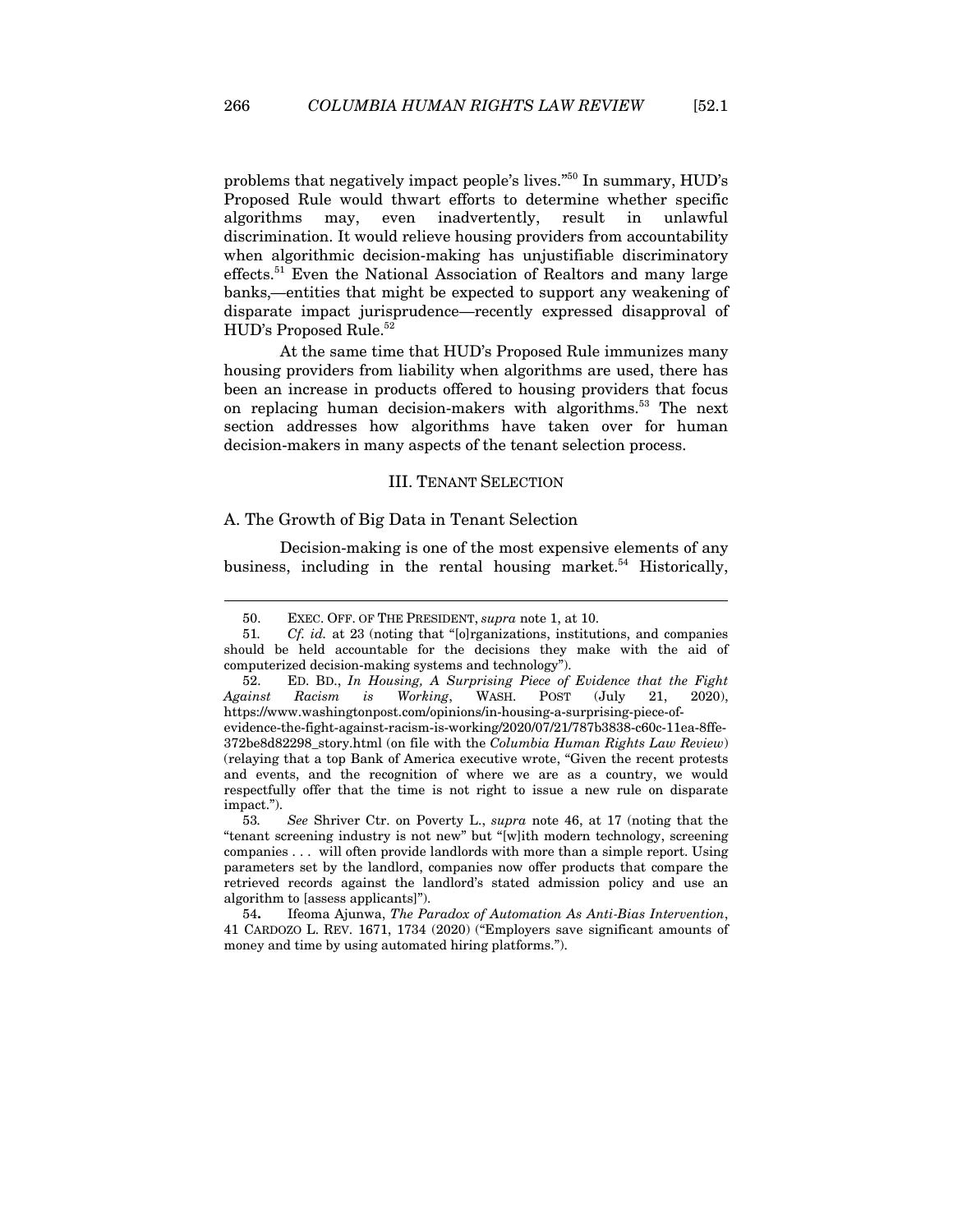housing providers used individual employees to gather information, conduct research, engage others, and weigh competing factors when making housing decisions.55 Increasingly, however, decision-making has become an automated process that wrests control from individuals and places it in the hands of algorithms.<sup>56</sup> By "gathering personally identifiable information and optimizing data aggregating techniques," big data companies are able to "refine algorithms, making them more efficient" and more able to quickly produce "rational decisions" without cost-intensive input from individuals.57

Big data companies have multiplied in the past ten years.<sup>58</sup> In fact, the amount of stored data is growing four times faster than the world economy.<sup>59</sup> Decisions that were previously made by individuals are now often relegated to complex algorithms. As the amount of available data grows, businesses have begun to rely on big data in hopes of faster and better decision-making. Companies such as CoreLogic, General Information Solutions LLC, and Inflection Risk Solutions LLC were developed specifically to use massive amounts of

<sup>55.</sup> Steven Melendez, *How Big Data Could Help Make it Easier for Landlords to Evict You*, FAST COMPANY (Sept. 7, 2019), https://www.fastcompany.com/90400284/how-big-data-could-help-make-it-easierfor-landlords-to-evict-you [https://perma.cc/4D32-E82B].

<sup>56.</sup> Allen, *supra* note 1, at 226. *See* Anna Reosti, "*We Go Totally Subjective": Discretion, Discrimination, and Tenant Screening in A Landlord's Market*, 45 LAW & SOC. INQUIRY 618, 622 (2020) (discussing how housing providers utilize "commercial tenant screening products" to obtain information about tenants and make renting decisions).

<sup>57</sup>*. Id.*; *see also* Barocas & Selbst*, supra* note 8, at 677 (explaining that big data "automates the process of discovering useful patterns, revealing regularities upon which subsequent decision-making can rely. The accumulated set of discovered relationships [] can be employed to automate the process of classifying entities or activities of interest, estimating the value of unobserved variables, or predicting future outcomes.").

<sup>58</sup>*. See* Louis Columbus, *10 Charts that Will Change Your Perspective of Big Data's Growth*, FORBES (May 23, 2018) https://www.forbes.com/ sites/louiscolumbus/2018/05/23/10-charts-that-will-change-your-perspective-of-bigdatas-growth/#6ca2045c2926 [https://perma.cc/6YFA-CK2B] (showing that the global big data market's revenue has already gone from \$7.6 billion in 2011 to \$56 billion in 2020 and is expected to reach \$103 billion in 2027).

<sup>59.</sup> VIKTOR MAYER-SCHÖNBERGER & KENNETH CUKIER, BIG DATA: A REVOLUTION THAT WILL TRANSFORM HOW WE LIVE, WORK, AND THINK 9 (2013); *see also* Jonathan Shaw, *Why "Big Data" is a Big Deal*, HARV. MAG. 1, 8–9 (Mar.– Apr. 2014) (on file with the *Columbia Human Rights Law Review*).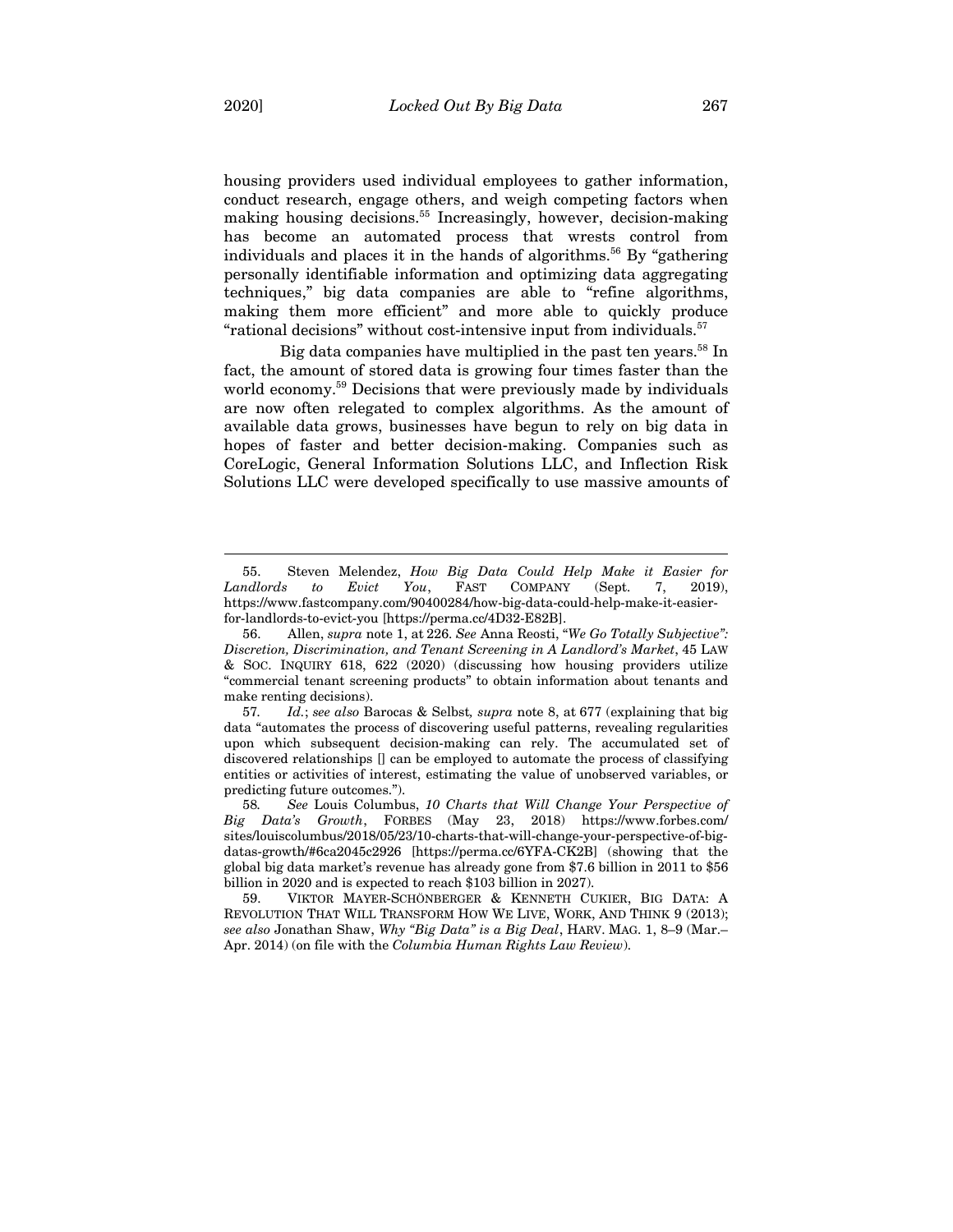data to assist organizations in making decisions about who to hire, who to trust, and who to grant access to housing. $60$ 

Increasingly, rental housing providers are relying on big data companies to make decisions related to accepting and rejecting tenant applications. $61$  One such company, CoreLogic, promises on its website that its algorithms will "power . . . rental insights" and "propel . . . leasing decisions."62 Using its service to screen tenants, the website claims it will "improve fee income, reduce bad debt and mitigate risk."63 It pulls data from its "proprietary records" including an applicant's "eviction records, address history, criminal records, identity fraud and credit data."64

The Connecticut Fair Housing Center and an individual plaintiff sued CoreLogic for violations of the Fair Housing Act. The suit, which is currently before the U.S. District Court for the District of Connecticut, alleges that CoreLogic's automated tenant screening software tool discriminates on the basis of race, national origin, and disability.<sup>65</sup> The individual plaintiff in the case, Carmen Arroyo, asked her landlord for permission to move her disabled son, Mikhail, from a nursing facility into her home. Mikhail had been injured in an accident and was unable to speak, walk, or care for himself. Ms. Arroyo submitted a rental application on her son's behalf, but his application was denied because CoreLogic's background check stated that Mikhail had a "disqualifying [criminal] record."66 Ms. Arroyo later learned that her son's "disqualifying" record related to a shoplifting charge from before his accident that was dropped—he was never convicted of a crime.<sup>67</sup>

<sup>60</sup>*. See* Lerman, *supra* note 5, at 55.

<sup>61.</sup> Shriver Ctr. on Poverty L., *supra* note 46 (noting that, since the 1970s, housing providers have used third parties to conduct background checks on rental applicants, but that, with modern technology, screening companies have a much larger role in housing providers' decisions).

<sup>62</sup>*. Rental Property Solutions*, CORELOGIC, https://www.corelogic.com/ industry/rental-property-solutions.aspx [https://perma.cc/CD7L-827J].

<sup>63</sup>*. Id.* 

<sup>64</sup>*. Id.*

<sup>65.</sup> Conn. Fair Hous. Ctr. v. Corelogic Rental Prop. Sols., LLC, 369 F. Supp. 3d 362, 369 (D. Conn. 2019).

<sup>66</sup>*. Id.* at 367.

<sup>67</sup>*. Id.*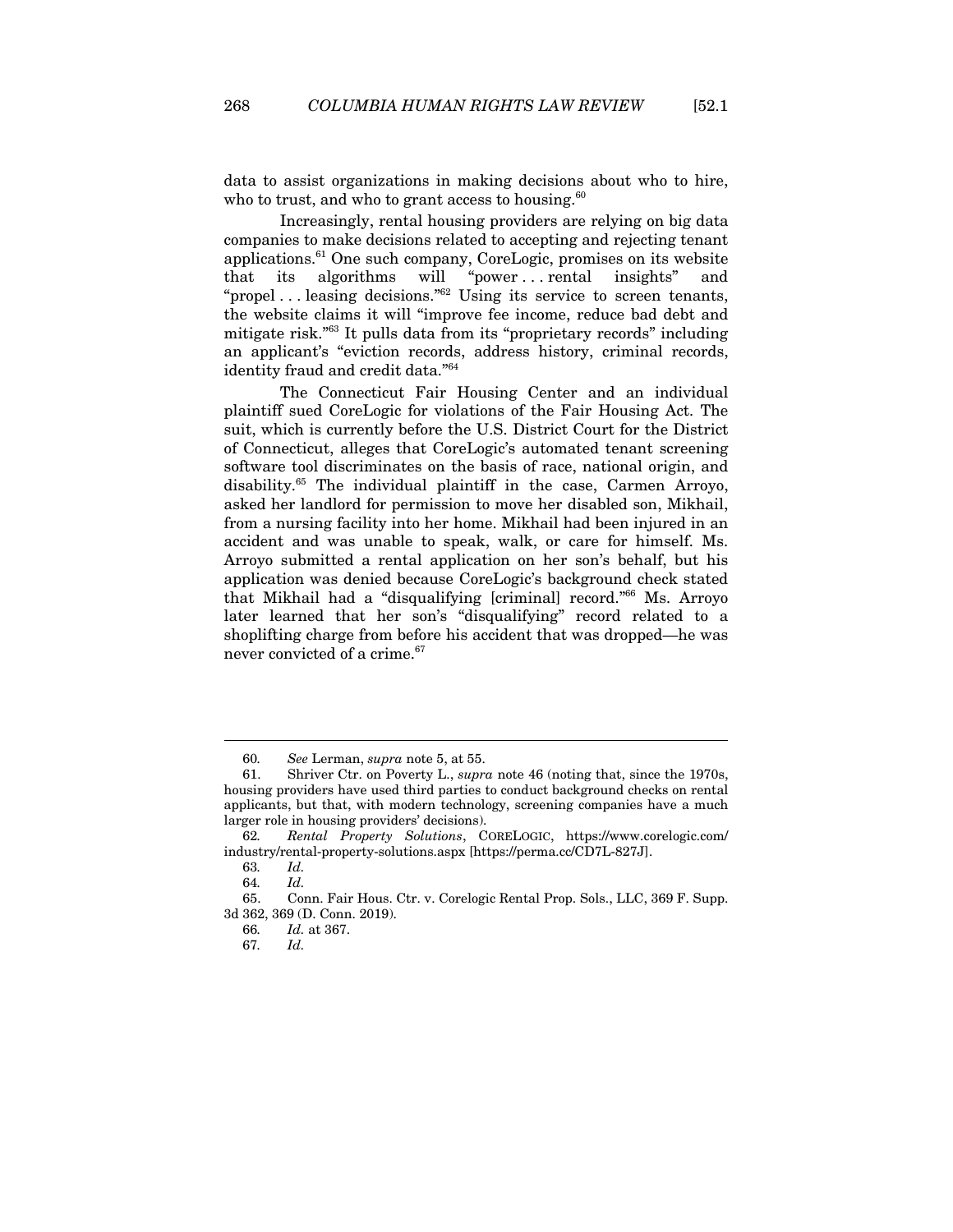CoreLogic moved for dismissal, arguing that it was not a housing provider covered by the Fair Housing Act.<sup>68</sup> In March 2019, the district court denied CoreLogic's motion to dismiss, holding that because CoreLogic "held itself out as a company with the knowledge and ingenuity to screen housing applicants by interpreting criminal records and specifically advertised its ability to improve 'Fair Housing compliance,'" it could be held liable for violations of the Fair Housing Act. $69$ 

Although CoreLogic is one of the biggest data companies in the housing industry, competitors with similar practices continue to join the space.70 TenantAlert, for example, advertises that it "utilizes nationwide databases consisting of [hundreds] of millions of records including credit, criminal [records], and eviction[s]."71 SmartMove, a

 $\overline{a}$ 

71*. See Instant Tenant Screening*, TENANT ALERT, https://www.tenantalert.com [https://perma.cc/D35P-WP79]. Similar websites purport to offer the same types of services. *See, e.g.*, *Services*, AMRENT INC., https://www.amrent.com/services.html [https://perma.cc/XF9A-D4PV] (offering background checks for renters including criminal credit, and eviction records); *Residential Screening,* BACKGROUND INFORMATION SERVICES INC., https://www.bisi.com/index.php?pg=servicestenantscreen [https://perma.cc/83QD-BMSX] (describing background check services for landlords and renters); *Background Checks*, GENERAL INFORMATION SOLUTIONS LLC – HIRE RIGHT, https://www.hireright.com/ [https://perma.cc/FLE9-QWZ4] (offering background check services for employers); *Inflection: Building Trust At the Point of Connection*, INFLECTION RISK SOLUTIONS LLC, https://www.inflection.com/ [https://perma.cc/Y4C5-ZSTN] (describing broad range of background check services for companies); *TurboTenant: Free property management software for landlords*, TURBO TENANT, https://www.turbotenant.com/ [https://perma.cc/U9KD-6A5F] (describing Turbo Tenant's services as the "world's easiest way to screen tenants, market your rental, receive applications and collect rent online"); *Advance Your Hiring Practices*, INTELLICORP, https://www.intellicorp.net/ marketing [https://perma.cc/6Y6S-PKJ4] (describing Intellicorp's employment background check services); *Info Cubic: Hassle Free Background Checks*, INFO CUBIC, https://infocubic.com/ [https://perma.cc/277A-8CTX] (offering background checks for employers and other businesses); *Background check services for small* 

<sup>68</sup>*. See id.* at 370 (noting that CoreLogic claims that, as a screening company, it isn't bound by the FHA, and even if it were, "it cannot be liable because its policies and actions do not have a sufficient nexus to the denial of housing," and plaintiffs "cannot state a claim for disparate treatment or disparate impact").

<sup>69</sup>*. Id.* at 372.

<sup>70</sup>*. See* Melendez, *supra* note 55, at 3 (stating that the National Apartment Association's conference in June 2019, which the group claims had over 10,000 attendees, "hosted numerous exhibits by data providers."); *see also* Barocas & Selbst, *supra* note 8, at 673 ("Big Data' is the buzzword of the decade.").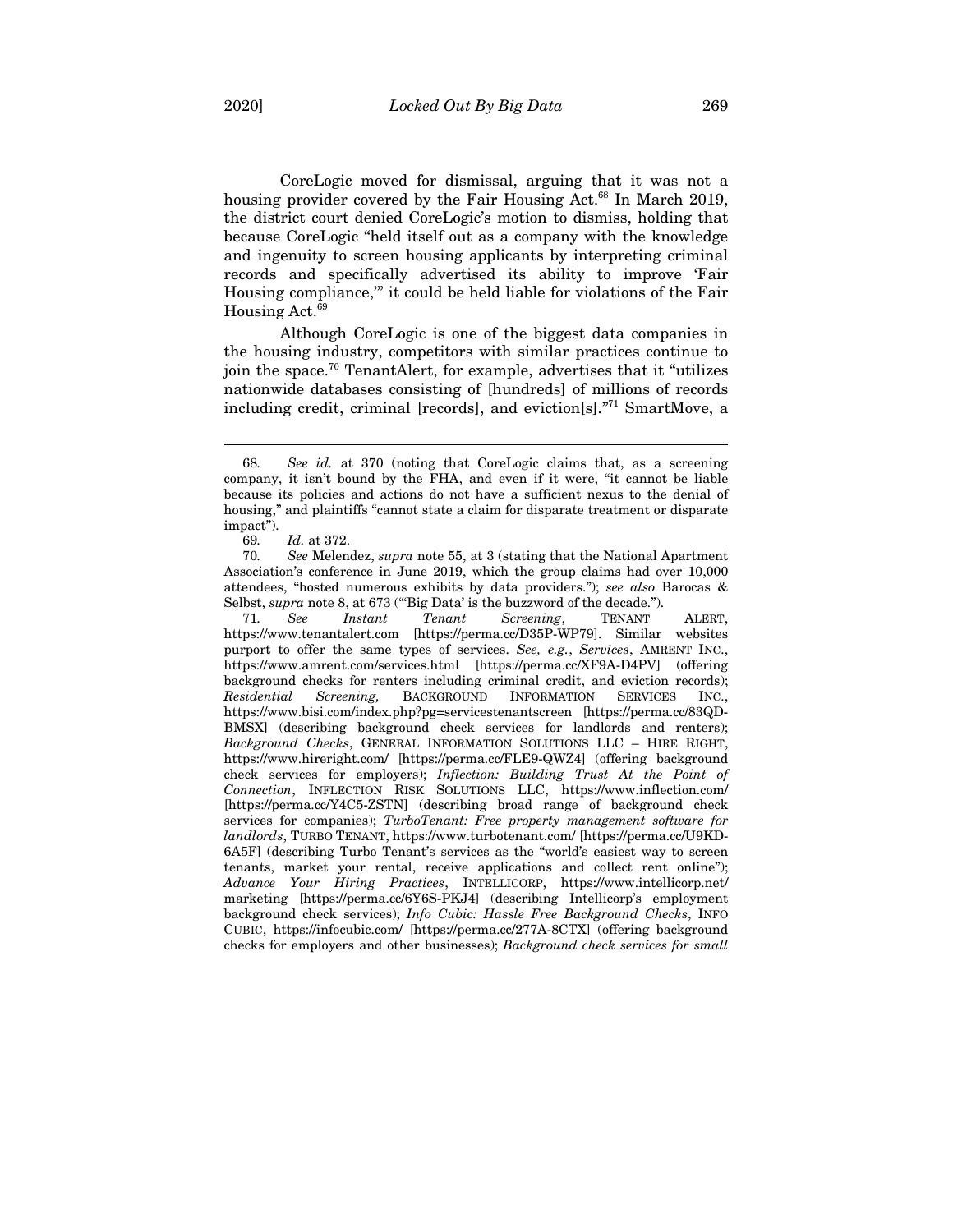division of TransUnion, states on its website that its "enhanced criminal searching delivers more accurate results" and that its program "predicts evictions better" than credit reports in order to ensure landlords pick the "right tenant for the right property."72 All of these companies rely on eviction histories, criminal histories, prior addresses, internet browser histories, and many other sources to predict whether certain applicants will be successful tenants. Problems arise, however, when the data fed into the algorithms is incorrect or when the algorithm itself is designed in a way that perpetuates existing patterns of discrimination or tends to have an unjustified disparate impact based on a protected class.

#### B. Bad Data In; Bad Data Out

An article in a Washington State Bar publication illuminates a major problem with relying on big data when making rental housing decisions. The article describes Fara, a reliable renter who wished to remain in her unit.<sup>73</sup> She and her landlord signed an agreement renewing her lease for another term, but, just a few weeks after signing the renewal, Fara's landlord sold the building and the new owners refused to honor the agreement. The new owners sued to evict Fara, but just before the scheduled show cause hearing, the new owners made Fara an offer: in exchange for her agreement to vacate the unit, the new owners would pay Fara three months' rent. Fara accepted the offer.74

Fara did not expect that her move-out agreement would serve as a barrier to finding new housing, but, relying on data from tenantscreening firms, landlord after landlord rejected her application.<sup>75</sup> Many tenant-screening firms assign scores or ratings to applicants

 $\overline{a}$ 

75*. Id.*

*businesses just got better,* ACCURATE NOW, https://accuratenow.com/ [https://perma.cc/3Q48-BG6V] (offering background checks for small businesses); *American DataBank: Home*, AMERICAN DATABASE, https://www.americandatabank.com/ [https://perma.cc/P9NW-A8PR] (stating that American DataBank provides criminal background checks in accordance with country-specific requirements).

<sup>72</sup>*. See Why Choose SmartMove*, SMARTMOVE, https://www.mysmartmove.com/SmartMove/Create-Account.page [https://perma.cc/CV2F-6J22].

<sup>73.</sup> Eric Dunn & Merf Ehman, *Rental Housing's Elephant in the Room— The Probable Disparate Impact of Unlawful Detainer Records*, 65 WASH ST. B. NEWS 35, 35 (July 2011).

<sup>74</sup>*. Id.*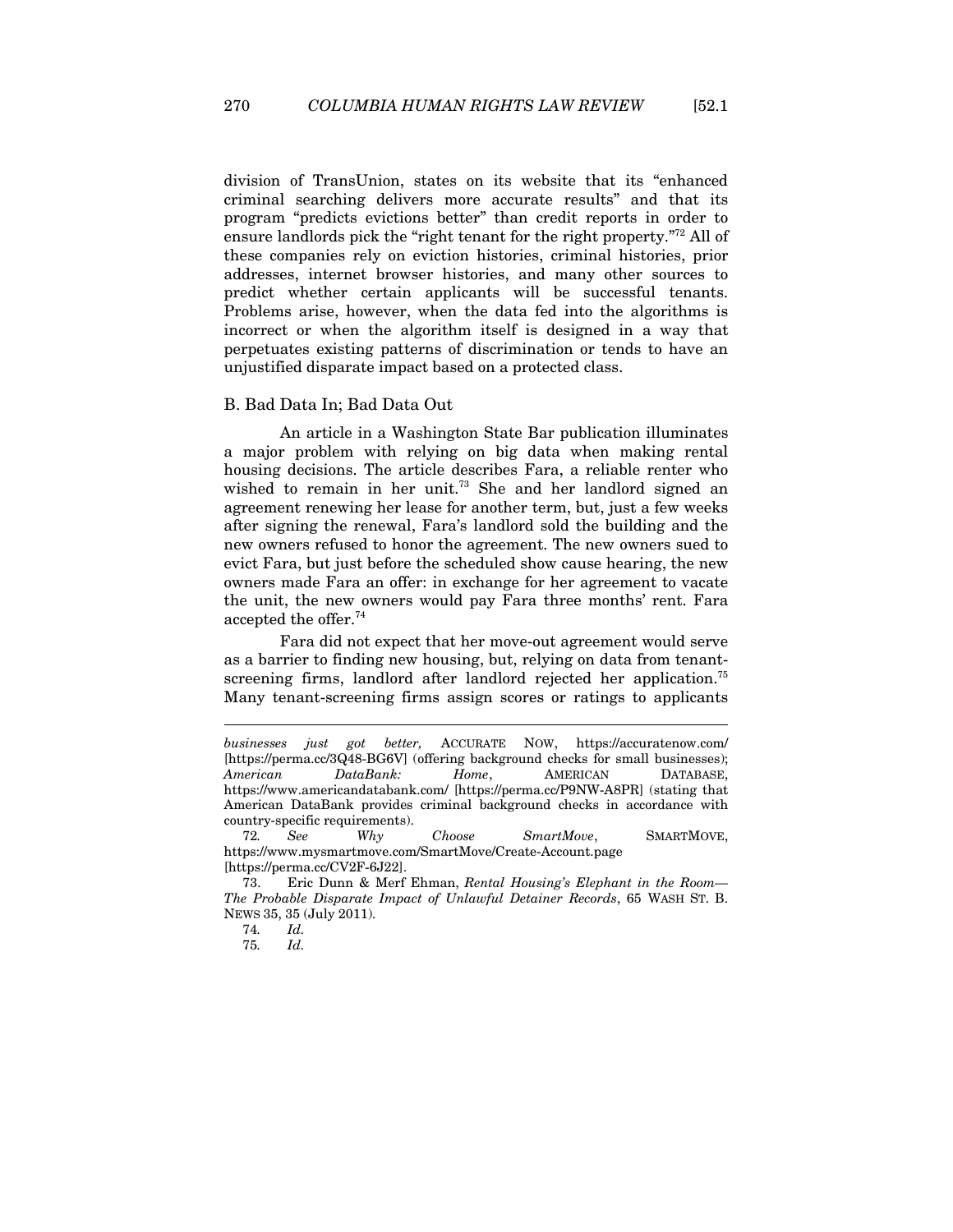using algorithms that fail to distinguish between eviction suits that result in judgments against the tenants and those that result in an agreement like Fara's or a disposition in favor of the tenant. They simply evaluate whether the tenant has been sued for eviction, not whether the tenant prevailed in the suit or settled it.<sup>76</sup> Further, tenant-screening firms do not provide applicants with an opportunity to correct the record or offer explanations.<sup>77</sup> As Fara's case indicates, not all eviction suits are the result of tenant wrongdoing, and even those that do relate to tenant wrongdoing are not always reasonably predictive of future performance.78

Like eviction records, criminal records are often riddled with inaccuracies which, when relied upon by algorithms, lead to unjust barriers for housing applicants, particularly minority applicants who disproportionately interact with the criminal legal system as a result of unfair policing practices.79 In testimony before the District of Columbia Council Committee of the Judiciary, one attorney reported that her client was denied housing because he received a low score from a tenant-screening company; the cause of his low rating was that he had the same first initial and last name as someone with a criminal record.80 By the time the potential tenant provided proof that he did not have a criminal record, the unit had been promised to someone else.<sup>81</sup>

Even if the records themselves are accurate, the criminal legal system is, in and of itself, a reflection of the disparate treatment

<sup>76</sup>*. Id.* at 38*.*

<sup>77.</sup> Scholars have noted that the use of big data is often in conflict with a legal system whose purpose is to resolve conflicts in a nuanced and individualized manner. *See generally* Caryn Devins et. al., *The Law and Big Dat*a, 27 CORNELL J.L. & PUB. POL'Y 357, 360 (2017) (finding that Big Data, which is by nature acontextual, cannot interpret or discern indeterminate boundaries in legal principles or adapt to new legal challenges).

<sup>78</sup>*. Id.*

<sup>79.</sup> EXEC. OFF. OF THE PRESIDENT, *supra* note 1, at 21 (finding that criminal justice data are insufficient where the Federal Bureau of Investigation's Uniform Crime Report relies on voluntary contributions that are not rich enough or comprehensive enough to meet the requirements for in-depth analysis).

<sup>80</sup>*. Fair Criminal Record Screening for Housing Act of 2016: Hearing on Bill 21-0706 Before the D.C. Council Comm. of the Judiciary*, 114th Cong. 103 (2016) (statement of Amber W. Harding, Att'y, Wash. Legal Clinic for the Homeless).

<sup>81</sup>*. See id.* at 103.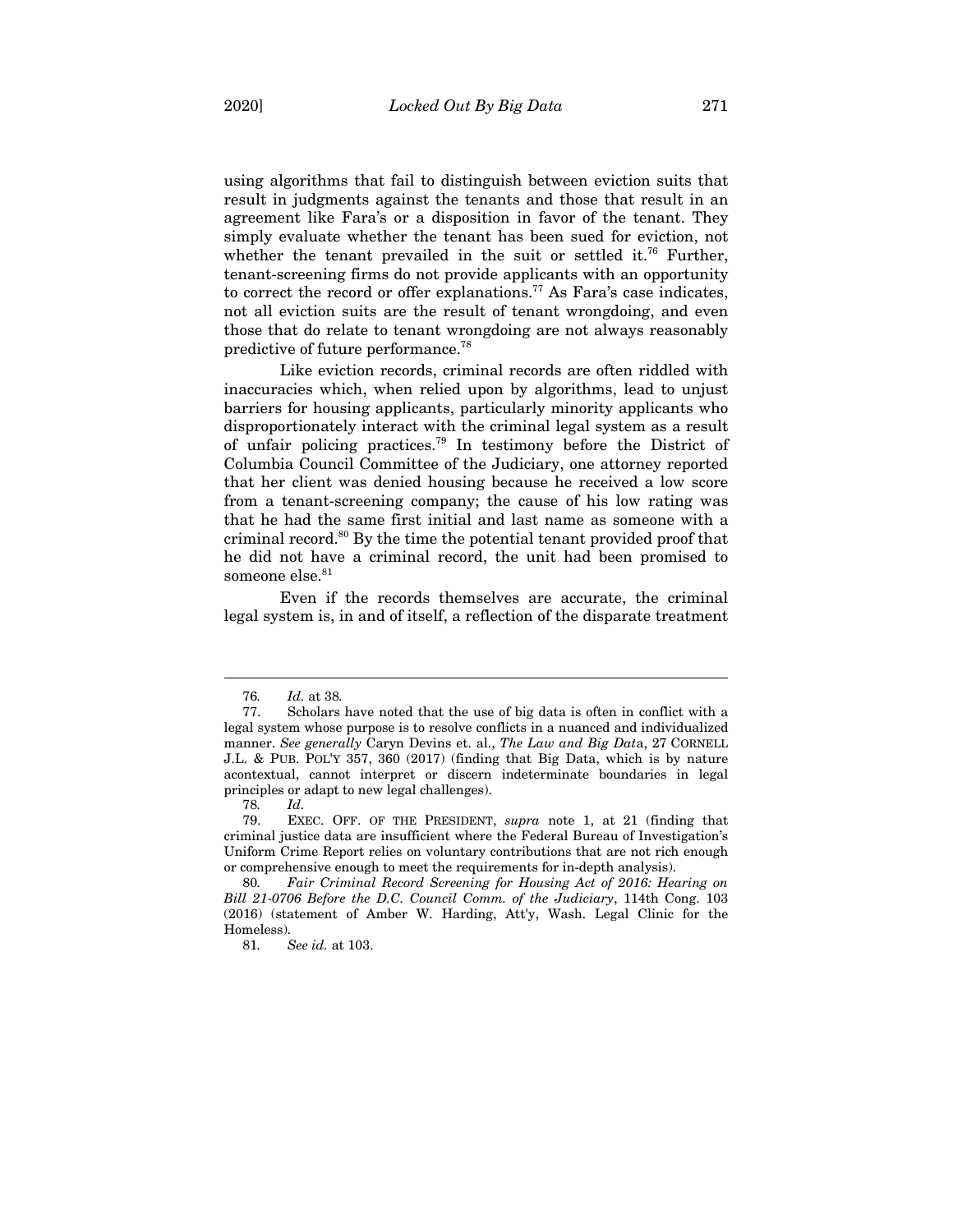of minorities.82 One scholar stated that, "[s]tarting with 'stop and frisks,' and continuing through arrests, trials, sentencings, and postsentencing relief, the criminal justice system treats minorities differently than whites."<sup>83</sup> Studies show that police officers stop Black people disproportionately on sidewalks and streets yet generally find contraband at lower rates for Black people than for white people. $84$  A 2009 study by the ACLU, for example, showed that police were 127% more likely to search Black people during traffic stops than white people, and 43% more likely to search Hispanic people during traffic stops than white people.<sup>85</sup> Despite the higher "search rates" for minorities, Black people were less likely to be found with drugs than white people.<sup>86</sup> In New York City between 2014 and 2017, young Black and Latino males between the ages of fourteen and twenty-four "account[ed] for only five percent of the city's population, [but made up] 38 percent of reported stops."87

Despite the clear evidence that criminal background checks have a disparate impact on minorities, a 2015 study of over 300 written admissions policies of federally-funded local housing

84. MICHAEL TONRY, PUNISHING RACE: A CONTINUING AMERICAN DILEMMA 50 (Oxford Univ. Press 2011).

86*. Id.*

87*. Stop-and-Frisk in the de Blasio Era*, NYCLU (Mar. 14, 2019), https://www.nyclu.org/en/publications/stop-and-frisk-de-blasio-era-2019 [https://perma.cc/AF5B-RBQS].

<sup>82</sup>*. See* MICHELLE ALEXANDER, THE NEW JIM CROW: MASS INCARCERATION IN THE AGE OF COLOR BLINDNESS 4 (2011); *see also* Elizabeth Kai Hinton et al., *An Unjust Burden: The Disparate Treatment of Black Americans in the Criminal Justice System*, VERA INST. FOR JUST. (2018), https://www.vera.org/ publications/for-the-record-unjust-burden [https://perma.cc/VA8M-Y4HG] (researching the effects of disparate treatment of Black people in the criminal legal system).

<sup>83.</sup> Valerie Schneider, *Racism Knocking at the Door: The Use of Criminal Background Checks in Rental Housing*, 53 U. RICH. L. REV. 923, 925–26 (2019) (footnote omitted); s*ee also* Alexander, *supra* note 81, at 4 (arguing that individuals that are not directly subject to the social control of incarceration tend to view it conceptually through a lens of social science, accepting the plight of communities of color as predictable, though unfortunate); 24 C.F.R. § 100.500 (2018) (prohibiting discriminatory effect, regardless of intent, in the practice of fair housing); Rebecca J. Walter et al., *One Strike to Second Chances: Using Criminal Backgrounds in Admission Decisions for Assisted Housing*, 27 HOUSING POL'Y DEBATE 1, 1–2 (2017) (finding that racial disparities are reflected in the corrections system, where 690 per 100,000 U.S. residents are incarcerated, while 4,347 per 100,000 Black males are incarcerated).

<sup>85</sup>*. Id.* at 69.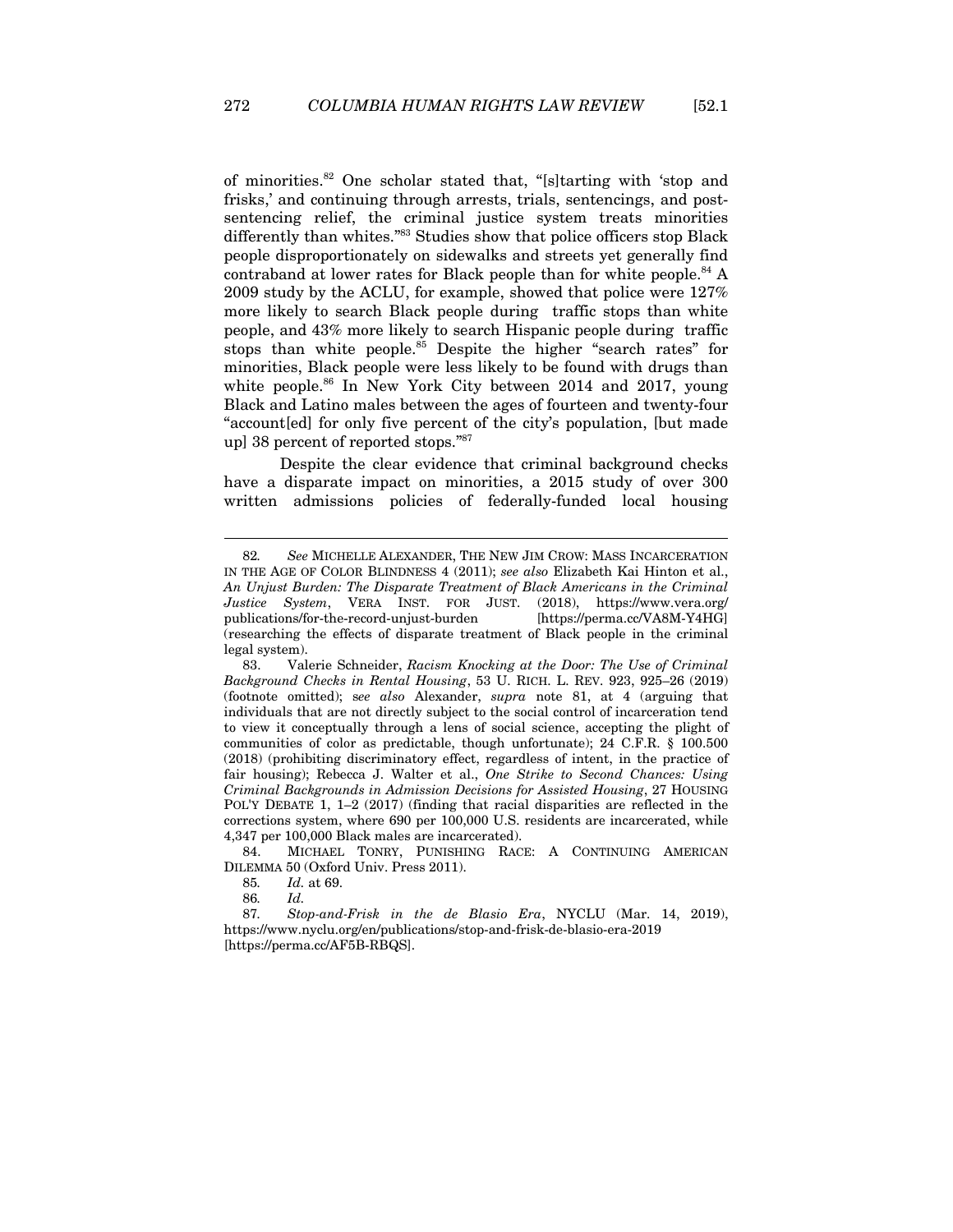authorities found that the majority of those housing authorities used tenant screening criteria that were overly broad, i.e., included information on crimes that were not predictive of success as a tenant.88 Housing authorities went so far as to rely on arrest records, which are not indicative of whether a person committed a crime, or to bar applicants whose crimes were committed a long time ago.<sup>89</sup>

Even putting aside racial disparities in the criminal legal system, the use of criminal records often leads to confusion rather than clarity, as housing providers frequently misunderstand their meaning.90 Screening companies often conduct name-based checks, which, as noted above, decrease the accuracy of the information produced and can cause an individual to be associated with the crimes of similarly-named people.<sup>91</sup> Additionally, court records and "rap sheets" used by such companies provide little information about a person's conduct beyond the name of the case and its disposition, providing little or no data that would be predictive of success as a tenant. Further, 97% of criminal convictions are the result of plea bargains, and a guilty plea often says little about an individual's involvement in a crime or potential to be a successful tenant and instead says more about his or her assessment of his or her chances at trial.92 It is even more troubling that the quality of records may be worse for certain classes of individuals; there is some evidence that record-keepers "might maintain systematically less accurate, precise, timely and complete records for certain classes of people," meaning that the same algorithm might have a higher error rate for minority applicants than for white applicants.<sup>93</sup>

Under the Obama Administration, HUD recognized the potential disparate impacts of the use of criminal background checks

<sup>88.</sup> Marie Claire Tran-Leung, *When Discretion Means Denial: A National Perspective on Criminal Records Barriers to Federally Subsidized Housing* 4, SHRIVER NAT'L CTR. ON POVERTY L. (Feb. 2015), https://www.povertylaw.org/wpcontent/uploads/2019/09/WDMD-final.pdf [https://perma.cc/SU6B-58V5].

<sup>89</sup>*. Id.*

<sup>90</sup>*. See* Schneider, *supra* note 83, at 939–40; *see also* Rebecca Oyama, *Do Not (Re)enter: The Rise of Criminal Background Tenant Screening as a Violation of the Fair Housing Act*, 15 MICH. J. RACE & L. 181, 188 (2009) (recounting frequent inaccuracies in background data utilized by housing providers).

<sup>91.</sup> Shriver Ctr. on Poverty L., *supra* note 46, at 19.

<sup>92</sup>*. Id.*

<sup>93.</sup> Barocas & Selbst, *supra* note 8, at 684; *see also* Cofone, *supra* note 15, at 1402 (arguing that use of datasets with quality problems can lead to discriminatory outcomes for historically disadvantaged groups).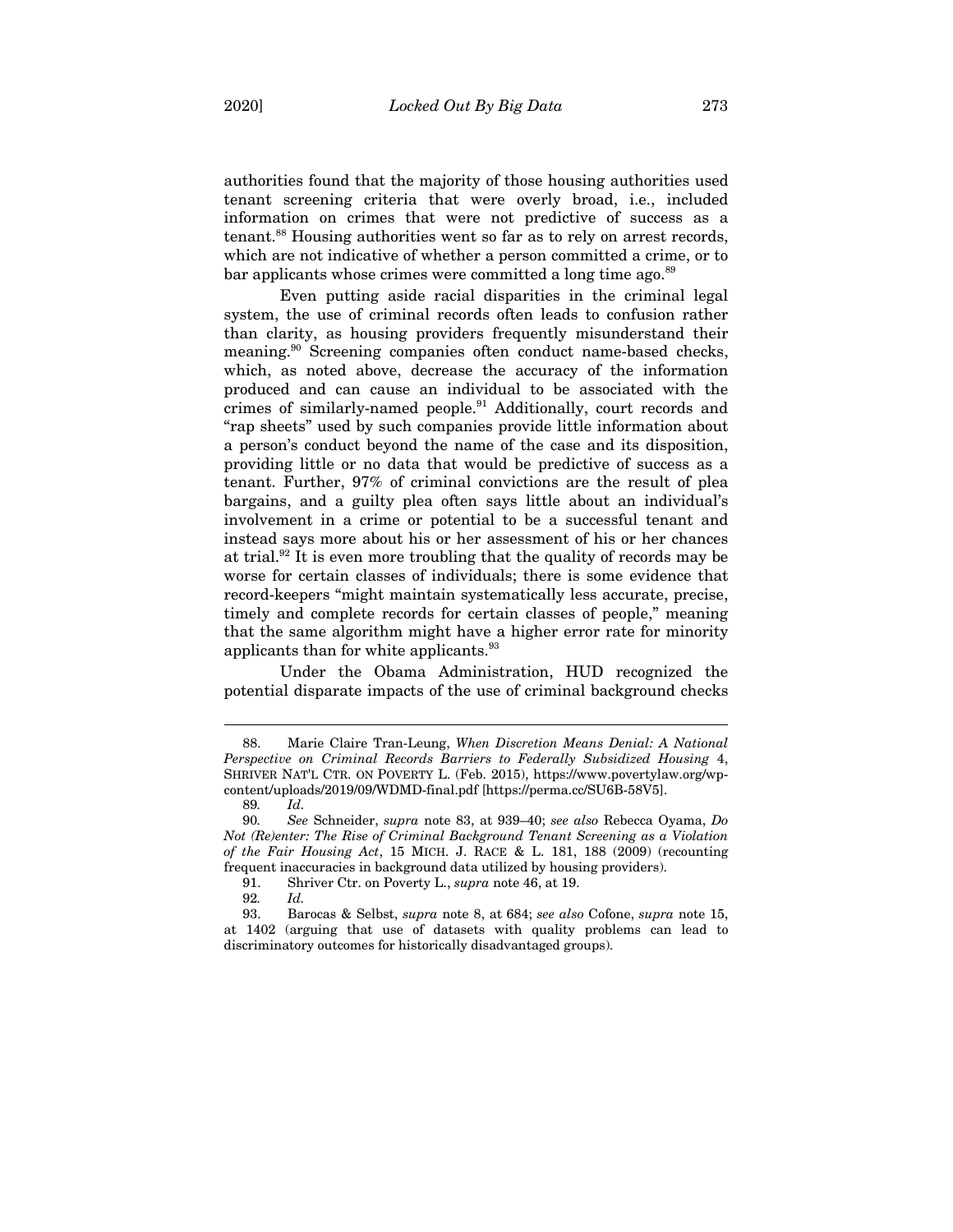in rental housing decisions. In 2016, HUD issued guidance advising that because African Americans and Latinos are "arrested, convicted and incarcerated at rates disproportionate to their share of the general population," any policy that "restricts access to housing on the basis of criminal history" may have an unlawful disparate impact based on race (the "Guidance"). $94$  The Guidance warns that a housing provider "violates the Fair Housing Act when the provider's policy or practice has an unjustified discriminatory effect, even when the provider had no intent to discriminate."95

Whether in the context of evictions records, arrest records, conviction records, or other available records, data fed into algorithms is often riddled with errors and infected with racial bias. Unfortunately, as explained below, algorithms tend to amplify racial bias contained in the data upon which they rely, particularly when those algorithms employ machine learning or artificial intelligence.

## C. Machine Learning Doubles Down on Past Discrimination

Bad or incorrect data is not the only problem with the use of big data in housing decisions; the use of big data and algorithms in the context of housing has the potential to "reproduce existing patterns of discrimination, inherit the prejudice of prior decision makers, or simply reflect the widespread biases that persist in society."96 Algorithms, by their nature, use historical data as input to produce a rule that is applied to a current situation.<sup>97</sup> To the extent that historical data reflects the results of de jure segregation, Jim Crow laws, redlining, restrictive covenants, white flight, and other

<sup>94.</sup> U.S. DEP'T OF HOUS. & URB. DEV., OFFICE OF GENERAL COUNSEL GUIDANCE ON APPLICATION OF FAIR HOUSING ACT STANDARDS TO THE USE OF CRIMINAL RECORDS BY PROVIDERS OF HOUSING AND REAL ESTATE-RELATED TRANSACTIONS 2 (2016),

https://www.hud.gov/sites/documents/hud\_ogcguidappfhastandcr.pdf.

<sup>[</sup>https://perma.cc/ZB8K-DMC4] [hereinafter "HUD GUIDANCE"]; *see also* Schneider, *supra* note 82, at 924–25 (summarizing the history of HUD guidance on the use of criminal background checks).

<sup>95.</sup> HUD GUIDANCE, *supra* note 94, at 2 (footnote omitted).

<sup>96.</sup> Barocas & Selbst, *supra* note 8, at 674; *see also* MacCarthy, *supra* note 14, at 69, 75 (noting the difficulties of creating a "fair" algorithm for the purpose of reducing discrimination).

<sup>97.</sup> Lee Rainie and Janna Anderson, *Code-Dependent: Pros and Cons of the Algorithm Age*, Pew Research Ctr. (Feb. 8, 2017), https://www.pewresearch.org/internet/2017/02/08/code-dependent-pros-and-consof-the-algorithm-age/ [https://perma.cc/LLU6-9D5W].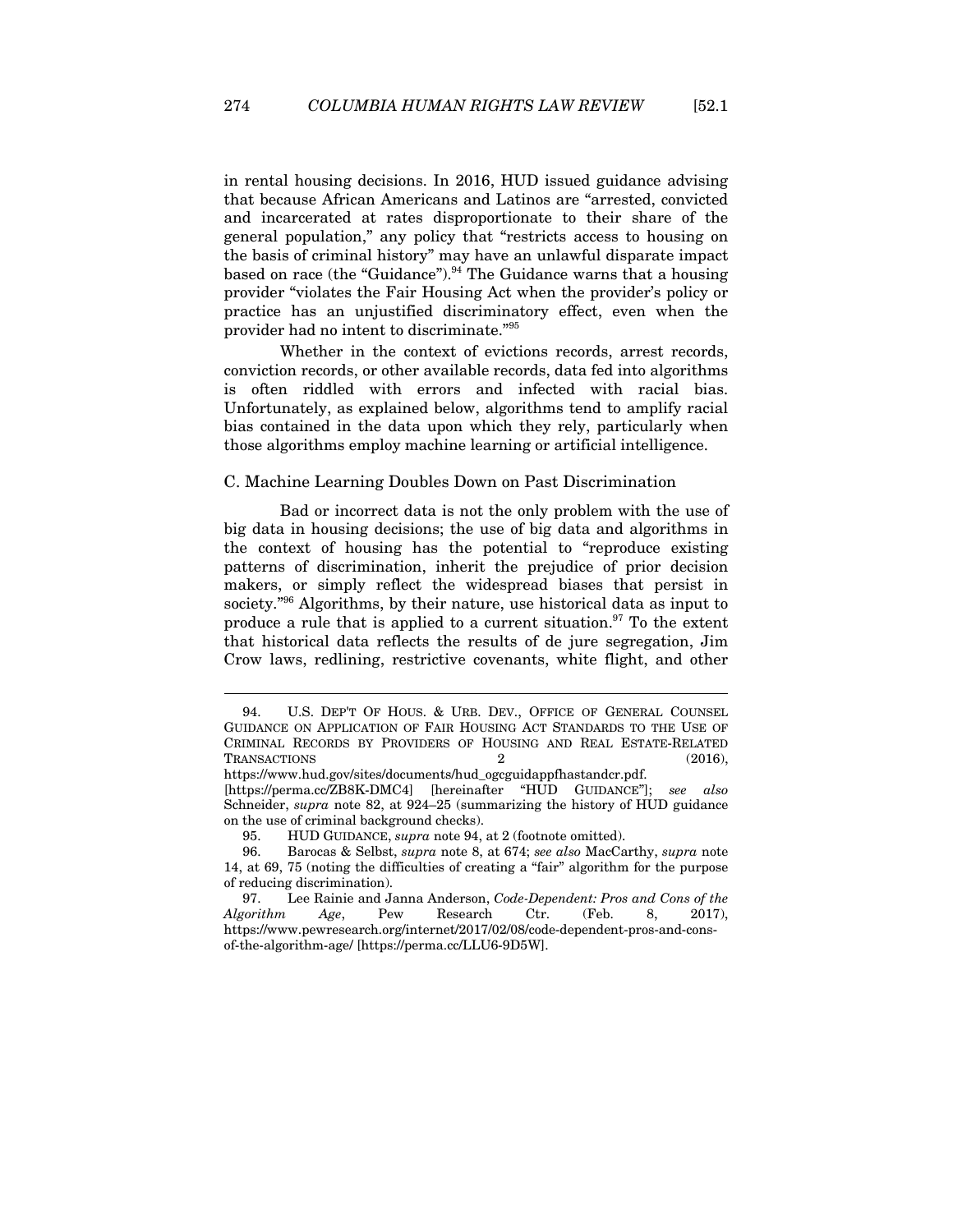explicitly and implicitly racist laws, policies, and actions, any given algorithmic "rule" is likely to produce racist results.<sup>98</sup> Even more troubling, artificial intelligence systems, or "deep learning" algorithms, allow machines to "learn" from past data, refining algorithms to more accurately draw from patterns, including when those patterns reflect past discrimination.<sup>99</sup> Often, algorithms are constructed so that this "deep learning" happens without human intervention and in ways that programmers could not have predicted.100 As one author put it, artificial intelligence systems allow machines to "inherit biases and discriminatory practices inherent in the data," and, as the system "learns" from such data, it perpetuates "unfair outcomes" and biases.<sup>101</sup>

99. Anupam Datta et al., *Proxy Discrimination in Data-Driven Systems*, ARXIV.ORG 1 (2017), https://arxiv.org/pdf/1707.08120 [https://perma.cc/V7W6- JXTA].

100. Huq, *supra* note 2, at 1064–65 (noting that deep learning's features are not designed by human engineers but are learned from the data itself); *see also* Jon Kleinberg et al., *Discrimination in the Age of Algorithms*, 10 J. LEGAL ANALYSIS 113, 114 (2018) ("algorithms are not decipherable – one cannot determine what an algorithm will do by reading the underlying code. This is more than a cognitive limitation; it is a mathematical impossibility. To know what an algorithm will do, one must run it." (footnote omitted)).

101. Datta et al., *supra* note 97, at 1; *see also* Shriver Ctr. on Poverty L., *supra* note 46, at 20 ("Because the machine-learning algorithm recognizes correlations in the training data that are not obvious to a human, the programmer may not be able to unpack the inputs and retroactively identify the factors that led to the program's decision."); Lee et al., *supra* note 2, at ¶ 4 ("[S]ome algorithms run the risk of replicating and even amplifying human biases, particularly those affecting protected groups.").

<sup>98</sup>*. See* Moritz Hardt, *How Big Data is Unfair*, MEDIUM (Sep. 26, 2014), https://medium.com/@mrtz/how-big-data-is-unfair-9aa544d739de

<sup>[</sup>https://perma.cc/75SZ-K54A] (arguing that bias in training data will likely lead to a biased algorithm); *see also* Cofone, *supra* note 15, at 1402 (arguing that variations in the quality and representativeness of data are more likely to negatively impact historically disadvantaged groups); Sanya Mansoor, *A Viral Tweet Accused Apple's New Credit Card of Being 'Sexist.' Now New York State Regulators are Investigating*, TIME (Nov. 12, 2019), https://time.com/5724098/newyork-investigating-goldman-sachs-apple-card/ (on file with the *Columbia Human Rights Law Review*) (noting that algorithms used by Goldman Sachs and Apple in determining credit worthiness resulted in some women with higher credit scores having a lower credit limit than their lower-credit-score husbands); EXEC. OFF. OF THE PRESIDENT, *supra* note 1, at 9–10 ("Data availability, access to technology, and participation in the digital ecosystem vary considerably, due to economic, linguistic, structural or socioeconomic barriers, among others. Unaddressed, this systemic flaw can reinforce existing patterns of discrimination by overrepresenting some populations and under representing others.").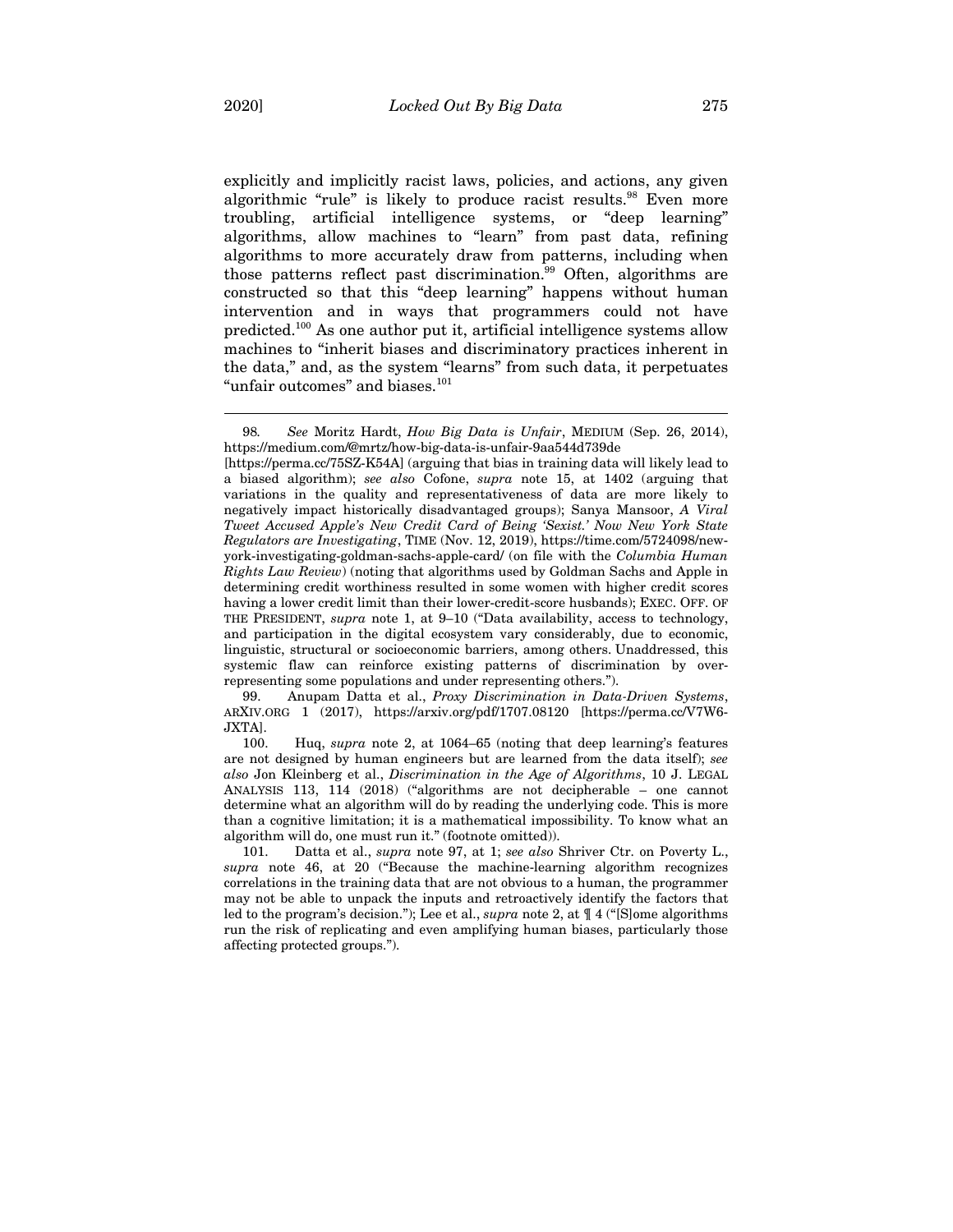Algorithms "learn" from sets of training data, i.e., sets of data that "represent the relationship between features of each observation in the training data and [a] known classification." $102$  For example, training data may show that people with certain levels of debt are likely to default on additional financial obligations or that people in certain zip codes are likely to have eviction records.103 In the context of hiring, training data might include information about past hires, and, of course, if the majority of successful past hires were men, then the algorithm might "learn" to prefer men.<sup>104</sup> In summary, if the training data reflects existing human biases or the effects of past biases, then the algorithm will "learn" to reproduce those biases.<sup>105</sup>

A powerful example of how algorithms "learn" to perpetuate and even amplify racialized data comes from outside of the housing context. In 2016, Microsoft introduced an artificial intelligence chatbot named Tay that "learned" how to interact with individuals online using data from social media.106 Tay "conversed" with other individuals via Twitter but was shut down a mere sixteen hours after its launch because it quickly "learned" to be anti-Semitic, racist, and sexist (after interacting with various Twitter "trolls" who posted discriminatory information).107 Shortly thereafter Microsoft launched

<sup>102.</sup> Huq, *supra* note 2, at 1063.

<sup>103</sup>*. See generally* David Lehr & Paul Ohm, *Playing with the Data: What Legal Scholars Should Learn About Machine Learning*, 51 U.C. DAVIS L. REV. 653, 672 (2017) (explaining how algorithms make and apply rules based on training data that can predict, among other things, the likelihood of default).

<sup>104</sup>*. See* Barocas & Selbst, *supra* note 8, at 682.

<sup>105.</sup> Lehr & Ohm, *supra* note 103, at 665 ("relying on data that reflect existing human biases [is] also known as the 'garbage-in-garbage-out' problem" (footnote omitted)).

<sup>106</sup>*. See* James Vincent, *Twitter Taught Microsoft's AI Chatbot to Be a Racist Asshole in Less than a Day*, VERGE (Mar. 24, 2016), https://www.theverge.com/2016/3/24/11297050/tay-microsoft-chatbot-racist

<sup>[</sup>https://perma.cc/P7GQ-43EJ]; *see also* Mark A. Lemley & Bryan Casey*, Remedies for Robots*, 86 U. CHI. L. REV. 1311, 1333 (2019) ("Tay's system updated itself in real time by learning from interactions with users. Within hours of going live, however, hundreds of Twitter users began intentionally tweeting 'misogynistic, racist, and Donald Trumpist remarks' at the robot. Thanks to this barrage of unforeseen misuse, 'Tay rapidly morphed . . . into an AI monster.'" (footnote and internal citations omitted)).

<sup>107.</sup> Lemley & Casey, *supra* note 106, at 1333.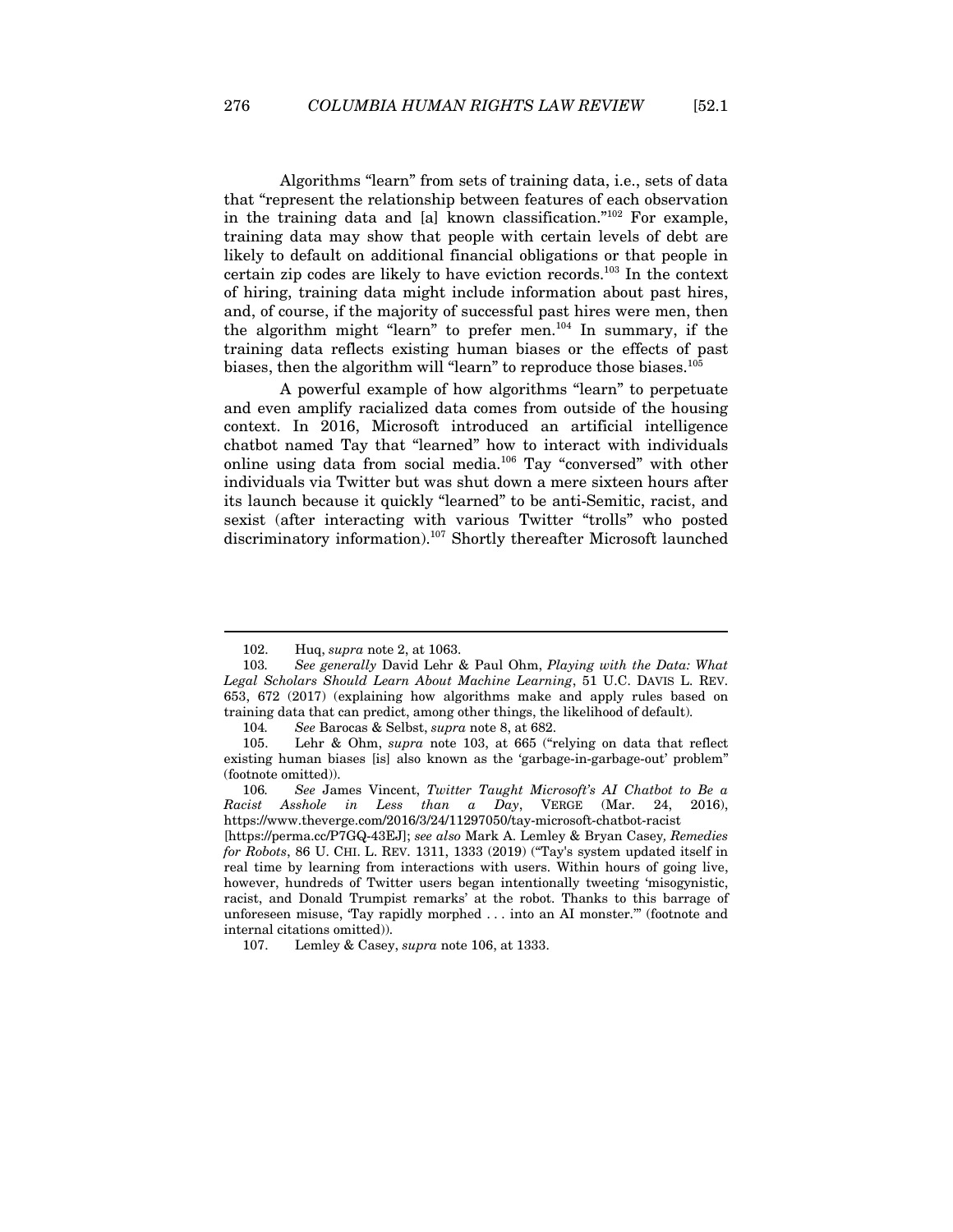$\overline{a}$ 

"Zo," which "exhibited similar problematic biases" despite Microsoft's efforts to improve the artificial intelligence to weed out such biases. $108$ 

While replacing individual decision-makers with algorithms can minimize the effects of individual prejudices, algorithms that "learn" from data drawn from systems riddled with discrimination can have the perverse result of "exacerbating existing inequalities by suggesting that historically disadvantaged groups actually deserve less favorable treatment."109 Even if algorithm creators have no discriminatory intent, the data that algorithms mine and the ways in which algorithms weigh certain factors may reflect unconscious bias. It is even more troubling that, because an algorithm and not a person is responsible for the resulting decision, the process may "wrongly confer the imprimatur of impartiality" on the result.110 For example, algorithms may give lower scores to prospective tenants with prior addresses in neighborhoods with high eviction rates, perpetuating patterns of segregation and replicating the practice of "redlining" in

<sup>108.</sup> Daniel James Fuchs, *The Dangers of Human-Like Bias in Machine-Learning Algorithms*, 2 MISSOURI S&T'S PEER TO PEER 1, 5 (2018) ("A year after Tay was shut down, Microsoft launched another chatbot known as Zo, which faced similar public backlash after exhibiting anti-Islamic learned biases. . . . Like Tay, Zo developed harmful learned biases due to improper training."); *see also* Jessi Hempel, *Inside Microsoft's AI Comeback*, WIRED (June 21, 2017), https://www.wired.com/story/inside-microsofts-ai-comeback/ [https://perma.cc/ 7WQA-JD84] (describing ethical concerns arising with Microsoft launching Zo).

<sup>109.</sup> Barocas & Selbst, *supra* note 8, at 674; *see also* EXEC. OFF. OF THE PRESIDENT, *supra* note 1, at 15 (2016) (noting that if machine-learning algorithm data sources "contain historical biases, the [resulting] scores may well replicate those same biases" (footnotes omitted)); Devins et al., *supra* note 77, at 361 ("Shielded by the illusion of objectivity and 'evidence-based' science, Big Databased approaches could supersede the role of judges or elected officials and exercise outsized, yet poorly understood, influence over the legal system." (footnote omitted)).

<sup>110.</sup> Barocas & Selbst, *supra* note 8, at 674 (2016); *see also* EXEC. OFF. OF THE PRESIDENT, *supra* note 1, at 10 (2016) (noting that it is important to avoid placing too much reliance on data because data can obfuscate bias problems); Cofone, *supra* note 15, at 1398 (2019) ("not only does automated decision-making mirror existing biases, but it has the potential to amplify them . . . it brings the potential to discriminate systemically"); FRANK PASQUALE, THE BLACK BOX SOCIETY: THE SECRET ALGORITHMS THAT CONTROL MONEY AND INFORMATION 35 (2015) ("[S]oftware engineers construct the datasets mined by scoring systems; they define the parameters of data-mining analyses; they create the clusters, links, and decision trees applied; they generate the predictive models applied. Human biases and values are embedded into each and every step of development. Computerization may simply drive discrimination upstream.").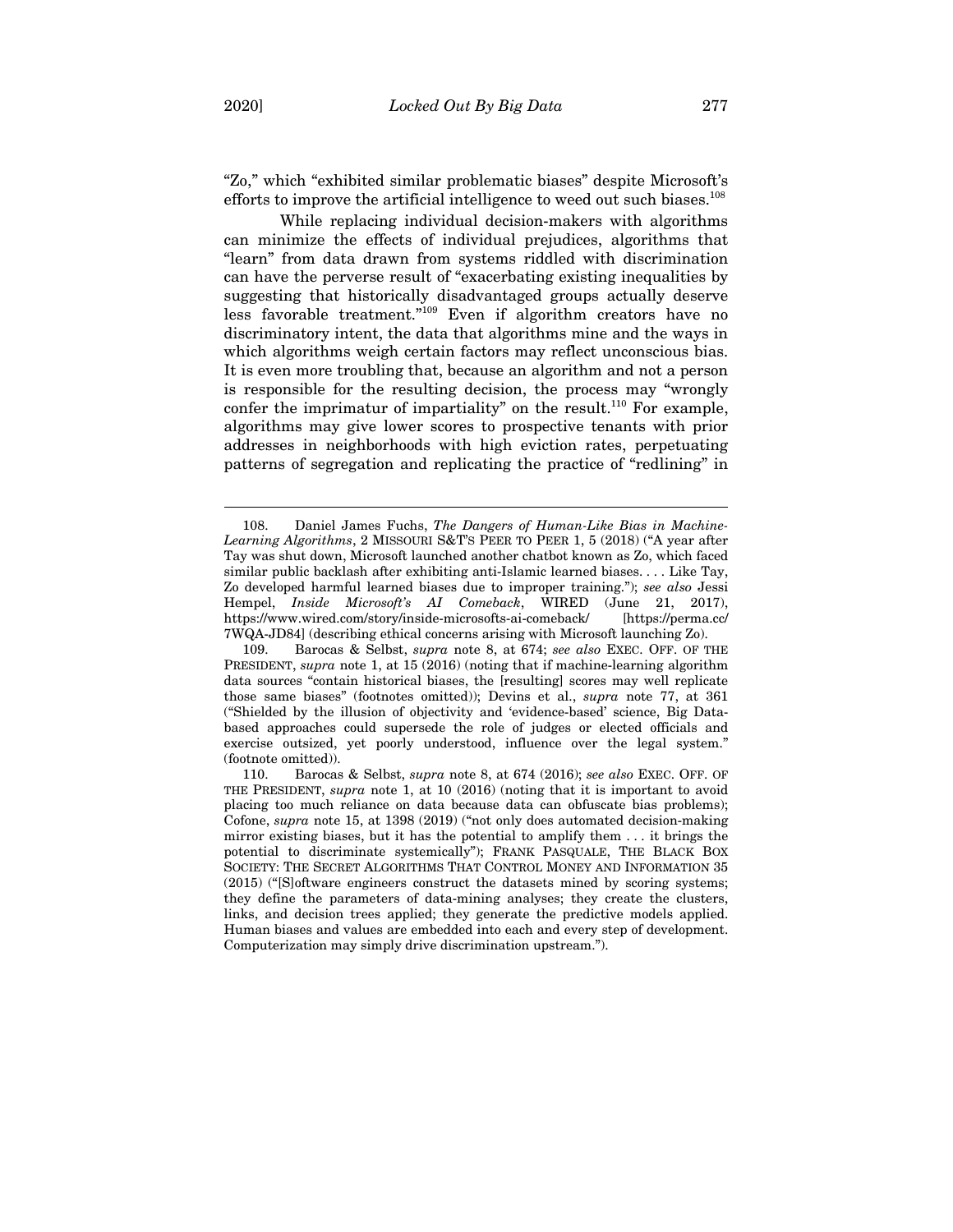an online format, $111$  or algorithms may give undue weight to an inconsistent rental history, disadvantaging immigrants or those who have historically been forced to seek familial support for housing as opposed to traditional landlord-tenant relationships.112 The fact that these forms of redlining are generated by machines can obscure the bias inherent in the system.

In summary, algorithms and machine learning can "double down" on existing inequality in a variety of ways: programmers' biases may seep into the algorithm or its training data; the training data may not be representative of the population in question; and, even if the training data is representative of the population in question, it may reproduce inequities reflected in the data.<sup>113</sup>

# D. When it Comes to Rental Housing, Algorithmic Decision-Making Affects Minorities Disproportionately

 $\overline{a}$ 

The use of big data in the tenant selection process has a disproportionately negative impact on minorities for a variety of reasons. Nationally, just 41% of African American families and 47% of Latino families own their homes, whereas 73% of white families

<sup>111.</sup> PASQUALE, *supra* note 110, at 689; *see also* EXEC. OFF. OF THE PRESIDENT, *supra* note 1, at 9 (noting that algorithms that assume "correlation" necessarily implies causation" tend to further discrimination; for example, an algorithmic system may assume that because two factors frequently occur together (e.g., having a certain income level and being of a particular ethnicity) there is a causal relationship between the two).

<sup>112</sup>*. See generally* Barocas & Selbst, *supra* note 8, at 682 (noting that, in the employment context, algorithms that give weight to past practice will perpetuate past discrimination). For example, were an employer to automate hiring decisions by inferring a rule from past decisions, the employer would likely arrive at a decision that reproduces the prejudice of prior decision makers. Automating the process this way would turn the "conscious prejudice or implicit bias of individuals involved in previous decision-making into a formalized rule that would systematically alter the prospects of all future applicants." *Id*. An algorithm, for example, could learn to discriminate against female or Black applicants if it relied on prior hiring decisions in which jobseekers with degrees from women's or historically Black colleges were rejected.

<sup>113</sup>*. See generally* Cofone, *supra* note 15, at 1404 (explaining how training data and representative data may still produce biased outcomes that "reflect a biased society"); *see also* Kody Glazer, *Fair Housing Act at 50: Challenging the Disparate Impact of Predictive Analytics*, 46 FLA. ST. U. L. REV. 457, 459 (2019) ("It is conceivable that, given the history of discrimination, nearly all available data will reflect racial disparities. In relying on these algorithms, companies may, intentionally or otherwise, produce discriminatory effects." (footnote omitted)).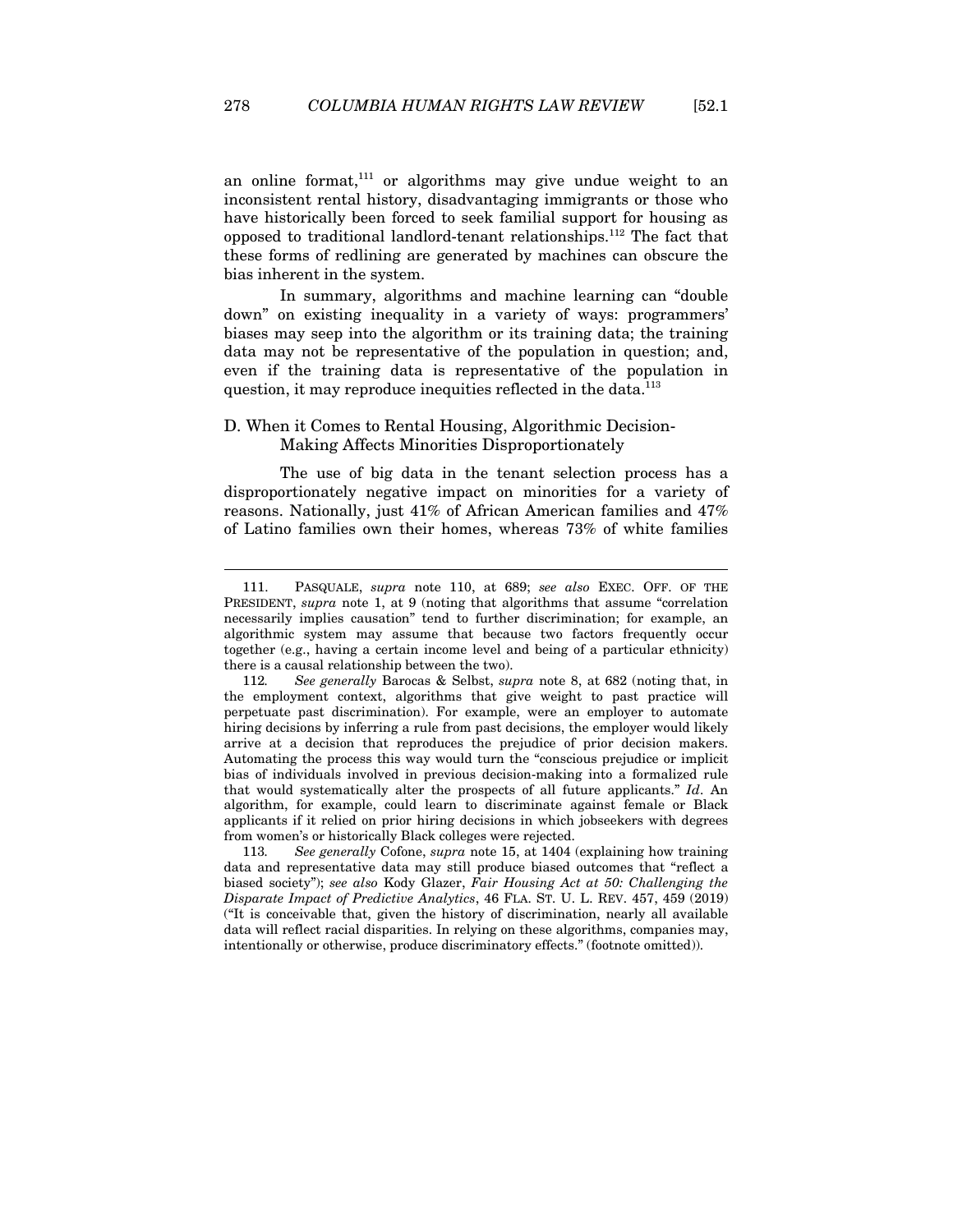are homeowners.<sup>114</sup> This means that people of color are far more likely to be renters, who are potentially subject to eviction proceedings, and, as explained above, many tenant-screening companies do not distinguish between eviction proceedings that resulted in a judgment *against* the tenant and eviction proceedings that resulted in a judgment *for* the tenant or a settlement on terms favorable to the tenant.115 Additionally, minority tenants are more likely to live in units with housing code violations.<sup>116</sup> Often, the only way to get landlords to address these housing code violations is to withhold rent, wait to be sued for eviction, and then raise the housing code violations as a defense in the context of an eviction proceeding. $117$ There is also evidence that landlords subject tenants of color to eviction proceedings at higher rates than white tenants, even when controlling for all other factors.<sup>118</sup>

116. GREENSBORO HOUS. COAL., FAIR HOUSING/HEALTHY HOMES: DISPARITIES IN HOUSING CONDITIONS FOR MINORITIES AND IMMIGRANTS 3 (2008), http://ghc.illkd.com/wpcontent/uploads/2009/08/FairHousingHealthyHomes.pdf [https://perma.cc/4KSS-J2YT].

117. Eliza Berkon, *When Tenants Take on Landlords Over Bad Conditions: A Rent-Strike Explainer*, WAMU (Feb. 27, 2020), https://wamu.org/ story/20/02/27/when-tenants-take-on-landlords-over-bad-conditions-a-rent-strikeexplainer/ [https://perma.cc/D5L4-MFEP].

118*. See* Jake Blumgart, *New Research Reveals Depth of Philadelphia's Eviction Crisis,* WHYY (Dec. 29, 2016), https://whyy.org/articles/new-researchreveals-depth-of-philadelphia-s-eviction-crisis/ [https://perma.cc/ZF8L-75CW] ("Even when controlling for income and poverty, the eviction rates in majority black neighborhoods are still higher than in communities with different demographic composition."); *see also* Catherine Lizette Gonzalez, *STUDY: Women of Color Living in Poverty Face Highest Risk of Eviction*, COLORLINES (Apr. 9, 2018), https://www.colorlines.com/articles/study-women-color-living-poverty-facehighest-risk-eviction [https://perma.cc/VA9V-MXZU] ("In a 2014 study authored

<sup>114.</sup> Jennifer Rudden, *Homeownership Rates in the United States in 1st Quarter of 2019, by Ethnicity*, STATISTA (Aug. 9, 2019), https://www.statista.com/statistics/500069/homeownership-rates-usa-by-ethnicity/ [https://perma.cc/A8PC-KYQ8] (quoting U.S. DEP'T OF HOUS. & URB DEV., U.S. HOUSING MARKET CONDITIONS 13 (1ST QUARTER 2019), https://www.huduser.gov/portal/sites/default/files/pdf/NationalSummary\_1Q19.pdf (on file with the *Columbia Human Rights Law Review*)).

<sup>115.</sup> Dunn & Ehman, *supra* note 73, at 35; *see also* Sophie Beiers et al., *Clearing the Record: How Eviction Sealing Laws Can Advance Housing Access for Women of Color*, ACLU (Jan. 10, 2020), https://www.aclu.org/news/racialjustice/clearing-the-record-how-eviction-sealing-laws-can-advance-housing-accessfor-women-of-color/ [https://perma.cc/S95H-RT6U] (detailing how a tenant, Ashley, still struggled to find housing based on a prior eviction filing that was tossed out by a reviewing court).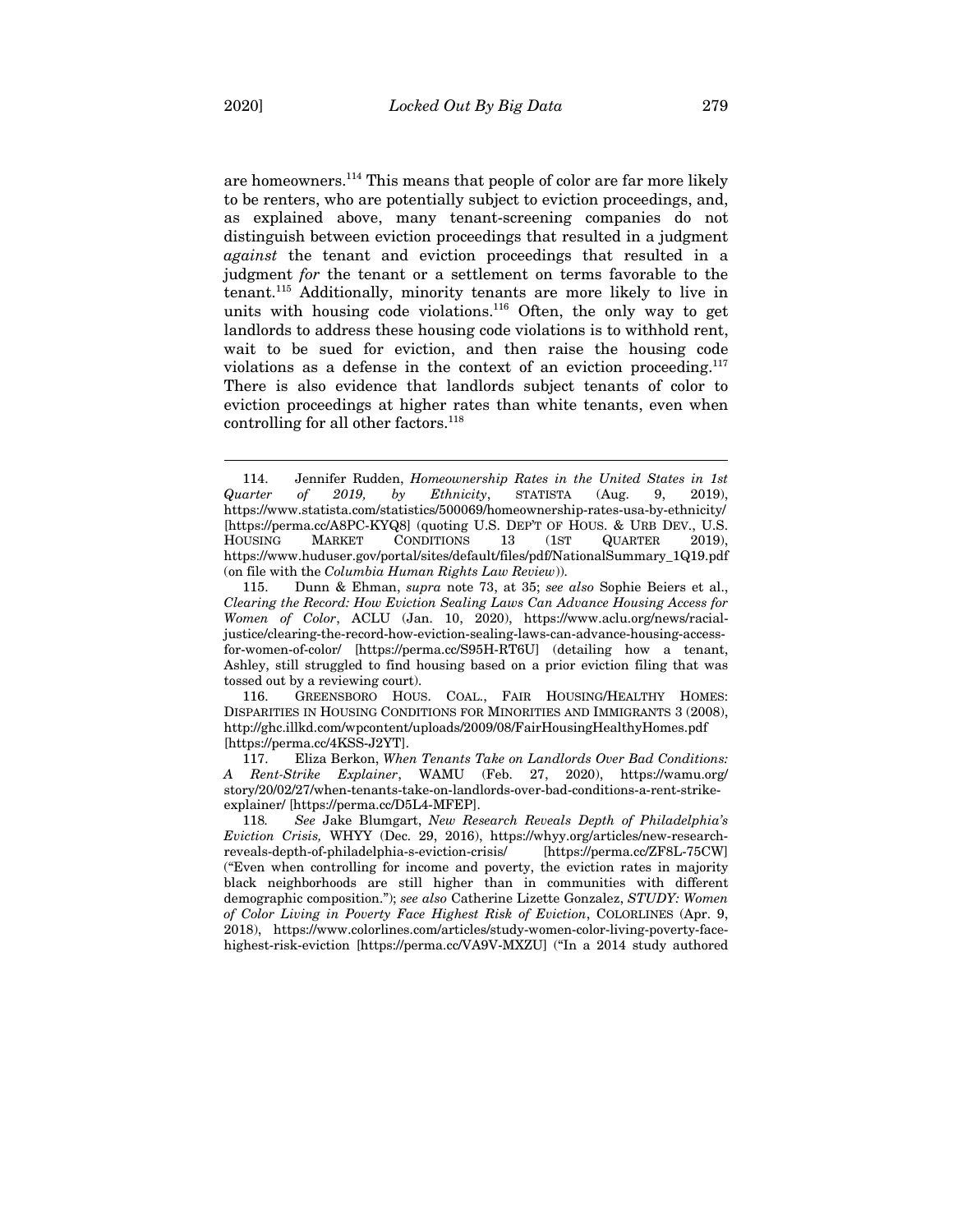Housing providers may assume that individuals with eviction records are inherently inferior tenants compared to those without eviction records, but if the eviction records reflect bad data—like including cases that were ultimately dismissed or cases that were brought because tenants were seeking remedies to housing code violations—the prior eviction record would not be predictive of future behavior. The barrier to housing created by prior evictions is placed in front of minorities at higher rates than for white people, even where the specific circumstances surrounding the eviction may not be predictive of whether the individual will be a good tenant.<sup>119</sup>

The use of eviction records is not the only cause for concern when considering the potential disparate impact of the use of big data in the tenant selection process. Companies such as CoreLogic purport to rely on "address history" in addition to other factors such as eviction proceedings.120 Presumably, this could mean that an applicant's score in the CoreLogic algorithm could be negatively affected by a person's prior address—e.g., if an applicant previously lived in a poor or minority neighborhood where there were frequent evictions, it is possible that the applicant will receive a lower score

when-coronavirus-emergency-ends-and-evictions-begin/2020/06/14/df52344a-acc0- 11ea-9063-e69bd6520940\_story.html (on file with the *Columbia Human Rights Law Review*) ("The setback risks aggravating racial inequalities, as both the layoffs and housing pressures fall most heavily on African Americans, Hispanics and other minorities.").

120*. See Rental Property Solutions*, CORELOGIC (2020), https://www.corelogic.com/industry/rental-property-solutions.aspx [https://perma.cc/4JVM-L3HW] ("Our resident screening data can include insight from our proprietary records along with an applicant's eviction records, *address history*, criminal records, identity fraud and credit data. Data are gathered using a network of professionals across the nation." (emphasis added)).

by [Matthew] Desmond, Black women with low-incomes were evicted at alarmingly higher rates than other racial groups due to factors such as having children, low wages and landlord-tenant gender dynamics."); Timothy A. Thomas et al., *The State of Evictions: Results from the University of Washington Evictions Project*, UNIV. OF WASH. (Feb. 17, 2019), https://evictions.study/washington/ [https://perma.cc/83HA-RF58] (finding different trends in eviction rates by race among three different Washington counties).

<sup>119</sup>*. See* Rudy Kleysteuber, *Tenant Screening Thirty Years Later: A Statutory Proposal to Protect Public Records*, 116 YALE L. J. 1344, 1346 (2007) ("Today, landlords regularly purchase 'tenant-screening reports' that chronicle landlord-tenant disputes and court filings, often regardless of their outcomes."); *see also* Robert McCartney, *Homelessness Crisis Is Expected in D.C. When Coronavirus Emergency Ends and Evictions Begin*, WASH. POST (June 15, 2020), https://www.washingtonpost.com/local/homelessness-crisis-is-expected-in-dc-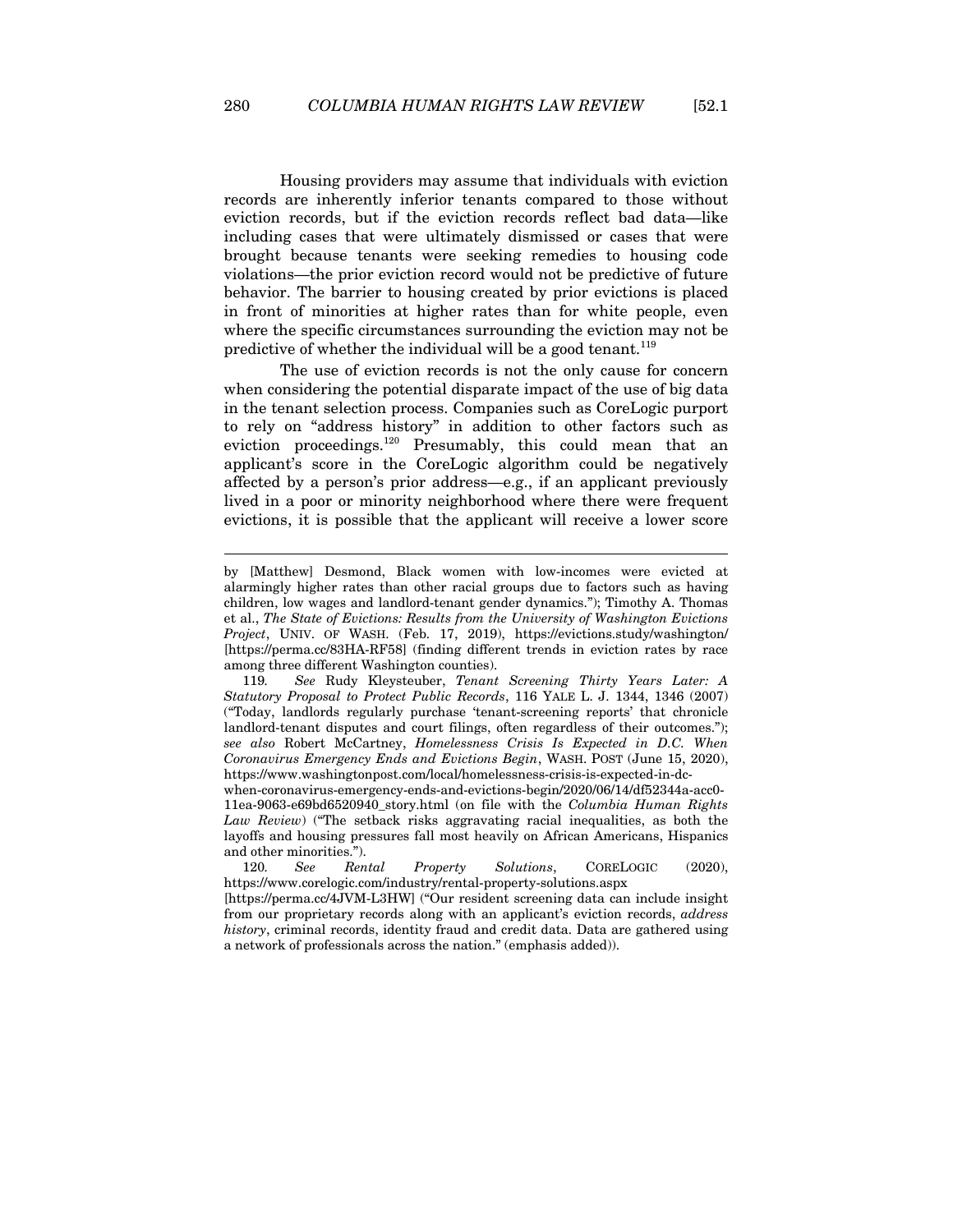from CoreLogic even if the specific tenant had never been evicted. This type of algorithm would perpetuate patterns of segregation by creating barriers for all would-be tenants who have ever lived in poor or minority areas.<sup>121</sup> As noted above, the disparate impact of the use of algorithms in tenant screening is even more stark when tenant screening companies utilize criminal records, as those records often reflect policing practices, plea bargain logistics, and sentencing rules that are infected with racism.<sup>122</sup>

Algorithms and big data are particularly likely to create a disparate impact based on a protected class because of what researchers call "redundant encodings"—i.e., when "membership in a protected class happens to be encoded in other data."123 This occurs when a particular set of data is "highly correlated with membership in specific protected classes."124 For example, if a tenant-screening algorithm gives lower scores to people with eviction or criminal records and such records are disproportionately prevalent in a protected class, then the algorithm will have a disparate impact on that protected class, even if the disproportionate prevalence of such records is caused by bias and/or is not predictive of whether an applicant will be a good tenant. Because a disproportionate number of minorities are renters, the adverse effects of algorithmic discrimination make minorities particularly vulnerable in the rental housing market.

## E. Big Data and Intentional Discrimination

While the unchecked use of algorithms may facilitate an unintentional disparate impact, it is also possible that the use of algorithms could "breathe new life into" intentional discrimination because decision-makers can mask their discriminatory aims by

<sup>121</sup>*. See* Barocas & Selbst, *supra* note 8, at 674 ("Approached without care, data mining can reproduce existing patterns of discrimination, inherit the prejudice of prior decision makers, or simply reflect the widespread biases that persist in society.").

<sup>122</sup>*. See* Mark Pazniokas, *A Tenant Blacklist, Compiled by Algorithm*, CT MIRROR (Mar. 28, 2019), https://ctmirror.org/2019/03/28/a-tenant-blacklistcompiled-by-algorithm/ [https://perma.cc/YZ2H-2DR8] ("The suit claims that CoreLogic is guilty of racial discrimination because of its improper reliance on criminal records—and that has a disparate impact on Black and Latino applicants, according to a guidance notice published by the U.S. Department of Housing and Urban Development.").

<sup>123.</sup> Barocas & Selbst, *supra* note 8, at 691.

<sup>124</sup>*. Id.* at 691–92.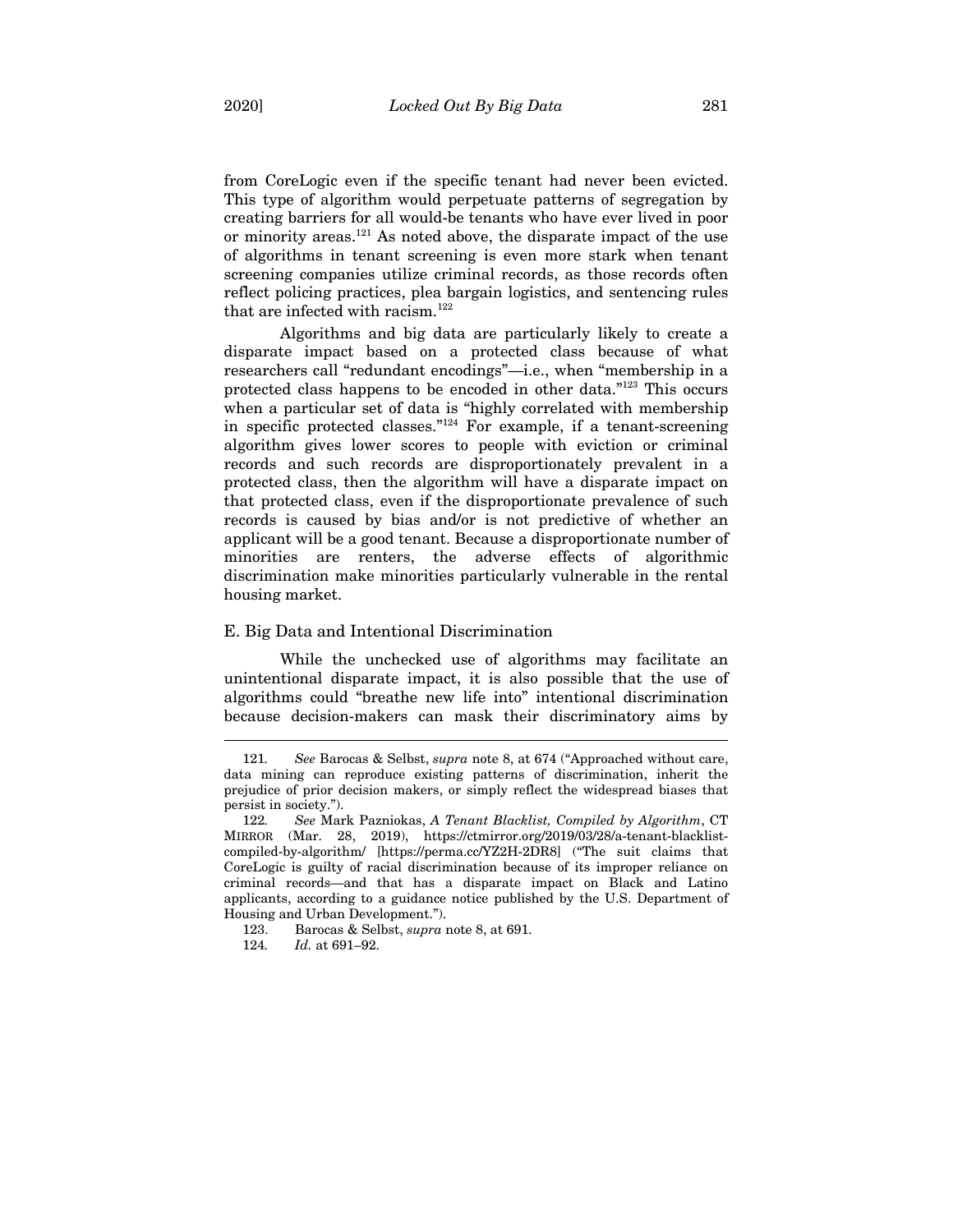constructing algorithms that intentionally produce discriminatory results.125 For example, a housing provider seeking to exclude Latinos could set its algorithm to penalize individuals in particular industries in which Latinos are disproportionately represented, or as discussed in the next section, it could focus its advertising to exclude Latinos by using facially race-neutral data (such as musical tastes on social media) as a proxy for race. Of course, courts have long found that using proxies for race, like using race itself, in housing-related decisions is prohibited by the Fair Housing Act, $^{126}$  but the use of algorithms may hide intentional discrimination in ways that make successful litigation challenging.

## IV. ADVERTISING

One of the primary features of collecting and analyzing massive amounts of data about individuals is the opportunity to better focus advertisements. Businesses across industries increasingly rely on big data to determine how and where to focus advertising to maximize the chances of interested individuals responding to advertisements.<sup>127</sup> Housing providers, of course, are interested in spending advertising dollars in a way that will maximize efficiency and profits, and, as a result, want their advertisements to be seen by the individuals most likely to be interested in the types of housing they are providing.128 Thus, rental housing providers have strong incentives to try to get their ads in

<sup>125</sup>*. Id.* at 692.

<sup>126.</sup> Under the "proxy" theory, courts have recognized that a regulation cannot "use a technically neutral classification as a proxy to evade the prohibiting of intentional discrimination," such as classifications based on gray hair (as a proxy for age) or service dogs (as a proxy for handicapped individuals). Cmty. Servs., Inc. v. Wind Gap Mun. Auth., 421 F.3d 170, 177 (3d Cir. 2005) (quoting McWright v. Alexander, 982 F.2d 222, 228 (7th Cir. 1992)).

<sup>127.</sup> Max Freedman, *How Businesses Are Collecting Data (And What They're Doing With It)*, BUS. NEWS DAILY (June 17, 2020), https://www.businessnewsdaily.com/10625-businesses-collecting-data.html [https://perma.cc/B6BZ-B26A].

<sup>128.</sup> The use of targeted advertisements by housing providers on sites like Facebook has already led to lawsuits. *See* Nadiyah Humber & James Matthews, *Fair Housing Enforcement in the Age of Digital Advertising: A Closer Look at Facebook's Marketing Algorithms*, BOSTON BAR J. (Feb. 19, 2020), https://bostonbarjournal.com/2020/02/19/fair-housing-enforcement-in-the-age-ofdigital-advertising-a-closer-look-at-facebooks-marketing-algorithms-2/ [https://perma.cc/XTM4-P9DG].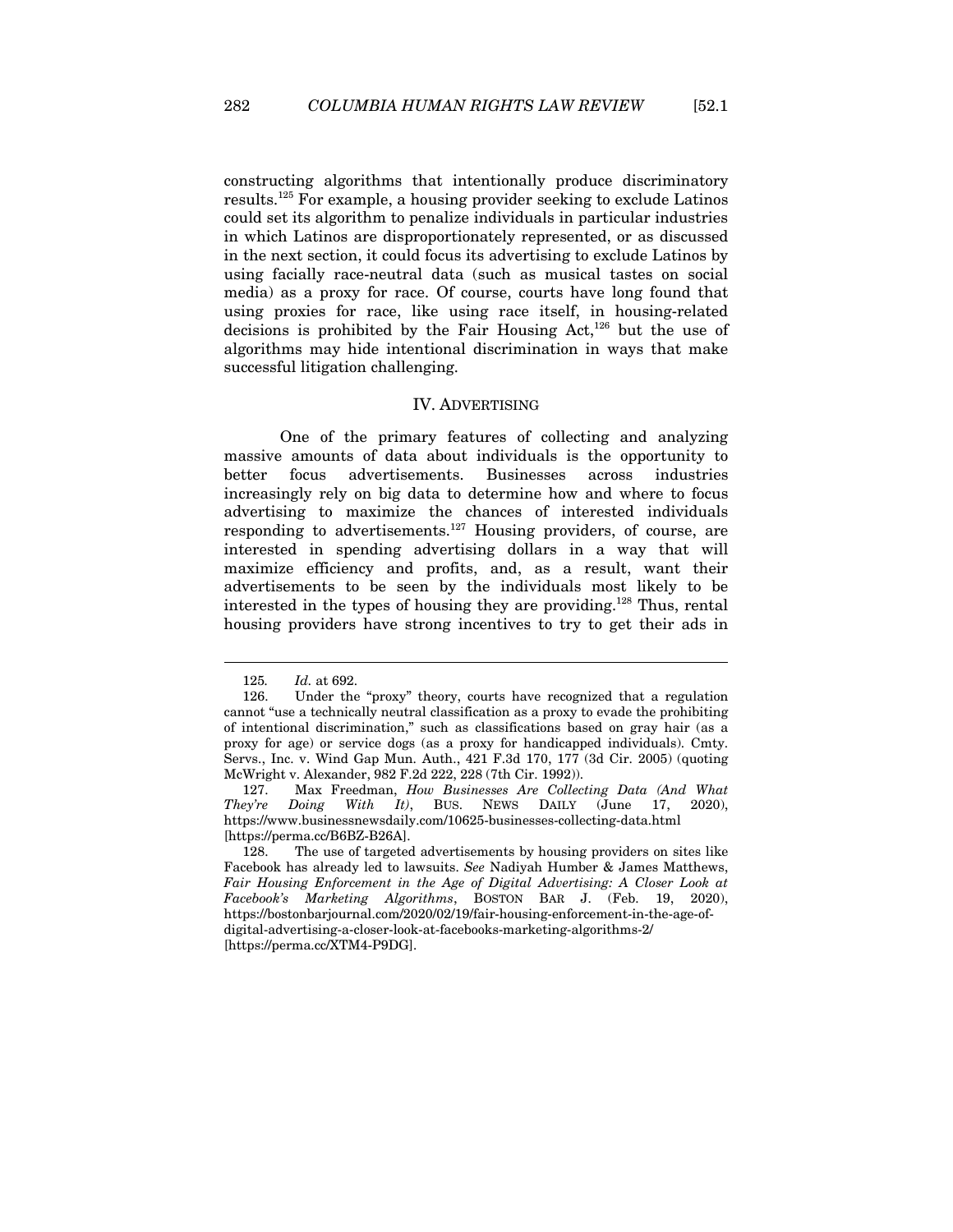front of home seekers who would be "appropriate" tenants, in whatever way the housing provider defines "appropriate."

Notwithstanding housing providers' desire to ensure that their advertisements are seen by certain segments of the population, the Fair Housing Act prohibits housing providers from discriminating in advertising.129 Specifically, section 3604(c) of the Fair Housing Act provides that a housing provider may not "make, print, or publish, or cause to be made, printed, or published any notice, statement or advertisement . . . that indicates any preference, limitation, or discrimination based on [a protected class]."130 HUD has interpreted this provision to apply to "[s]electing media or locations for advertising . . . which deny particular segments of the housing market information about housing opportunities because of [membership in a protected class]."131

This provision of the Fair Housing Act prohibits housing providers from using the types of blatantly discriminatory advertising that were common at the time the Fair Housing Act was passed, such as signs reading "No Blacks Allowed."132 This provision also prohibits housing providers from using more subtly discriminatory advertising, such as targeting advertisements to audiences in certain zip codes or describing an "ideal applicant" in terms that suggest a particular race, ethnicity, or age group.<sup>133</sup> Of course, companies that amass

 $\overline{a}$ 

132. Alex Kotlowitz, *What's Past Is Present*, ATLANTIC (Nov. 2001), https://www.theatlantic.com/magazine/archive/2001/11/whats-past-is-

present/302329 (on file with the *Columbia Human Rights Law Review*); *see also*  Robert G. Schwemm, *Discriminatory Housing Statements and Section 3604(c): A New Look at the Fair Housing Act's Most Intriguing Provision*, 29 FORDHAM URB. L.J. 187, 189–90 (2001) (listing examples of prior and recent behavior banned by the FHA).

133*. See Advertising Guidelines*, NATIONAL FAIR HOUSING ALLIANCE, https://nationalfairhousing.org/responsibleadvertising/ [https://perma.cc/G6W2- NY6R] (suggesting that one way to avoid liability under Section 3604(c) of the Fair Housing Act—which prohibits discriminatory advertising—is to focus on the property and the amenities in a rental listing description, not on the attributes of an ideal renter). Note that advertisements can be deemed discriminatory even if none of the words are discriminatory and instead the pictures suggest that members of a protected class might be excluded. *See, e.g*., Julia Angwin & Terry Parris Jr., *Facebook Lets Advertisers Exclude Users by Race*, PROPUBLICA (Oct. 28, 2016), https://www.propublica.org/article/facebook-lets-advertisers-exclude-

<sup>129.</sup> FHA, *supra* note 30, at § 3604(c).

<sup>130</sup>*. Id.*

<sup>131. 24</sup> C.F.R. § 100.75(c)(3) (2018).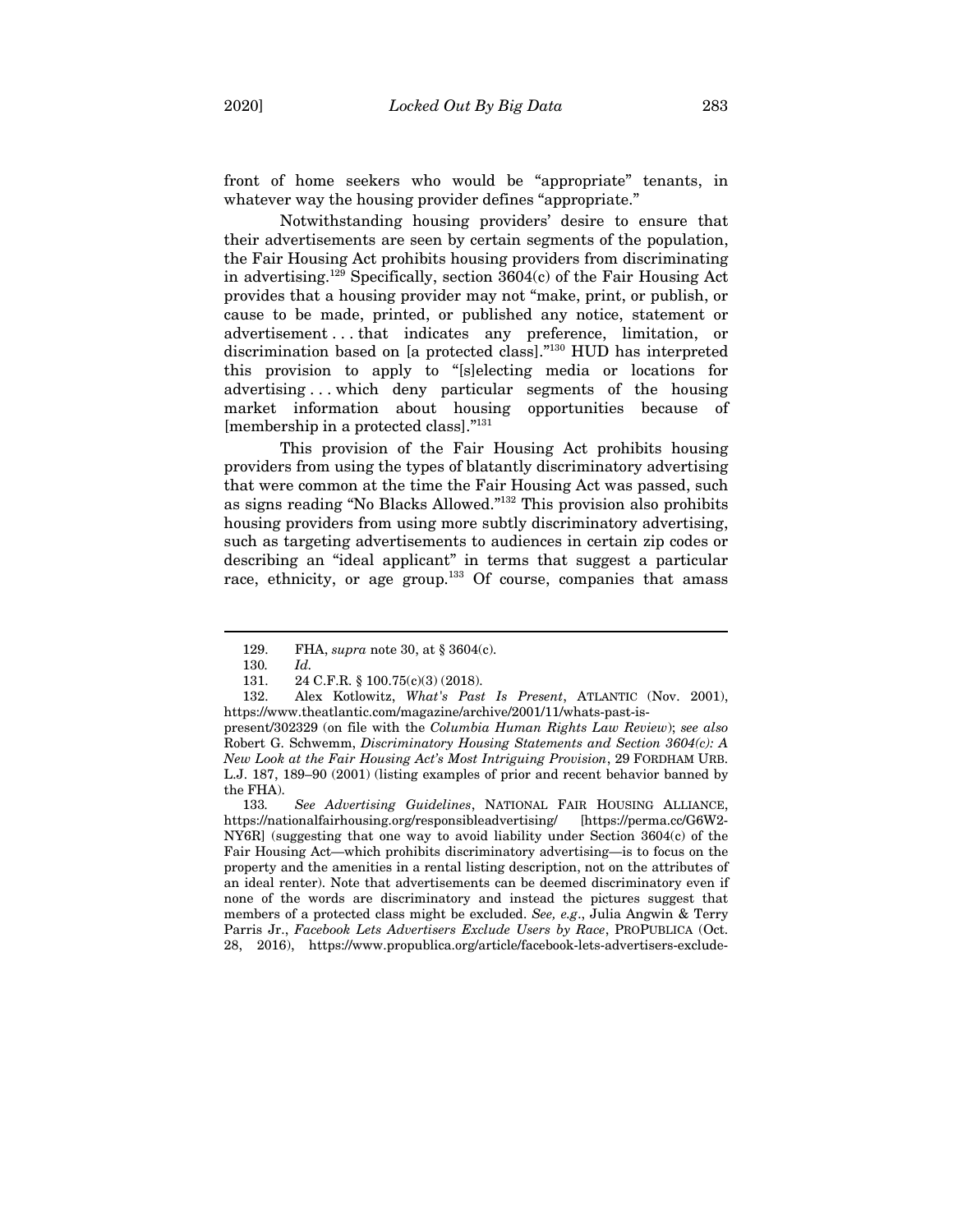gargantuan amounts of data on individuals and businesses, including rental housing providers, are increasingly seeking ways to leverage data to ensure that their advertisements are seen by particular audiences.

## A. Facebook

Facebook is an important and accessible example of how data collection can both make advertising more efficient and undermine the protections of the Fair Housing Act. Facebook has already amassed massive amounts of data on individuals' interests, backgrounds, musical tastes, friend groups, language use, employment status, familial status, and more.<sup>134</sup> Advertisers using Facebook's platform can target their ads to individuals whose online behavior suggests that they might be interested in moving, and, at the same time, the platform allows advertisers to focus on audiences with particular music tastes, hobbies, and interests. Further, a 2016 investigation by ProPublica revealed that Facebook made it simple for marketers to exclude "affinity groups" like African Americans, Asian Americans and Hispanics.<sup>135</sup>

To show how easy it was to create a discriminatory advertisement, ProPublica reporters purchased an advertisement from Facebook that targeted individuals who showed interest in becoming a home owner and who were "likely to move;" the advertisement excluded individuals who were African American, Asian American, or "Spanish Dominant" Hispanic.136 Facebook approved and posted the advertisement online within minutes after it was purchased.<sup>137</sup> Excluding individuals from seeing advertisements based on their race or ethnicity, the ProPublica report alleged, is no different than a Jim Crow era newspaper offering advertisers the

users-by-race [https://perma.cc/H7LG-UW92] (noting that The New York Times rejects housing ads that contain "too many photographs of white people").

<sup>134</sup>*. See, e.g.*, Complaint at 42, Nat'l Fair Hous. All. et al. v. Facebook, Inc*.*, No. 1:18-CV-02689 (S.D.N.Y. dismissed Mar. 29, 2019) ("Facebook . . . gathers this information both through self-reported information on Facebook, and through tracking its users' online activity—both on Facebook itself and elsewhere through the internet. The end result has been described as 'arguably the most complete consumer profile on earth' . . . ." (footnote omitted)).

<sup>135.</sup> Angwin & Parris Jr., *supra* note 133, at ¶ 20.

<sup>136.</sup> Hannah Birch, *Facebook Propublica Ad* (photograph), DOCUMENT CLOUD (Mar. 10, 2020), https://www.documentcloud.org/documents/3191165- Facebook-Propublica-Ad.html [https://perma.cc/A9MA-LFUN].

<sup>137.</sup> Angwin & Parris Jr., *supra* note 133, at ¶ 22.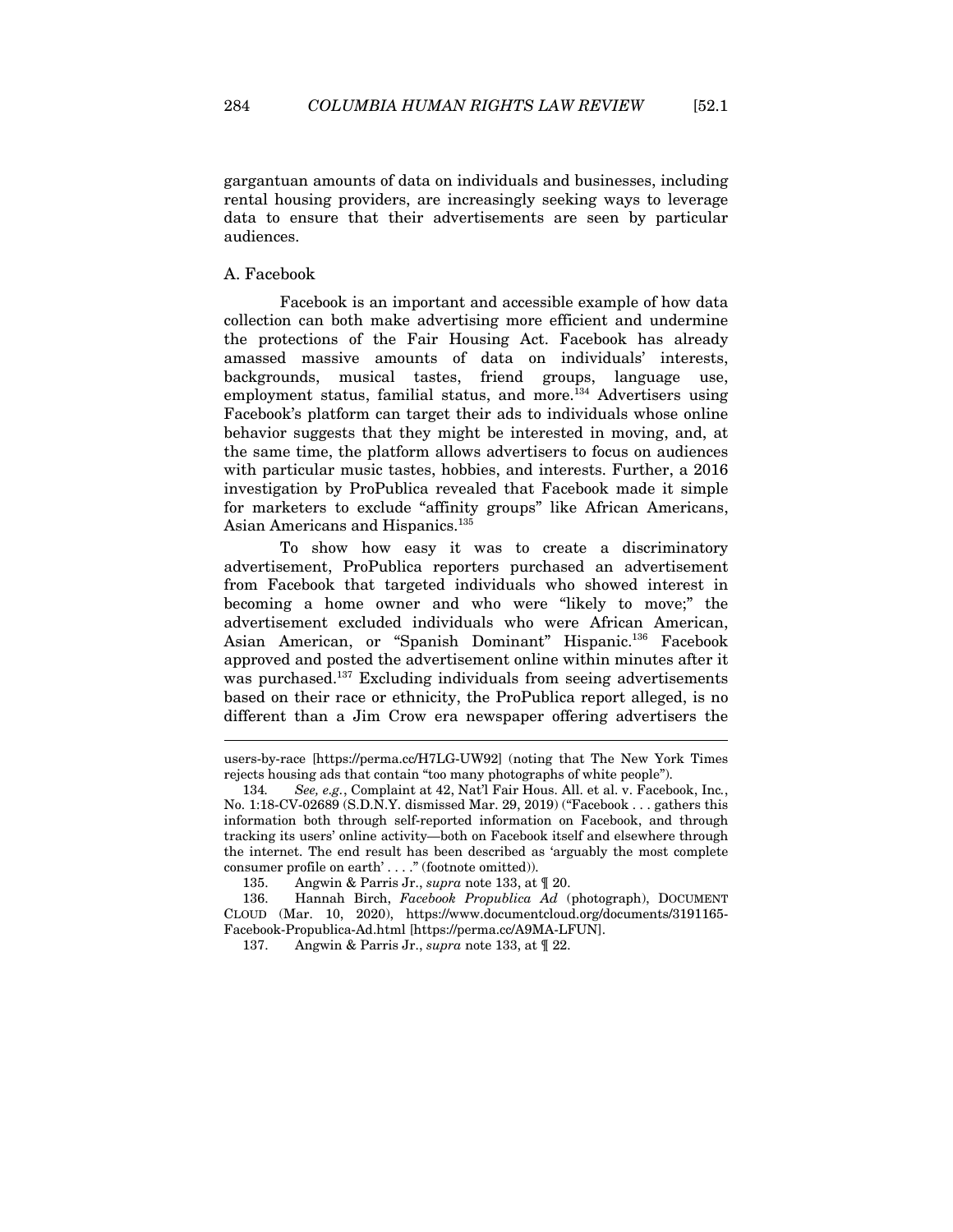option of placing ads only in versions of the newspaper that would be delivered to the doorsteps of white people.138 Because Facebook controls about  $20\%$  of online advertising in the United States,  $^{139}$ Facebook's ability to hide housing advertisements from members of protected classes is particularly concerning. Nearly all of Facebook's \$55.8 billion revenue in 2018 came from its advertising business, so Facebook has a massive incentive to serve its advertisers.<sup>140</sup>

In response to the 2016 ProPublica reporting, Facebook promised that it would improve its enforcement of its prohibition against discriminatory advertising.<sup>141</sup> In a press release posted to its website, Facebook announced its intention to "improve [its] enforcement while preserving the beneficial uses of [its] advertising tools."142 It promised "[t]o test new technology that leverages machine learning to help . . . identify ads that offer housing, employment or credit opportunities" to more quickly "provide notices and educational information to advertisers" who may be in violation of nondiscrimination laws.143

 $\overline{a}$ 

140. Marie C. Baca, *Housing Companies Used Facebook's Ad System to Discriminate Against Older People, According to New Human Rights Complaints*, WASH. POST (Sept. 18, 2019), https://www.washingtonpost.com/ technology/2019/09/18/housing-companies-used-facebooks-ad-system-discriminateagainst-older-people-according-new-human-rights-charges/ (on file with the *Columbia Human Rights Law Review*). In 2020, a campaign to divest from advertising in Facebook was initiated as a powerful method of countering its policies because it is *so* reliant on advertising revenue. *See Stop Hate for Profit: Calling on Facebook Corporate Advertisers to Pause Ads for July 2020*, COLOR OF CHANGE (June 19, 2020), https://colorofchange.org/stop-hate-for-profit/ [https://perma.cc/B93R-NPEV]; *see also* Tiffany Hsu & Cecilia Kang, *'Morally Impossible': Some Advertisers Take a Timeout From Facebook*, N.Y. TIMES (June 30, 2020), https://www.nytimes.com/2020/06/09/business/media/facebookadvertisers-trump-zuckerberg.html (on file with the *Columbia Human Rights Law Review*) ("Some smaller advertisers . . . described their break from Facebook as a protest against the platform and its subsidiaries.").

141*. See Improving Enforcement and Promoting Diversity: Updates to Ads Policies and Tools*, FACEBOOK (Feb. 8, 2017), https://about.fb.com/ news/2017/02/improving-enforcement-and-promoting-diversity-updates-to-adspolicies-and-tools/ [https://perma.cc/5RDW-PPHU].

143*. Id.*

<sup>138</sup>*. Id.*

<sup>139.</sup> Katie Benner et al., *Facebook Engages in Housing Discrimination With Its Ad Practices, U.S. Says*, N.Y. TIMES (Mar. 28, 2019), https://www.nytimes.com/2019/03/28/us/politics/facebook-housing-

discrimination.html (on file with the *Columbia Human Rights Law Review*).

<sup>142</sup>*. Id.*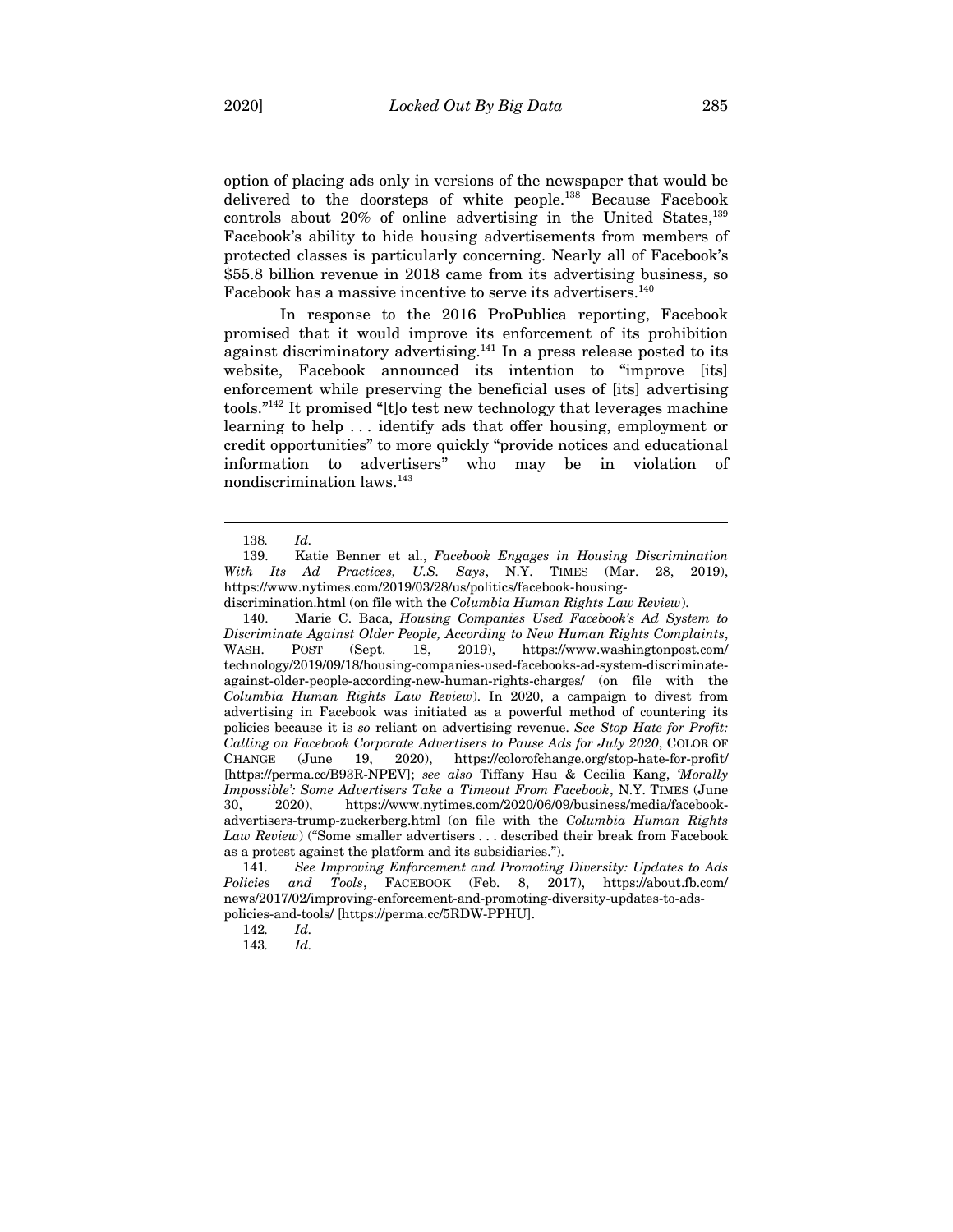In 2017, about eight months after Facebook announced its intention to step up enforcement of its prohibition against discriminatory advertising, ProPublica released a second article reporting that it was able to purchase dozens of rental housing advisements on Facebook and ask that the advertisements not be shown to certain categories of users such as African Americans, mothers of high school students, stay at home mothers, people interested in wheelchair ramps, Jews, gay men, expats, and Spanish speakers.144 ProPublica also purchased advertisements that excluded people who lived in zip codes in which most residents are minorities. As ProPublica's advertising parameters included and excluded specific neighborhoods, Facebook physically showed a blue line outlining the excluded neighborhoods—a throwback to the "redlining" done by banks in the past. $145$  Facebook approved each of these advertisements within minutes.146 The only advertisement that took longer than three minutes to be approved sought to exclude potential

<sup>144.</sup> Julia Angwin et al., *Facebook (Still) Letting Housing Advertisers Exclude Users by Race*, PROPUBLICA (Nov. 21, 2017), https://www.propublica.org/article/facebook-advertising-discrimination-housingrace-sex-national-origin [https://perma.cc/8WSC-79Z4]. The following references are examples of advertisements ProPublica purchased on Facebook. *Housing Agency New York City* (photograph), *in* FACEBOOK, https://assets.propublica.org/ images/articles/20171121-facebook-gay-men.jpg [https://perma.cc/5XMD-8JDN]; *Housing Agency New York City* (photograph), *in* FACEBOOK, https://assets.propublica.org/images/articles/20171121-facebook-family-statusparents-moms.jpg [https://perma.cc/T2WH-DFXV]; *Housing Agency New York City* (photograph), *in* FACEBOOK, https://assets.propublica.org/images/articles/ 20171121-facebook-ability.jpg [https://perma.cc/9N8N-C2KE]; *Housing Agency New York City* (photograph), *in* FACEBOOK, https://assets.propublica.org/ images/articles/20171121-facebook-judaism [https://perma.cc/N5YU-YLZQ]; *Housing Agency New York City* (photograph), *in* FACEBOOK, https://assets.propublica.org/images/articles/20171121-facebook-argentinaexpats.jpg [https://perma.cc/72RT-CJ5K]; *Housing Agency New York City* (photograph), *in* FACEBOOK, https://assets.propublica.org/images/articles/ 20171121-facebook-spanish-speakers-b.jpg [https://perma.cc/SR29-XWQY].

<sup>145.</sup> Angwin et al., *supra* note 144, at ¶ 27; Tracy Jan, *Redlining was Banned 50 Years Ago. It's Still Hurting Minorities Today*, WASH. POST (Mar. 28, 2018), https://www.washingtonpost.com/news/wonk/wp/2018/03/28/redlining-wasbanned-50-years-ago-its-still-hurting-minorities-today/ [https://perma.cc/HE2Y-CKMM] ("In the 1930s, government surveyors graded neighborhoods . . . colorcoding them [so that] 'redlined' areas were the ones local lenders discounted as credit risks, in large part because of the residents' racial and ethnic demographics.").

<sup>146.</sup> Angwin et al., *supra* note 144, at ¶ 24.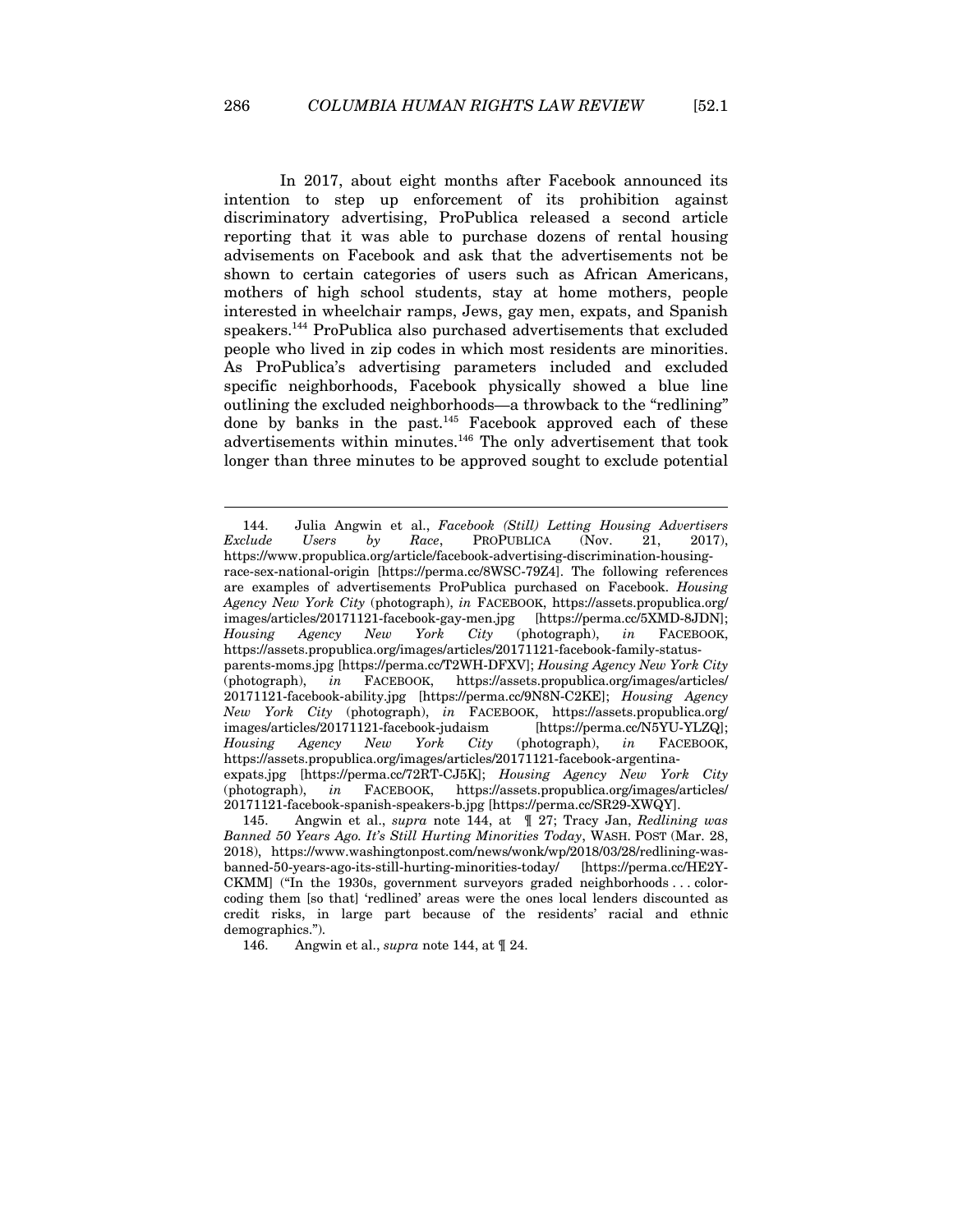renters "interested in Islam, Sunni Islam and Shia Islam." That advertisement was approved in  $22$  minutes.<sup>147</sup>

In 2018, the National Fair Housing Alliance and other Fair Housing organizations mimicked ProPublica's strategy and purchased discriminatory advertisements on Facebook, using Facebook's dropdown menus that allowed them to exclude parents, Spanish speakers, people interested in disabled parking permits, people interested in Telemundo (a Spanish-language television network), and other members of protected classes.148 Facebook approved all advertisements without pushing back on the discriminatory nature of the advertisements.<sup>149</sup> A few weeks after the National Fair Housing Alliance purchased its discriminatory advertisements ProPublica attempted to purchase another set of discriminatory ads and was prevented from excluding explicitly by race, but was still able to discriminate for things like nationality using close proxies; for example, it could still easily exclude all users interested in Telemundo.<sup>150</sup>

Shortly after using Facebook's advertising tool to purchase the discriminatory ads, the National Fair Housing Alliance and other organizations sued Facebook, claiming that the site's advertising platform violated the Fair Housing Act by allowing advertisers to direct their ads away from members of a protected class.<sup>151</sup> The complaint alleged that "Facebook's algorithms can ensure exclusion and deny access to housing" and that, "[w]hereas in the past, the excluded group might see the 'for rent' sign . . . in a public forum, the stealth nature of Facebook's technology hides housing ads from entire

<sup>147</sup>*. Id.*

<sup>148.</sup> Julia Angwin & Ariana Tobin, *Fair Housing Groups Sue Facebook for Allowing Discrimination in Housing Ads*, PROPUBLICA (Aug. 17, 2018), https://www.propublica.org/article/facebook-fair-housing-lawsuit-addiscrimination [https://perma.cc/79YW-MXKQ]

<sup>149</sup>*. Id.*

<sup>150.</sup> *Id.* at ¶ 9.

<sup>151</sup>*. See id.* (reporting that Facebook claimed its advertising platform is fully immunized from liability under 47 U.S.C. § 230, the Communications Decency Act, which protects internet service providers from liability for material published by third parties in some circumstances); *see also* Fair Hous. Council of San Fern. V. v. Roommates.com, LLC, 521 F.3d 1157, 1175 (9th Cir. 2008) (holding that Section 230 of the Communications Decency Act did not apply to an online operator whose questions violated the Fair Housing Act, but could apply to portions of a website in which users made comments that were not edited or otherwise used by the website operator).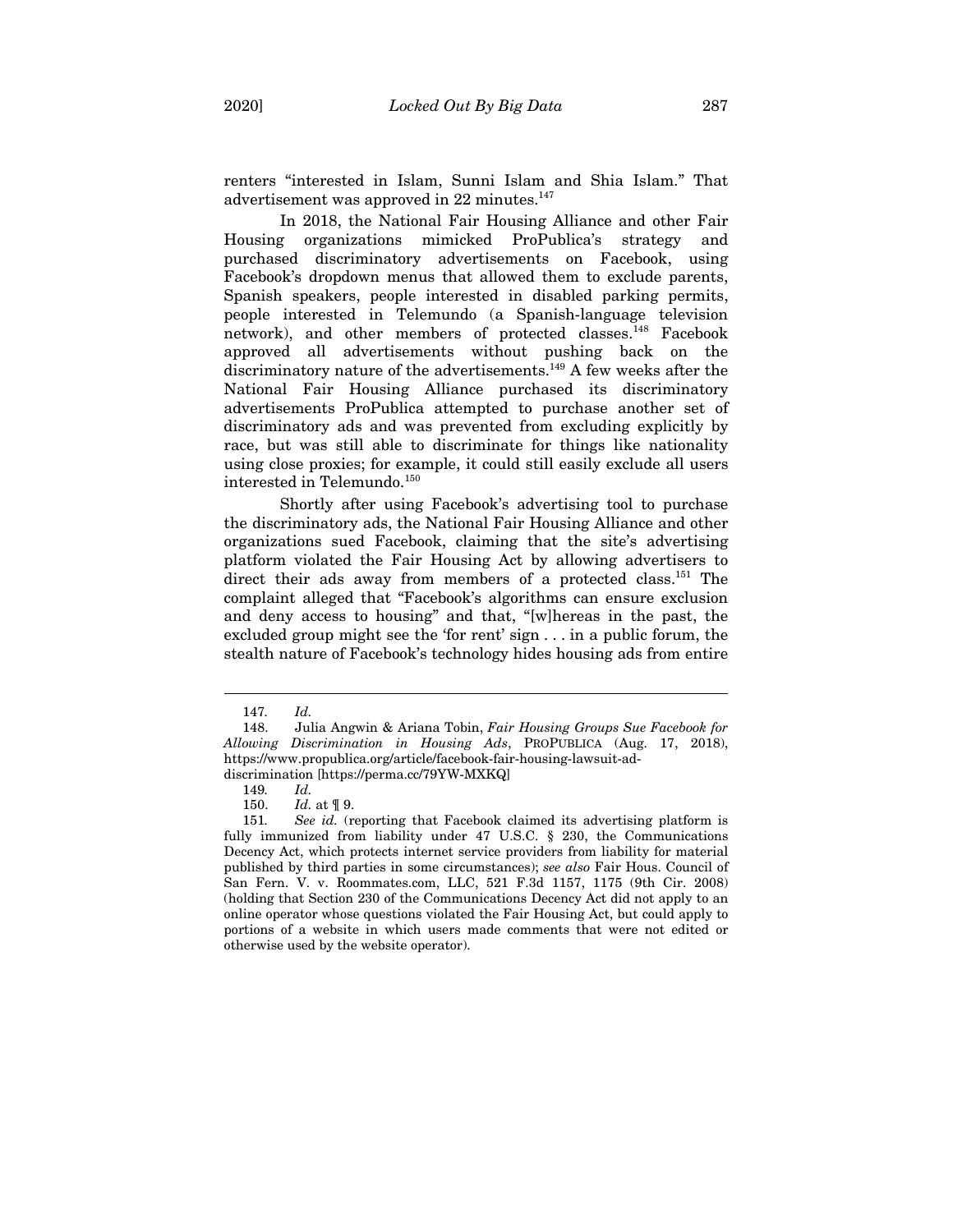groups of people."152 Lead counsel for the National Fair Housing Alliance commented that this type of discrimination—enabled by algorithms using massive amounts of data—is particularly difficult to uncover and combat because "'[t]he person who is being discriminated against has no way to know'" because the technology "keeps the discrimination hidden . . . ."153 In March 2019, Facebook, the National Fair Housing Alliance, and other organizations announced settlements of numerous legal actions alleging that Facebook's advertising platform enabled discrimination.154

In the settlement Facebook agreed to establish a separate advertising portal for industries regulated by particular nondiscrimination laws (including housing, employment, and credit).155 For advertisements in those areas, advertisers would not be able to target based on protected classes or the close proxies for protected classes that Facebook had called "multicultural affinities."156 Facebook also agreed to require that all advertisements for housing, employment, and credit target a minimum geographic

<sup>152.</sup> Complaint at 5, Nat'l Fair Hous. All et al. v. Facebook, Inc., No. 1:18- CV-02689, filed (S.D.N.Y. dismissed Mar. 29, 2019) ("[D]iscriminatory advertising is just as damaging as discrimination at the point of rental or sale.").

<sup>153</sup>*. See* Angwin & Tobin, *supra* note 148, at ¶ 4.

<sup>154</sup>*. See* FACEBOOK, NFHA, CWA, ECBA, O&G, & ACLU, SUMMARY OF SETTLEMENTS BETWEEN CIVIL RIGHTS ADVOCATES AND FACEBOOK 1 (2019), https://nationalfairhousing.org/wp-content/uploads/2019/03/3.18.2019-Joint-Statement-FINAL-1.pdf [https://perma.cc/R5EF-57SP].

<sup>155</sup>*. See id.*; *see also* Humber & Matthews, *supra* note 128, at ¶ 2 ("Facebook also committed to allow experts to study its advertising platform for algorithmic bias."); *see generally* FACEBOOK, FACEBOOK'S CIVIL RIGHTS AUDIT— PROGRESS REPORT (June 30, 2019), https://about.fb.com/wp-<br>content/uploads/2019/06/civilrightaudit\_final.pdf [https://perma.cc/A7ZV-YAFF] content/uploads/2019/06/civilrightaudit\_final.pdf (describing Facebook's other proposed reforms); Deepa Seetharaman & Jeff Horwitz, *Facebook Creates Teams to Study Racial Bias, After Previously Limiting Such Efforts*, WALL ST. J. (July 21, 2020), https://www.wsj.com/articles/facebookcreates-teams-to-study-racial-bias-on-its-platforms-

<sup>11595362939?</sup>mod=hp\_lista\_pos1 (on file with the *Columbia Human Rights Law Review*) (reporting Facebook's announcement of the creation of "new teams dedicated to studying and addressing potential racial bias on its core platform and Instagram unit"); Rebecca Heilweil, *Facebook is Taking a Hard Look at Racial Bias in its Algorithms*, VOX (July 22, 2020), https://www.vox.com/ recode/2020/7/22/21334051/facebook-news-feed-instagram-algorithm-racial-bias-

civil-rights-audit (on file with the *Columbia Human Rights Law Review*) (reporting on Facebook's reexamination of racial bias built into algorithms after the audit focusing on civil rights issues at Facebook).

<sup>156</sup>*. See* FACEBOOK, *supra* note 154, at 1.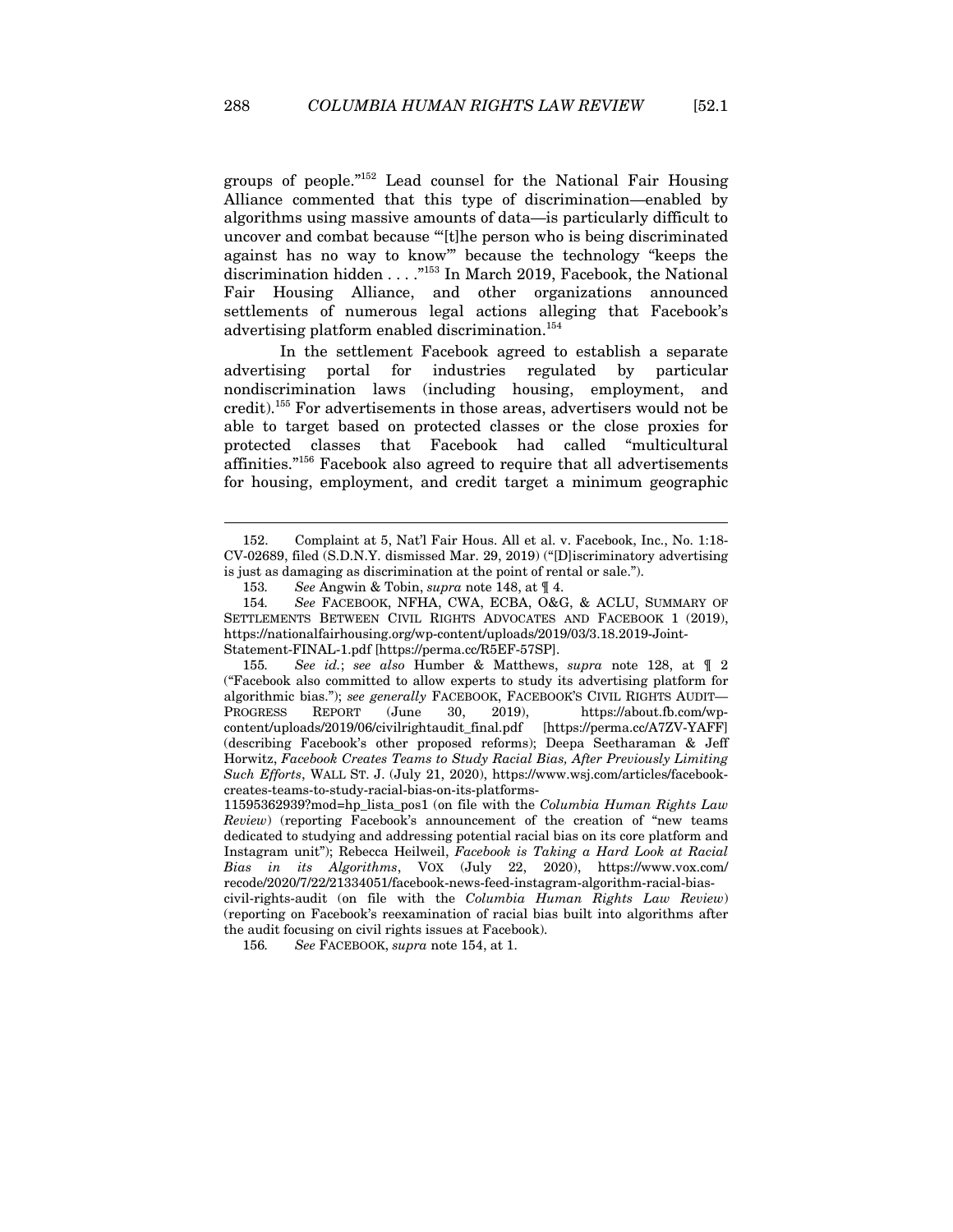radius of fifteen miles from a specific address, limiting users' ability to "redline."157 The National Fair Housing Alliance announced in a press release that Facebook would "undertake far-reaching changes" positioning itself to be a "pacesetter in advancing fair and equitable platforms, products and services, and making the digital marketplaces safer spaces for consumers."158 One lawyer who represented plaintiffs in a case against Facebook said that the "settlement is a shot across the bow to all tech companies and platforms."159

HUD sued Facebook shortly after Facebook reached a settlement with the National Fair Housing Alliance and others, claiming that, notwithstanding the announced changes, Facebook continued to discriminate in ways that violate the Fair Housing Act.<sup>160</sup> In particular, HUD claimed that Facebook's machine learning or artificial intelligence systems discriminated beyond advertiser's choices—even if an advertiser did not attempt to exclude members of a protected class, the Facebook algorithm may systematically do so in an effort to maximize its own profits.161 Facebook's delivery algorithm skews the audience based on the content of the ad itself, even when advertisers do not choose to exclude based on protected classes.162 To

settlement [https://perma.cc/64ND-U3EZ] ("Facebook's ad delivery algorithm further skews the audience based on the content of the ad itself, the researchers

<sup>157.</sup> Jack Gillum & Ariana Tobin, *Facebook Won't Let Employers, Landlords or Lenders Discriminate in Ads Anymore*, PROPUBLICA (Mar. 19, 2019), https://www.propublica.org/article/facebook-ads-discrimination-settlement-

housing-employment-credit [https://perma.cc/7R5Q-NF6K]; *see also Facebook Settlement*, NAT'L FAIR HOUS. ALL., https://nationalfairhousing.org/facebooksettlement/ [https://perma.cc/AZX9-EB8B] (detailing the eight changes required under the settlement that Facebook agreed to make).

<sup>158</sup>*.* NAT'L FAIR HOUS. ALL., *supra* note 157.

<sup>159.</sup> Gillum & Tobin, *supra* note 157, at ¶ 4.

<sup>160.</sup> Benner et al., *supra* note 139, at ¶ 1.

<sup>161</sup>*. Id.*; *see also* Aaron Rieke, *Discrimination's Digital Frontier*, ATLANTIC (Apr. 15, 2019), https://www.theatlantic.com/ideas/archive/2019/04/facebooktargeted-marketing-perpetuates-discrimination/587059/ (on file with the *Columbia Human Rights Law Review*) ("[G]iven a large group of people who might be eligible to see an advertisement, Facebook will pick among them based on its own profit-maximizing calculations, sometimes serving ads to audiences that are skewed heavily by race and gender.").

<sup>162.</sup> Ava Kofman & Ariana Tobin, *Facebook Ads Can Still Discriminate Against Women and Older Workers, Despite a Civil Rights Settlement*, PROPUBLICA (Dec. 13, 2019), https://www.propublica.org/article/facebook-ads-canstill-discriminate-against-women-and-older-workers-despite-a-civil-rights-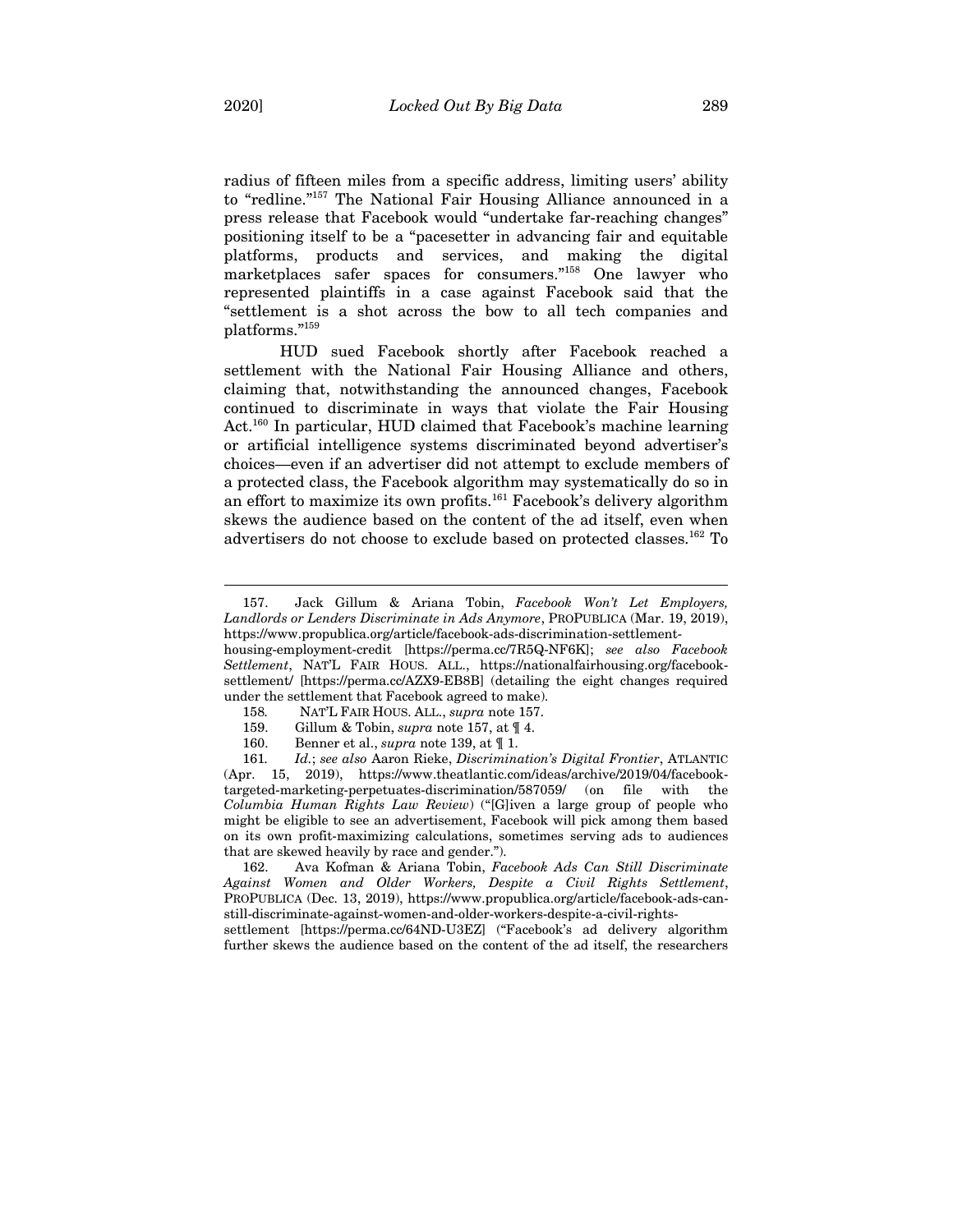make sure that ads are seen by people who Facebook thinks are "most likely to click on and engage with them, Facebook selects the audience depending on the content of the ad," not just the desires expressed by the advertiser.<sup>163</sup> For example, even if the advertiser expressed no preferences about race or gender, Facebook's algorithm might show an ad for high end housing to more white men than Black men or women.164 Noting how Facebook's algorithms hide housing advertisements from historically disadvantaged groups, HUD Secretary Ben Carson commented that "using a computer to limit a person's housing choices can be just as discriminatory as slamming a door in someone's face."165

The lawsuit against Facebook "coincide[d] with a broader push by civil rights groups to scrutinize whether big technology companies are reinforcing real-world biases online by using algorithms to identify and target specific groups of users."166 Certainly Facebook's algorithms allow housing providers to reach potential tenants efficiently, but that efficiency comes at a cost; just as newspaper advertisements that appear only in predominantly white markets might violate the Fair Housing Act's prohibition on discriminatory advertising, algorithms that push advertisements only to white audiences may also violate section 3604(c).

previously found. As a result, even when advertisers try to reach a diverse audience, they aren't always able to." (internal citations omitted)).

<sup>163</sup>*. Id.*

<sup>164</sup>*. Id.* (providing an example of Facebook skewing the audience for employment ads for a janitor towards men, even if the advertiser expressed no gender preference).

<sup>165.</sup> Ariana Tobin, *HUD Sues Facebook Over Housing Discrimination and Says the Company's Algorithms Have Made the Problem Worse*, PROPUBLICA (Mar. 28, 2019), https://www.propublica.org/article/hud-sues-facebook-housingdiscrimination-advertising-algorithms [https://perma.cc/34EJ-TRNT] (noting that HUD's suit against Facebook is an unusual move for the Trump administration which has frequently moved to curtail civil rights investigations.); *see also* Benner et al., *supra* note 139, at ¶ 22 (noting that Assistant Secretary Anna Maria Farias "dialed back all of [HUD's] fair-housing enforcement activities"); Rieke, *supra* note 161, at ¶ 9 (noting that "[i]ronically and disturbingly, HUD is seeking to weaken disparate impact by undoing the regulatory framework supporting it, even as the agency prosecutes cutting-edge cases that might ultimately require it").

<sup>166.</sup> Benner et al., *supra* note 139, at ¶ 4.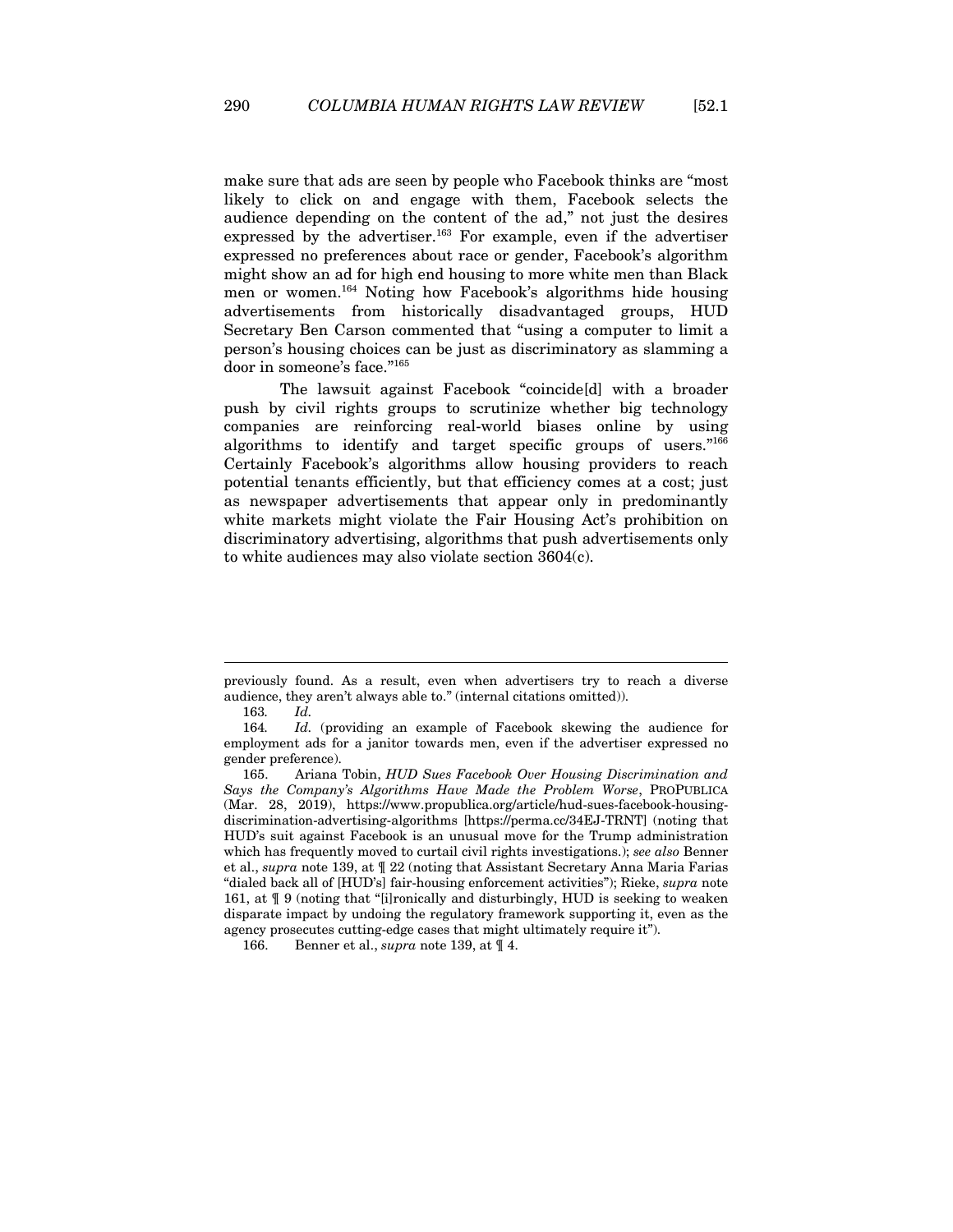#### V. SOLUTIONS: USING ALGORITHMS FOR GOOD

Much of this article has discussed ways in which the use of algorithms and machine learning has the potential to undermine civil rights laws such as the Fair Housing Act, but algorithms can also be used to detect and combat bias and discrimination.<sup>167</sup> Recently, academics have called for developers to "infuse ethical principles" into technological advancements in the use of algorithms, artificial intelligence, and machine learning.168 Technology has developed such that it is possible to identify proxies for protected classes in algorithms or artificial intelligence models and to "repair" those models so that the effect of the proxy is removed.<sup>169</sup> Technology can even be used to make normative assessments as to whether a use of a proxy for a protected class is "inappropriate," meaning it is likely to violate the Fair Housing Act, or whether there may be a race-neutral "business necessity" or other legally sound defense to using the proxy.170

Because algorithms are so complex and are "trained" to recognize and utilize patterns in ways that even their developers may not have anticipated, rooting out bias in algorithms is incredibly difficult. One might think that simply removing data that relates to a

<sup>167.</sup> Datta et al., *supra* note 99, at 6–8.

<sup>168.</sup> LaBrie & Steinke, *supra* note 26, at 1*; see also* EXEC. OFF. OF THE PRESIDENT, *supra* note 1, at 5–6 ("To avoid exacerbating biases by encoding them into technological systems, we need to develop a principle of 'equal opportunity by design'—designing data systems that promote fairness and safeguard against discrimination from the first step of the engineering process and continuing throughout their lifespan."); MacCarthy, *supra* note 14, at 73 ("For organizations using algorithms and firms designing them, the search for alternatives to algorithms that have a disproportionate adverse impact is vital.").

<sup>169.</sup> Datta et al., *supra* note 99, at 6–8.

<sup>170</sup>*. Id.* at 3; *see also* LaBrie & Steinke, *supra* note 26, at 1 (proposing an "ethical audit framework, in which big data sources, machine learning and artificial intelligence algorithms are audited in such a way as to detect and point out biases, flaws, and harm (economic, social, political, penal, workplace advancement, etc.) to humans"); EXEC. OFF. OF THE PRESIDENT, *supra* note 1, at 22 ("Support research into mitigating algorithmic discrimination, building systems that support fairness and accountability, and developing strong data ethics frameworks."). Recent moves in algorithm development include reducing biases and flaws to increase statistical fairness. *See* MacCarthy, *supra* note 14, at 68 (noting the difference between the statistical concepts of group fairness and individual fairness in normative assessments).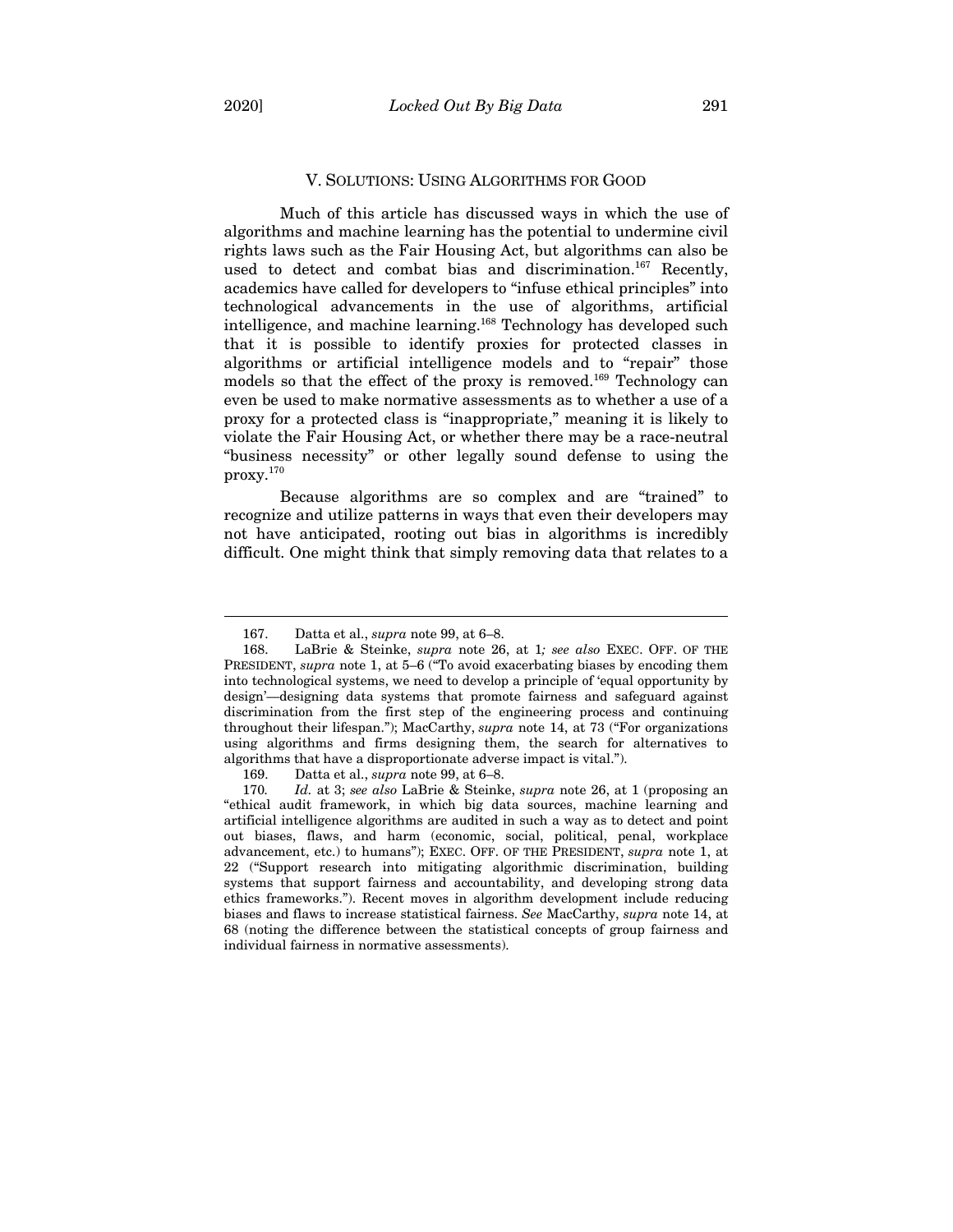protected class would be enough to root out bias from algorithms. $171$ Studies show, however, that since the advent of artificial intelligence and machine learning, algorithms do not make predictions based on correlations between just a few pieces of data, but instead make predictions based on relationships between tens of thousands of data points.172 Simply removing data related to protected classes does little to change biased results.<sup>173</sup> Particularly with large-scale machine learning systems, "algorithms can effectively use omitted demographic features by combining other inputs that are each *correlated* with . . . those features, potentially nullifying any protection from discriminatory effects."<sup>174</sup>

#### A. Race Neutrality Does Not Work

One study of Facebook's advertising tools displays how "merely removing demographic features from a real-world algorithmic system's inputs"—an approach favoring race-neutrality—"can fail to prevent biased outputs."175 In that study, researchers compared two advertising tools available on Facebook's platform. First, they examined Facebook's "Lookalike Audiences" tool, which allowed advertisers to provide a list of ideal sample users (a "source audience") in order to create a new list of users who share "common qualities" with those in the "source audience."176 The "Lookalike Audiences" tool was decidedly race—and protected class—conscious. It matched demographic data such as race and sex from the "source audience" to other users in order to generate a new list of users which

<sup>171</sup>*. See* Cofone, *supra* note 15, at 1411 (noting that, while blocking information from an algorithm might not prevent discrimination, "we can allow it to collect information and then decide whether to use it––for example by making the algorithm compare the potential decision with information and the counterfactual decision without information").

<sup>172.</sup> *See id.* at 1420 (explaining that removal of biased data may still lead to biased results).

<sup>173.</sup> Piotr Sapiezynski et al., *Algorithms that "Don't See Color": Comparing Biases in Lookalike and Special Ad Audiences* 1, ARXIV (Dec. 17, 2019), https://arxiv.org/pdf/1912.07579.pdf [https://perma.cc/M9X7-KTW6] (stating that "merely removing demographic features from a real-world algorithmic system's inputs can fail to prevent biased outputs"); *see also* Cofone, *supra* note 15, at 1413–14 (noting that an algorithmic process may produce a disparate impact on protected categories because unpredictable factors, in the aggregate, may alter the outcome).

<sup>174.</sup> Sapiezynski et al., *supra* note 173, at 1.

<sup>175</sup>*. Id.*

<sup>176</sup>*. Id.*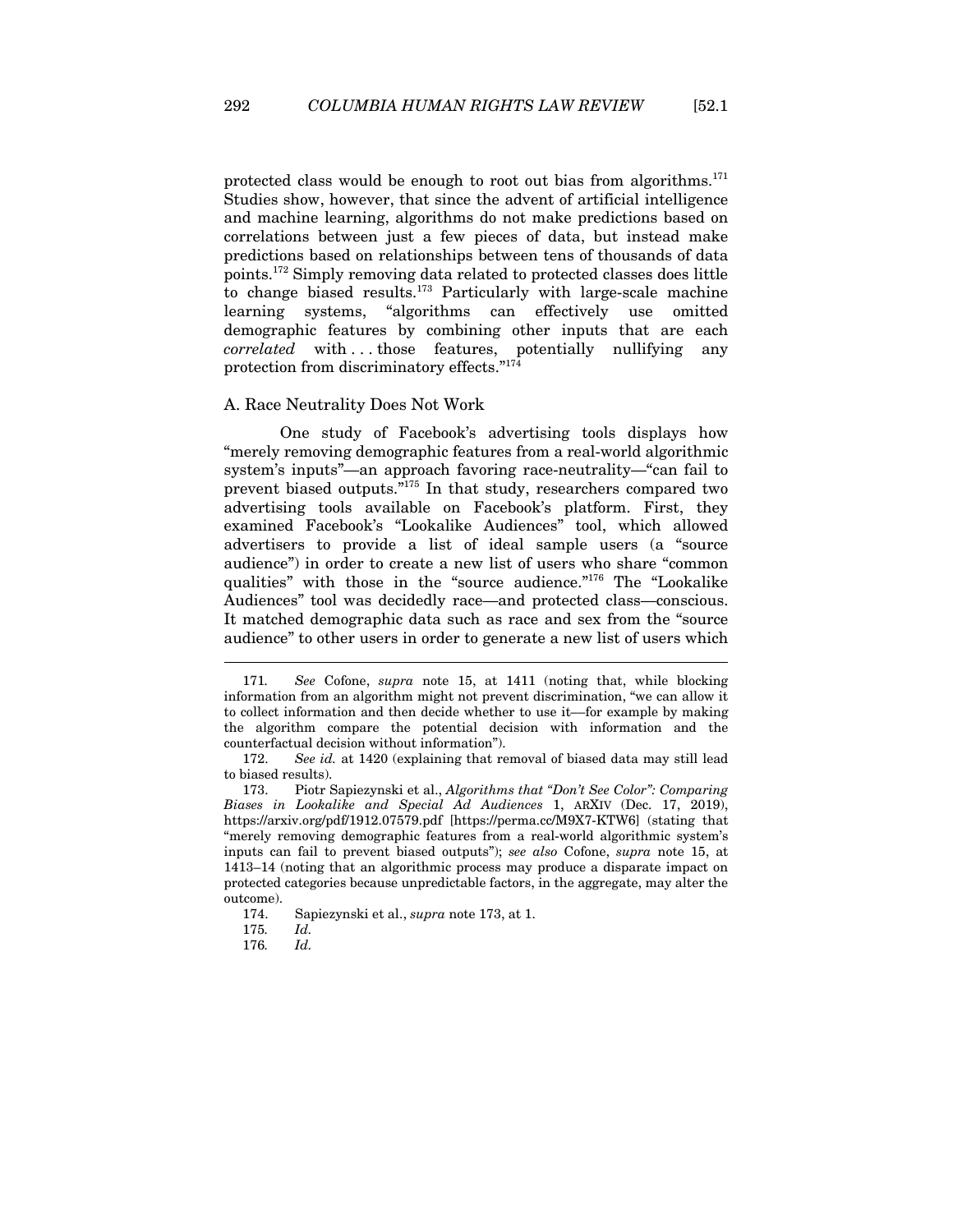the advertisements target, such as apartment and job postings.<sup>177</sup> As noted above, the National Fair Housing Alliance and others sued Facebook in 2018, claiming that this very tool and other aspects of Facebook's advertising platform violated the Fair Housing Act's prohibition on discriminatory advertising by allowing advertisers to target individuals based on race, sex, and other categories protected by the Fair Housing Act for certain types of housing advertisements.178

After the case settled in March 2019, Facebook agreed to change its targeting tool, and created the "Special Ad Audiences" tool, which worked like "Lookalike Audiences," except its algorithm did not consider user profile fields such as "age, gender, relationship status, religious views" or other demographic data that related directly to classes protected under the Fair Housing Act; in other words, it was not race or protected class "conscious."179

A study that sought to determine whether the Special Ad Audience algorithm produced less biased audiences than the Lookalike Audience algorithm revealed that, even when data about protected classes was omitted from the algorithmic inputs, the results were similarly biased.<sup>180</sup> Researchers believe this occurred because algorithms easily find proxies for protected classes, combining multiple data points drawn from datasets that reflect inequities based on things like race and sex.<sup>181</sup> It is not enough to simply prevent an algorithm from considering race and sex if the rest of the data upon which the algorithm relies is infected by inequities caused by racism and sexism.<sup>182</sup> Willful blindness to race or protected class status does not prevent algorithmic discrimination; instead, it furthers inequities. As the next section details, addressing algorithmic discrimination may call for some level of race consciousness.

<sup>177</sup>*. Id.* 

<sup>178.</sup> FACEBOOK et al., *supra* note 154, at 1.

<sup>179.</sup> Sapiezynski et al., *supra* note 173, at 1–2.

<sup>180</sup>*. Id.* at 2*.*

<sup>181</sup>*. See* Cofone, *supra* note 15, at 1416 (discussing how "blocking information on protected categories may be ineffective because an infinite number of data points will be proxies for them").

<sup>182</sup>*. Id.* at 1425 (discussing how algorithms "cannot be 'race blind' and, at the same time, not engage in disparate impact discrimination"); *see also* Kofman & Tobin, *supra* note 162, at ¶ 8 (discussing how "research shows that simply removing a few protected features from an algorithm is unlikely to provide any meaningful protection against discrimination").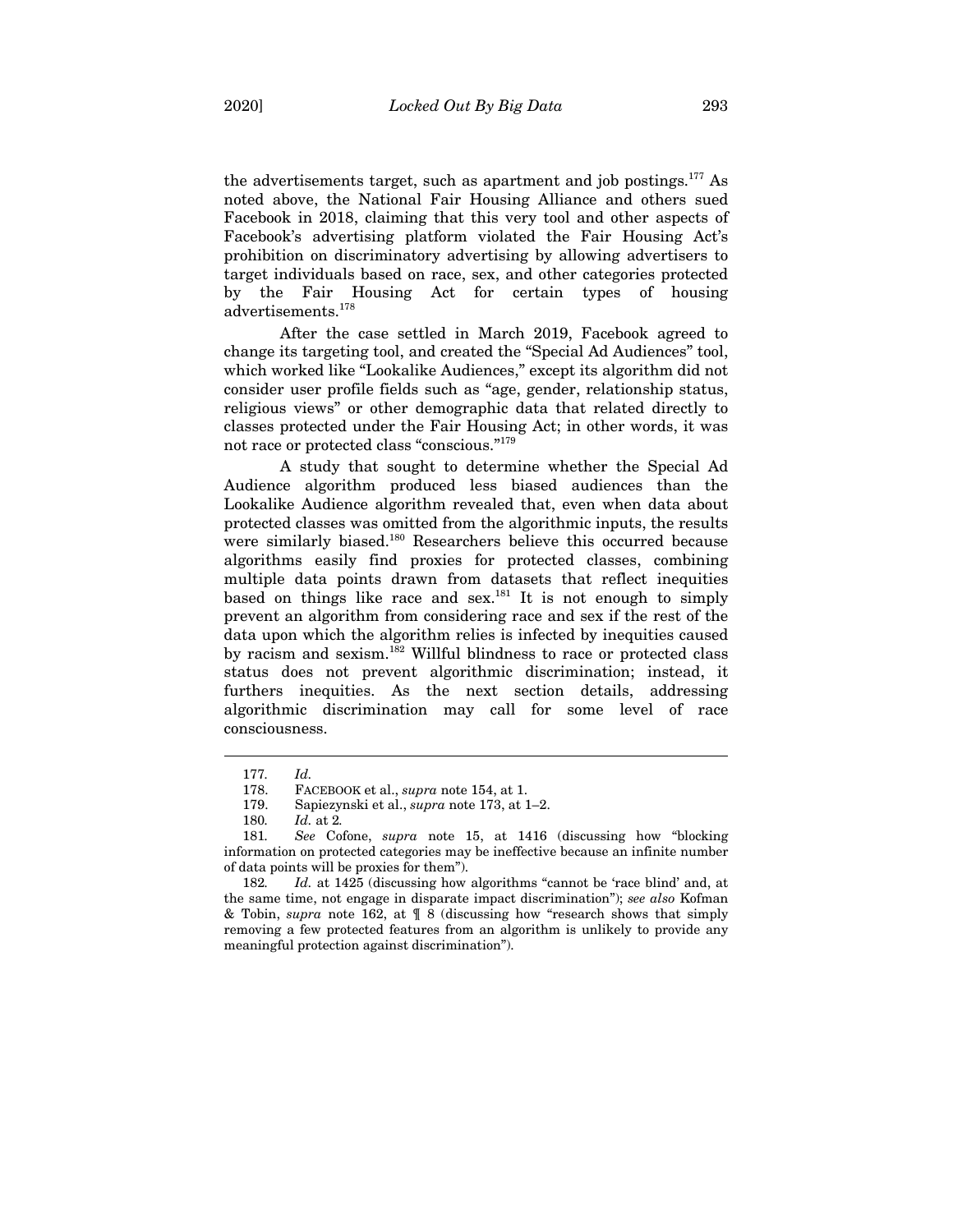# B. Corrective Training and "Lying" to Algorithms—A Race Conscious Approach

Researchers have presented several ways to use algorithms and artificial intelligence to identify and correct unlawful bias or disparate impact.<sup>183</sup> Studies have shown that to correct for bias that is harmful to those in protected classes, programmers should not make their algorithms "race blind," meaning that they should not program algorithms to ignore all demographic data related to protected classes; instead, programmers should be race conscious to ensure that algorithms do not further existing racial inequities. $^{184}$ One way to effectively use race consciousness to combat algorithmic discrimination is through the use of corrective training data.

Most machine learning algorithms are "trained" on confined data sets—a developer "exposes" the algorithm to a special set of data with specific desired outcomes to "teach" the algorithm how to solve a problem.185 This type of "supervised training" allows developers to

184. GOOGLE, PERSPECTIVES ON ISSUES IN AI GOVERNANCE 15, https://ai.google/static/documents/perspectives-on-issues-in-ai-governance.pdf [https://perma.cc/WN3D-FLRW] (citing that "while it might seem sensible to bar the inference of a person's gender to guard against unfair treatment, in practice doing so could inadvertently have the opposite effect, by making it hard to deliver reliable 'mathematically fair' gender-neutral outputs."); *see also* Cofone, *supra*  note 15, at 1415 ("Collecting more data, and especially data about protected categories, is therefore a useful first step to reduce discrimination.").

185. Daniel J. Fuchs, *The Dangers of Human-Like Bias in Machine Learning Algorithms*, 2 MO. S&T'S PEER TO PEER, May 2018, at 1, 3; *see also*  EXEC. OFF. OF THE PRESIDENT, *supra* note 1, at 9 (citing that "[d]ata sets that lack information or disproportionately represent certain populations, [may] result[] in skewed algorithmic systems that effectively encode discrimination because of the flawed nature of the initial inputs.").

<sup>183.</sup> LaBrie & Steinke, *supra* note 26, at 3 (arguing that "organizations and information systems that apply AI algorithms [should] be analyzed for consideration of hidden flaws and biases"); *see also* EXEC. OFF. OF THE PRESIDENT, *supra* note 1, at 6 ("This new set of practices has great potential to . . . help overcome discrimination . . . . At the same time, there are great risks that the very same innovations could perpetuate discrimination and unequal access to opportunity as the use of data expands."). Some researchers believe that changing the algorithms themselves will reduce disparate impact, while others believe changing algorithms will not solve the deeper social issues causing the impact in the first place. *See* Tene & Polonetsky, *supra* note 12, at 135 (arguing that reengineering algorithms to foster fairness may not be the right approach for resolving inequities, and that, in fact, many celebrated critiques expose a "lingering digital divide" that may only be exacerbated by making small changes in code to mask societal problems).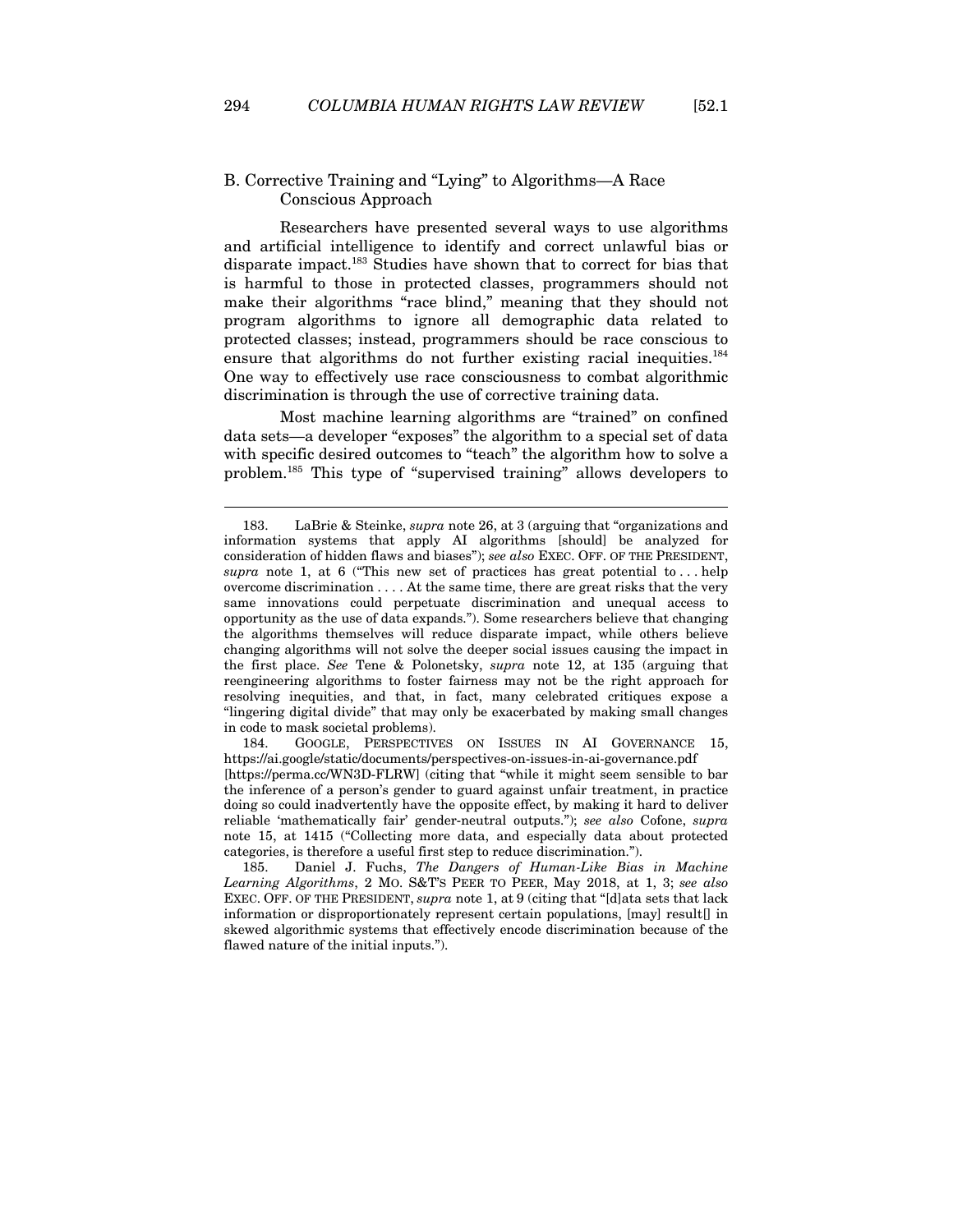feed data in and manage the results, setting the algorithm up to react to and learn from future data in a predictable manner.<sup>186</sup> Thus, the developers of algorithms can correct biases in existing data with "specialized learners," special data sets aimed at counteracting biases in the general data set.<sup>187</sup> As one author put it:

> For algorithms, the solution is neither more data nor less data. It is more meaningful data. And more meaningful data means, counterintuitively, a data sample that is unrepresentative of the pool, because it looks like what we believe the pool *would* look like had it not embedded structural inequalities.<sup>188</sup>

The process of using special data sets or even false data sets to correct for learned bias has been studied in the criminal justice context.189 Courts and parole boards have used a machine learning tool called Correctional Offender Management Profiling for Alternative Sanctions (COMPAS) to help judges weigh the likelihood of recidivism in sentencing decisions.190 The initial hope was that the tool could minimize the effect of individual judges' racial bias by minimizing the role of human decisionmakers.<sup>191</sup> Unfortunately, however, COMPAS wrongly predicted that Black defendants would reoffend nearly twice as often as it made that wrong prediction for white defendants.<sup>192</sup> A recent ProPublica article highlighted racial

189. *Id.* at 1396.

 $\overline{a}$ 

190. COMPAS was developed on the backdrop of the criminal justice system already relying on fixed factors to predict the likelihood of recidivism. *See*  Robin A. Smith, *Opening the Lid on Criminal Sentencing Software*, DUKE TODAY (July 19, 2017), https://today.duke.edu/2017/07/opening-lid-criminal-sentencingsoftware [https://perma.cc/5W7W-6HWE].

191. Ed Yong, *A Popular Algorithm Is No Better at Predicting Crimes Than Random People*, ATLANTIC (Jan. 17, 2018), https://www.theatlantic.com/ technology/archive/2018/01/equivant-compas-algorithm/550646/

[https://perma.cc/GK8K-RBUM ] ("[J]udges in the real world have access to far more information . . . . Paradoxically, that informational overload can lead to worse results by allowing human biases to kick in.").

192. Fuchs, *supra* note 185, at 8; *see also* Julia Angwin et al., *Machine Bias*, PROPUBLICA (May 23, 2016), https://www.propublica.org/article/machine-biasrisk-assessments-in-criminal-sentencing [https://perma.cc/8JGJ-L5TJ] (describing pervasive machine bias in predicting future criminal offenders); Cofone, *supra*  note 15, at 1396–97 (stating that "the algorithm mistakenly identified as high risk

<sup>186.</sup> Fuchs, *supra* note 185, at 3.

<sup>187</sup>*. See* EXEC. OFF. OF THE PRESIDENT, *supra* note 1, at 15 (stating that "[i]mplementation of such systems with an eye to their broader effects on fairness and equal opportunity is . . . essential.").

<sup>188.</sup> Cofone, *supra* note 15, at 1393.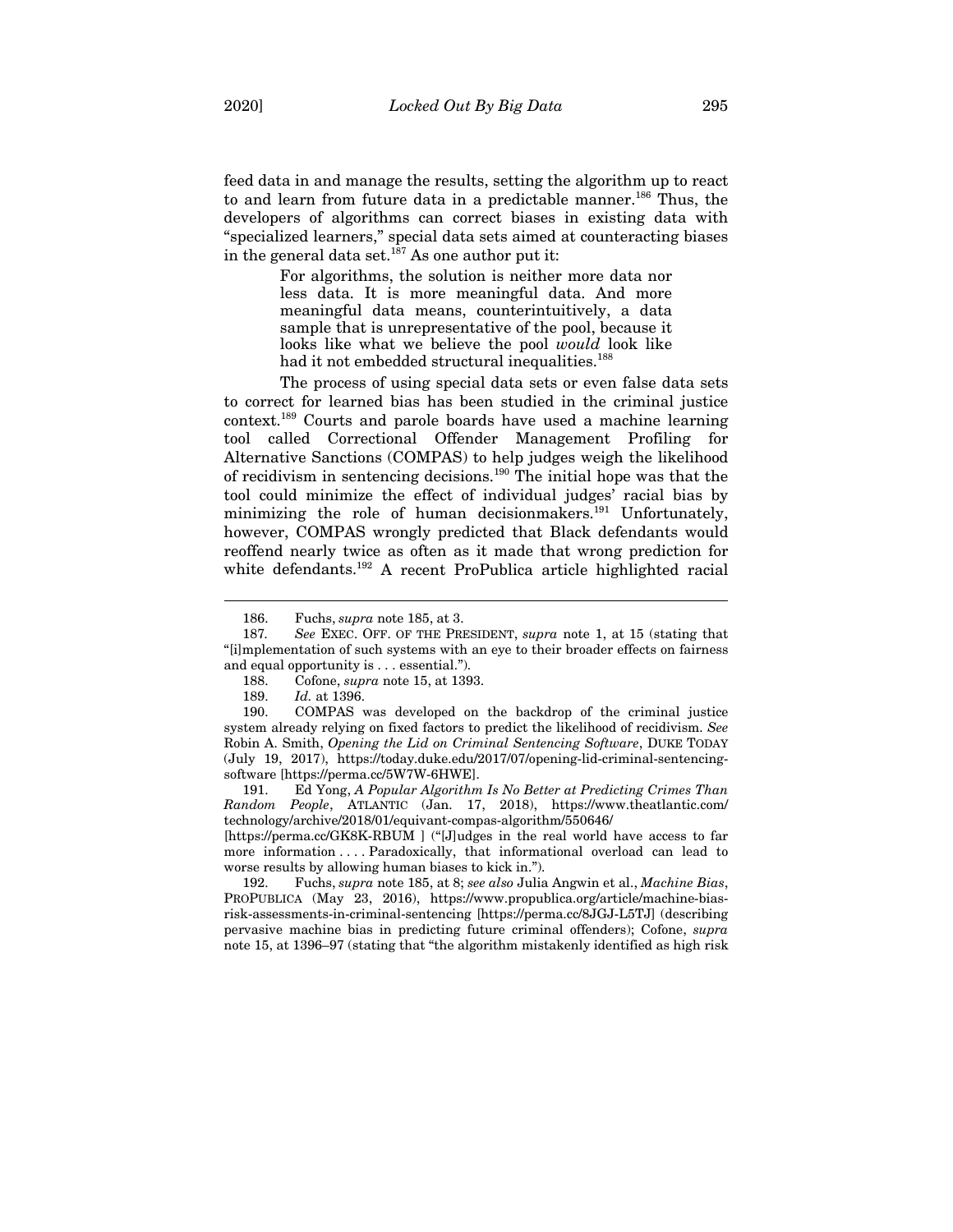disparities in the outputs from COMPAS by profiling two individuals—one Black and one white—arrested for petty theft.193 The COMPAS system predicted that the Black defendant would reoffend and the white one would not; two years after arrest it was clear that the algorithm got it wrong—the white defendant was rearrested and convicted while the Black defendant was not charged with any new crimes.<sup>194</sup>

Relying on crime reports which are fraught with racial bias as training data, COMPAS "learned" to double down on that bias. First, COMPAS relied on re-arrests to predict rates of recidivism without compensating for biased police practices.195 Additionally, COMPAS used data from other biased algorithms (e.g., algorithms that use data to predict crime locations and deploy police accordingly, which often leads to the over-policing of minority neighborhoods and results in more crime reports from those areas).196 One proposal to "retrain" COMPAS suggested that it simply remove racial information from the training data; however, machine learning algorithms often implicitly reconstruct missing data and "use these probabilistically inferred proxy variables for discriminatory classification."197 Given that programmers created machine learning algorithms to find relationships across data, they are astute at inferring missing or deleted data.198

When simply deleting data about race did not lead to more accurate results for the COMPAS system, a team of researchers suggested adding false training data to improve COMPAS's performance and correct the underlying racial bias. In this study, the more frequently a group was classified incorrectly by COMPAS, the more false data was generated for that group to "undo" the bias.<sup>199</sup>

twice as many black individuals than it did white individuals, and mistakenly identified as low risk more white individuals than it did black individuals").

<sup>193.</sup> Angwin et al., *supra* note 192, at ¶ 4.

<sup>194</sup>*. Id.*

<sup>195</sup>*. Id.*

<sup>196.</sup> Fuchs, *supra* note 185, at 1 ("Learned biases formed on human-related data frequently resemble *human-like* biases towards race, sex, religion, and many other common forms of discrimination.").

<sup>197</sup>*. Id.* at 9.

<sup>198.</sup> Sapiezynski et al., *supra* note 173, at 1 ("If an algorithm is not provided with a demographic feature, one might think, then its outputs should not discriminate with respect to that feature. This may not be true, however, when there are other features that are correlated with that demographic feature.").

<sup>199.</sup> Fuchs, *supra* note 185, at 10.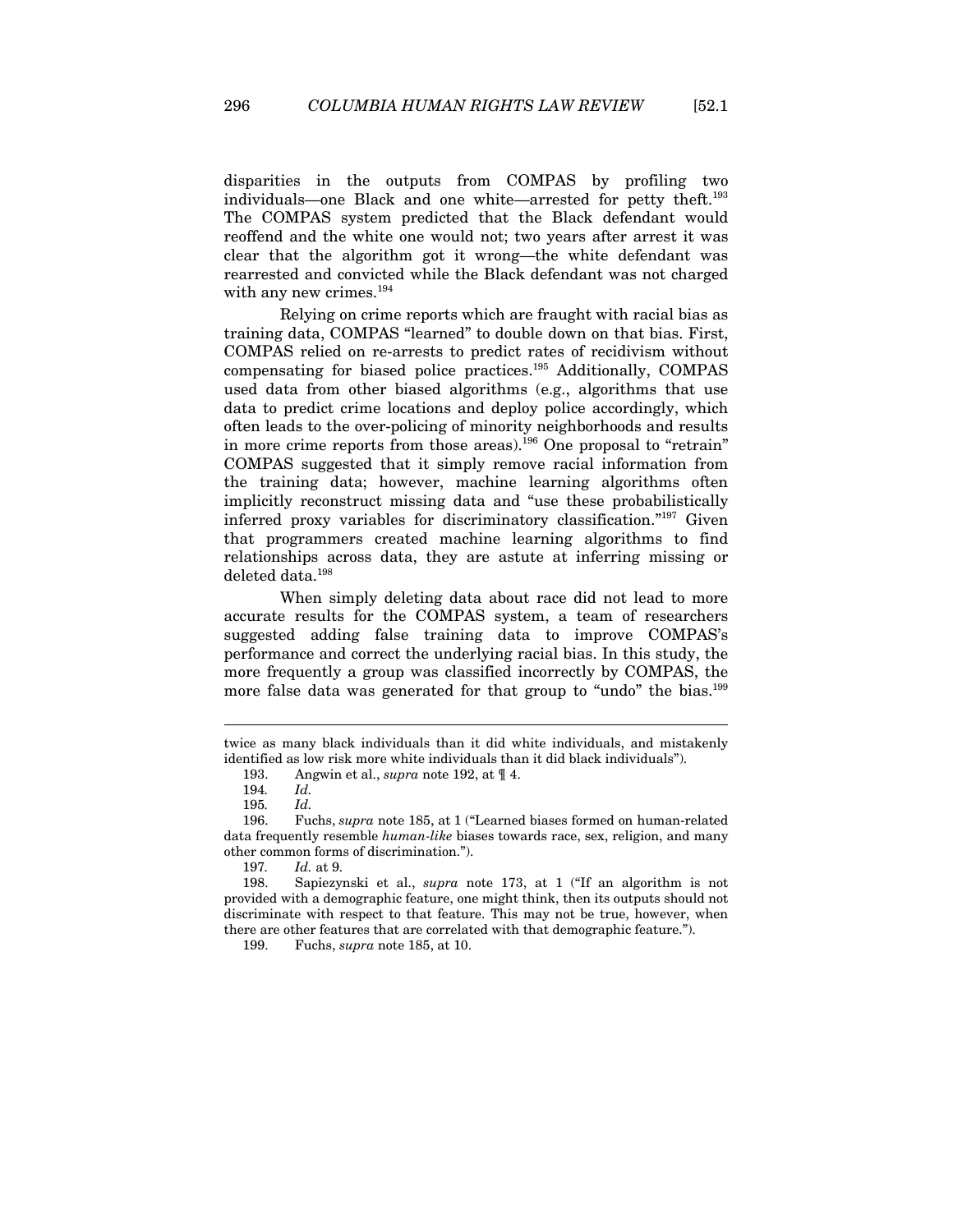For example, if subjects with a particular type of criminal record that was more frequently committed by African Americans were frequently misclassified as repeat offenders despite not reoffending, the algorithm was exposed to falsified data in proportion to the rate of the misclassification—i.e., falsified reports would be generated showing that subjects with that type of criminal record were not repeat offenders.200 When applied to COMPAS, this type of corrective antibias action was relatively successful: misclassification rates for African Americans dropped from 45% to 26%, while white misclassifications remained at 23%.201

Corrective antibias "training" for artificial intelligence systems has been applied in contexts outside of criminal law.202 For example, researchers noted that artificial intelligence algorithms used to identify successful business managers often use "training data" sets that reflect current inequities between women and men or between whites and racial/ethnic minorities.<sup>203</sup> Data sets might reveal that the most successful managers in the past were white men

<sup>200</sup>*. Id.*

<sup>201</sup>*. Id.*; *see also* Cofone, *supra* note 15, at 1422 ("COMPAS was not biased as a measure of re-arrest; it was biased as a measure of re-offense. COMPAS used its prediction of re-arrest as a proxy for re-offence. In doing so, it picked up the social biases that distort the relationship between offending and being arrested.").

<sup>202.</sup> Some scholars warn against this type of corrective antibias training. *Compare* Tene & Polonetsky, *supra* note 12, at 7, 29 (arguing that when companies "employ an editorial hand" in changing the results of algorithms to combat bias, they must do so with transparency and accountability, and that "[b]laming the algorithm for existing social inequity and requiring back office tweaking to cleanse its results is myopic. Instead of solving societal problems, it would bury them under a glass of political correctness and sanitized accounting."), *with* MacCarthy, *supra* note 14, at 70, 72 (2018) (noting that Supreme Court decisions permit designing or modifying algorithms to "mov[e] toward statistical parity" in some instances. For example, without discussing algorithms in particular, in *Texas Dep't of Hous. and Cmty. Affs. v. Inclusive Cmtys. Project,*  Inc., 135 S. Ct. 2507 (2015), the Supreme Court held that "remodel efforts are not precluded by equal protection even they are race conscious, but stronger measures such as racial targets or quotas might not be consistent with equal protection."). Note that, in response to lawsuits asserting claims based on bias in algorithms, there are now companies that specialize in identifying and remediating bias in algorithms. The O'Neil Risk Consulting & Algorithmic Auditing Company (ORCAA), for example, offers to audit algorithms for "accuracy, bias, consistency, transparency, fairness and legal compliance." *O'Neil Risk Consulting & Algorithmic Auditing*, ORCAA, https://orcaarisk.com/ [https://perma.cc/PC25- 69JP].

<sup>203.</sup> LaBrie & Steinke, *supra* note 26, at 4.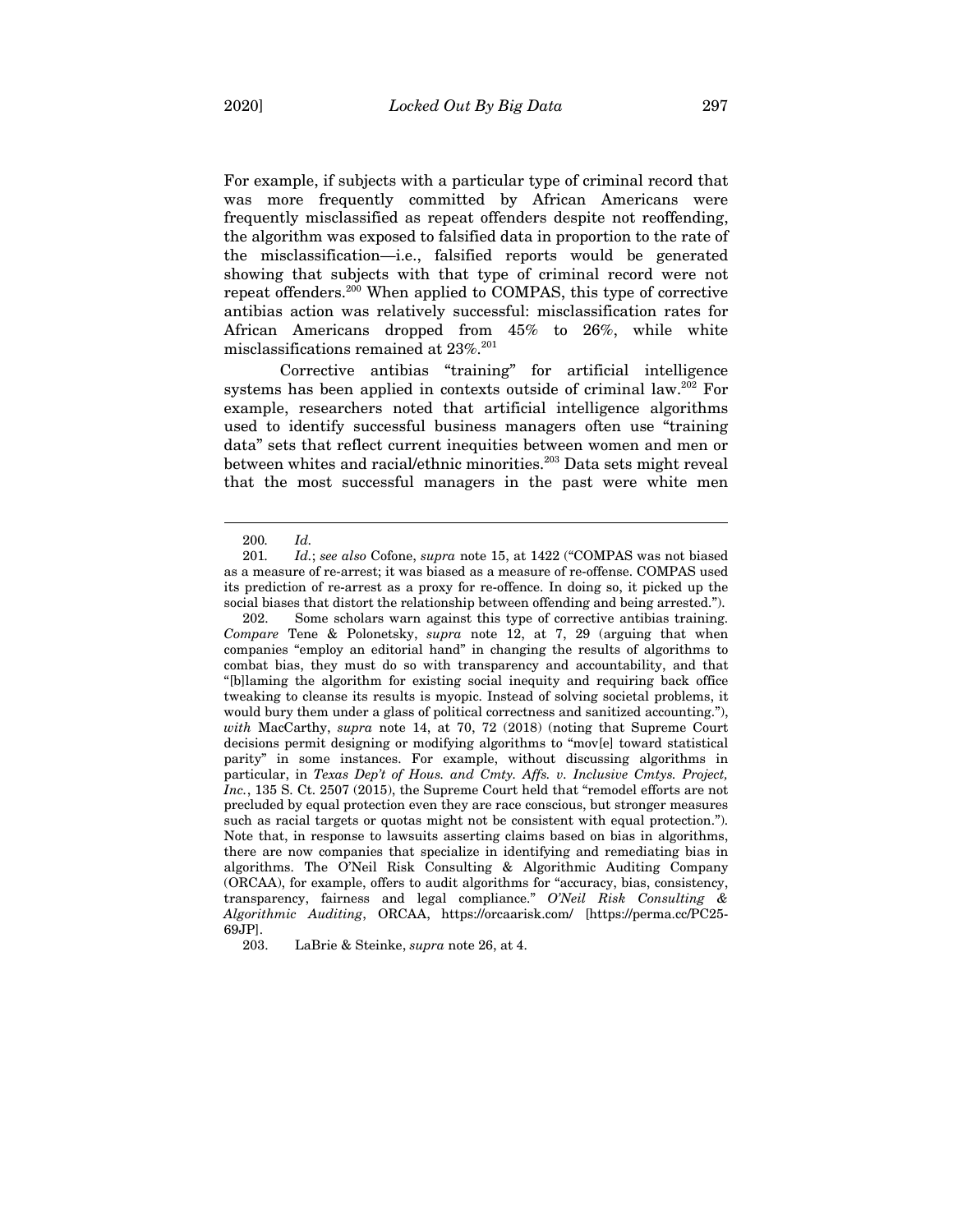(because women and racial or ethnic minorities faced sexism and racism), and thus the algorithm would suggest that hiring white men to fill manager positions will yield the best results.<sup>204</sup> Similarly, a data set might show a correlation between number of hours worked in a given year and success as a manager, and the algorithm again might favor men in workplaces where it is more likely for women to take parental leave than men.205 Simply removing demographic data from data sets is unlikely to remedy such algorithmic discrimination, but creating false datasets that pairs traits associated with women and minorities on equal footing with white men could produce better results. To reduce algorithmic discrimination, sometimes we must "lie' to the algorithm, pretending that we live in the kind of society that we want to live in."206

There is sometimes tension between anti-discrimination principles, which prohibit classifications based on protected categories, and anti-subordination principles, which prohibit disadvantaging historically vulnerable groups; the Fair Housing Act jurisprudence speaks to both principles. 207 The Fair Housing Act prohibits actors from making housing-related decisions "because of" race—an anti-discrimination principle.208 At the same time, the Fair

<sup>204</sup>*. Id.* at 3–4; *see also* Cofone, *supra* note 15, at 1397–98 (analyzing a machine learning system that Amazon developed to rank job candidates, which "to the surprise of the algorithm's programmers, ended up being sexist." The reason the "system displayed a significant bias against female candidates" is "[b]ecause the algorithm was trained using Amazon's existing hiring data under the idea that Amazon's current employee choices are a good proxy for Amazon's desired employee choices, the algorithm reflected existing hiring practices.")

<sup>205.</sup> LaBrie and Steinke, *supra* note 26, at 4.

<sup>206.</sup> Cofone, *supra* note 15, at 1421–22 ("[T]o conform with antidiscrimination law, [companies and government agencies] could be required to consider that, even though groups are not equal in the real world, they must be treated equally for the purposes of the decision-making process, and could be asked to train their models to conform to such belief."). For a discussion of how a disparate impact assessment in machine learning could operate, see MacCarthy, *supra* note 14, at 67.

<sup>207.</sup> Cofone, *supra* note 15, at 1431; *see also* MacCarthy, *supra* note 14, at 68 (discussing the "dispute between those who think the anti-discrimination laws aim at group disadvantaging practices and those who think they target arbitrary misclassification of individuals"). For a discussion of the nuanced differences between the anti-discrimination principle, involving individual discriminatory harms, and the anti-subordination principle, focusing generally on social change "necessary to eliminate group-based inequality," see Schneider, *supra* note 37, at 582.

<sup>208.</sup> FHA, *supra* note 30, at §§ 3601–3619.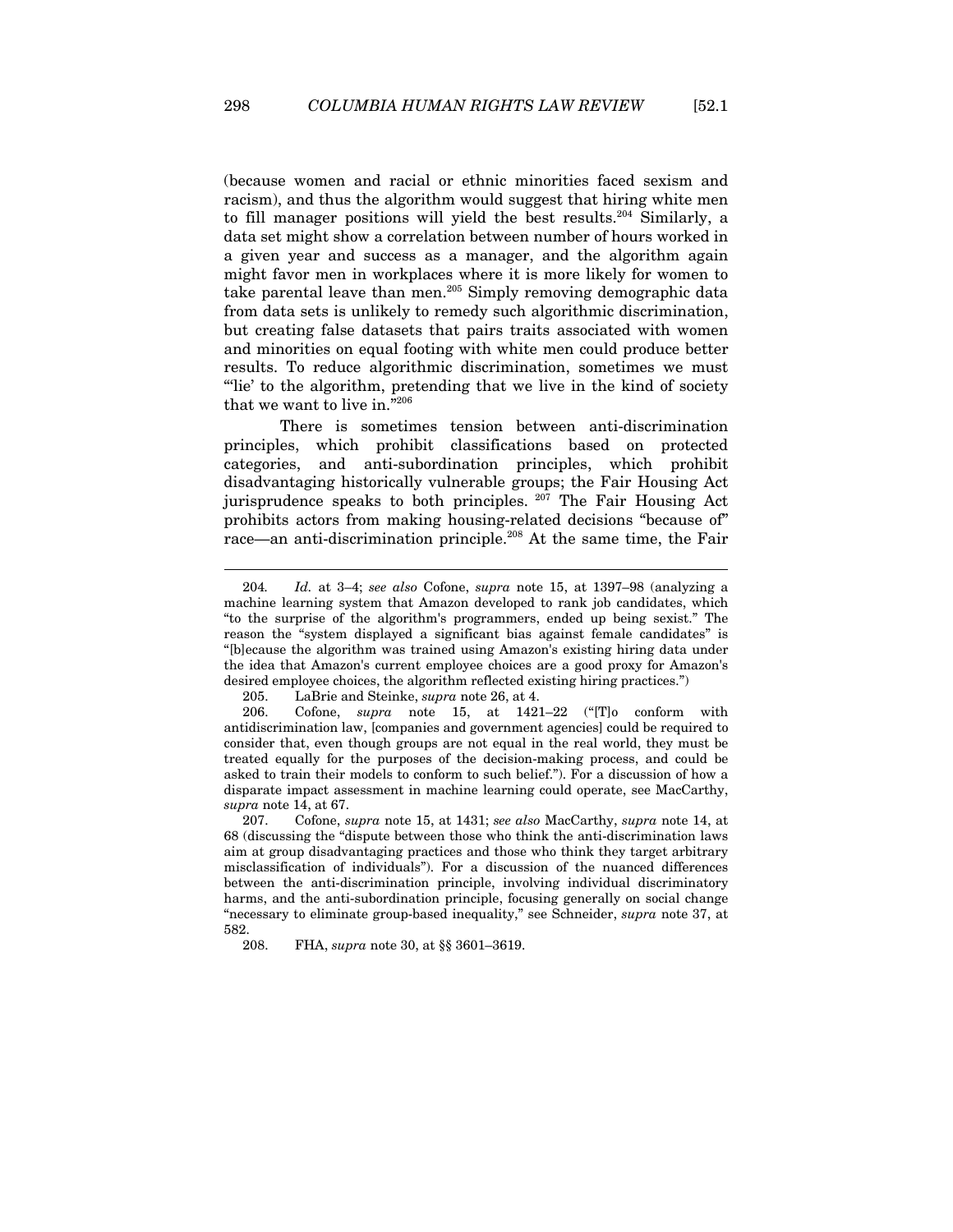Housing Act's stated purpose—"to provide, within constitutional limitations, for fair housing throughout the United States"209—and over fifty years of disparate impact jurisprudence embodies the antisubordination principle: that "decisions should not worsen *or* perpetuate protected groups' subordinate status" without a sufficient business justification.<sup>210</sup> Training algorithms to recognize bias and correct for it relies on both anti-discrimination principles (in some cases, by disallowing the algorithm to rely on data that relates to protected classes) and anti-subordination principles (by using raceconscious data to correct for algorithmic bias). The purpose of disparate impact analysis is "not to freeze inequality in an unjust situation but rather to correct the state of affairs and achieve a more just state of the world."<sup>211</sup> Using corrective training data, or, as another scholar put it, "lying" to the algorithm so that training data resembles "the more equal world that the law dictates we should live in" enables us to "tak[e] the anti-subordination principle seriously in the context of algorithmic discrimination."212

# C. In Some Circumstances, Put the Human Back into the Equation

Sometimes there is an even simpler fix to bias in algorithms: using the data produced by algorithms in only limited capacities and allowing for human intervention when bias is revealed. For example, in 2013, the City of Boston introduced an application that used the motion-sensing capabilities of smartphones to automatically report information on potholes to the municipal government.<sup>213</sup> Users could download the app, and then, whenever their smartphones sensed the deep bump from a pothole, the location information was automatically transmitted to the relevant governmental authority.<sup>214</sup> Not surprisingly, the app reported more potholes in wealthy areas of the city than poor ones because wealthier residents were more likely to have smart phones and to download the application. $215$  If the city had relied only on the data from the application, it would have

<sup>209.</sup> *Id.* at § 3601.

<sup>210.</sup> Cofone, *supra* note 15, at 1432.

<sup>211</sup>*. Id.* at 1432–33.

<sup>212</sup>*. Id.* at 1442–43.

<sup>213.</sup> Tene & Polonetsky, *supra* note 12, at 26.

<sup>214</sup>*. Street Bump*, CITY OF BOS. (last updated July 1, 2019), https://www.boston.gov/transportation/street-bump [https://perma.cc/93Q7-6K7E].

<sup>215.</sup> Tene & Polonetsky, *supra* note 12, at 26.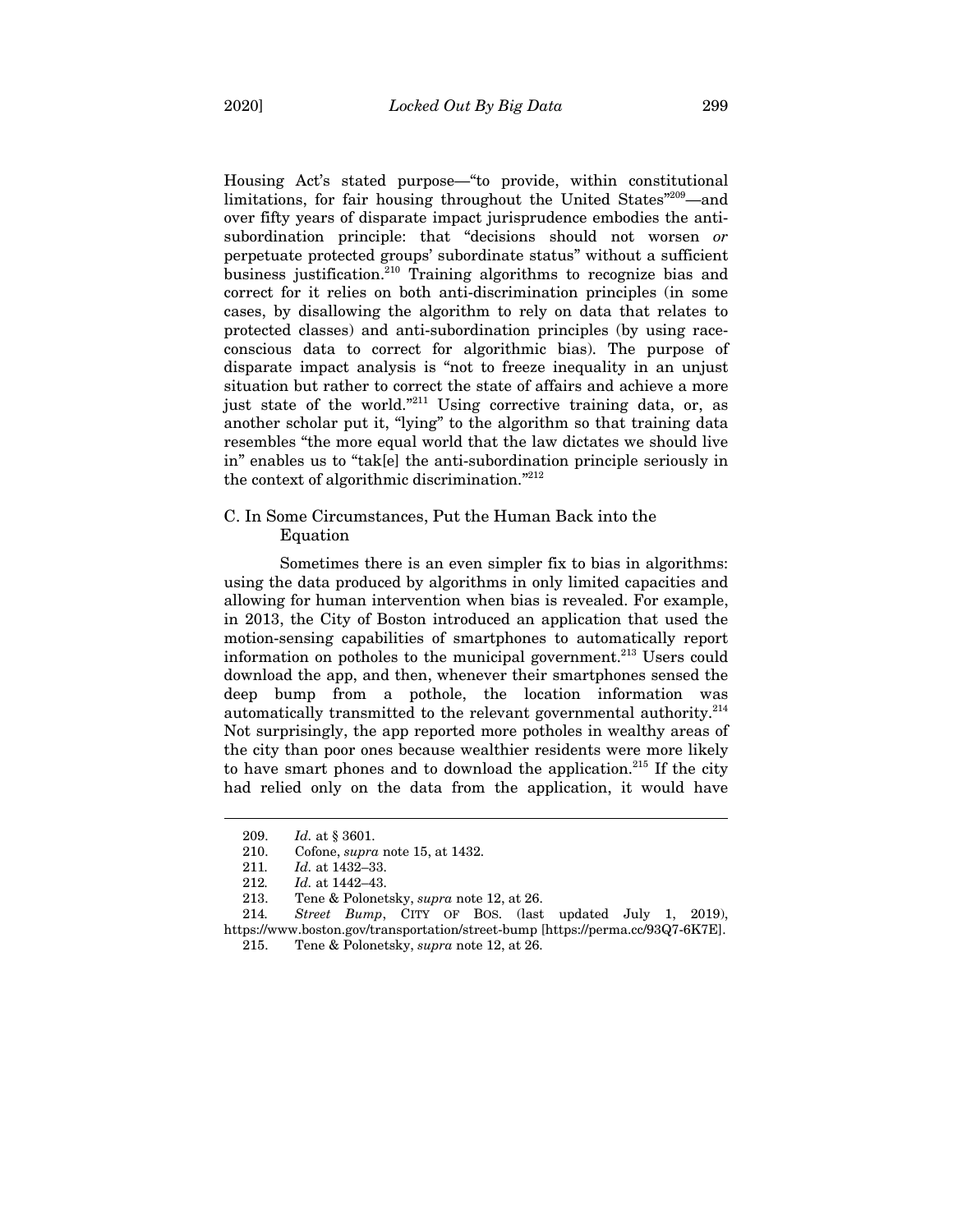regressively diverted city resources from poor communities to rich communities.216 Instead of relying on data that was likely to be infected with bias, the City of Boston deployed the application to its city road inspectors who serviced all parts of the city equally and then used the citizen-generated data just to supplement what came in from the city employees.<sup>217</sup>

We may not always need machines to correct biased algorithms; for example, allowing users to input or correct data may lead to better results.218 In a 2016 report, the Executive Office of the President suggested that allowing subjects "to correct inaccurate data and appeal algorithmic-based decisions" was a key element of algorithmic fairness.<sup>219</sup> The data analytics firm Axicom accomplishes this by inviting members of the public "to search for their names and profiles on a public interface, and update or correct information that is outmoded or shows errors."<sup>220</sup> User input improves the efficacy and efficiency of the algorithm while encouraging members of the public to help correct biases. $221$  On the other hand, it puts the burden of confronting bias on those who may be most likely to suffer from the

<sup>216.</sup> *Id.*

<sup>217.</sup> EXEC. OFF. OF THE PRESIDENT, BIG DATA: SEIZING OPPORTUNITIES, PRESERVING VALUES 52 (2014) (noting that the Street Bump app has to date recorded tens of thousands of "bumps," helping Boston identify road castings like manholes and utility covers, not potholes, as the biggest obstacle for drivers).

<sup>218.</sup> Matthew Adam Bruckner, *The Promise and Perils of Algorithmic Lenders' Use of Big Data*, 93 CHI.-KENT L. REV. 3, 53 (2018) ("Data obtained through consumer consent is likely to be better quality (i.e. more accurate and reliable), thus presenting fewer compliance risks for algorithmic lenders." (footnote omitted)).

<sup>219.</sup> EXEC. OFF. OF THE PRESIDENT, *supra* note 1, at 23; *see also* Lee et al., *supra* note 2, at ¶ 74 ("The subjects of automated decisions deserve to know when bias negatively affects them, and how to respond when it occurs.").

<sup>220.</sup> Bruckner, *supra* note 218, at 53–54 (citing EVA WOLKOWITZ & SARAH PARKER, CTR. FOR FIN. SERVS. INNOVATION, BIG DATA, BIG POTENTIAL: HARNESSING DATA TECHNOLOGY FOR THE UNDERSERVED MARKET 12 (2015), http://www.morganstanley.com/sustainableinvesting/pdf/Big\_Data\_Big\_Potential. pdf [https://perma.cc/9WY8-WZMG]).

<sup>221.</sup> EXEC. OFF. OF THE PRESIDENT, *supra* note 1, at 9 (noting that when there is a lack of transparency, individuals are unable to "detect and seek correction of any errors or bias"); *see also* Lee et al., *supra* note 2, at 16 ("People will continue to play a role in identifying and correcting biased outcomes long after an algorithm is developed, tested, and launched. While more data can inform automated decision-making, this process should complement rather than fully replace human judgement.").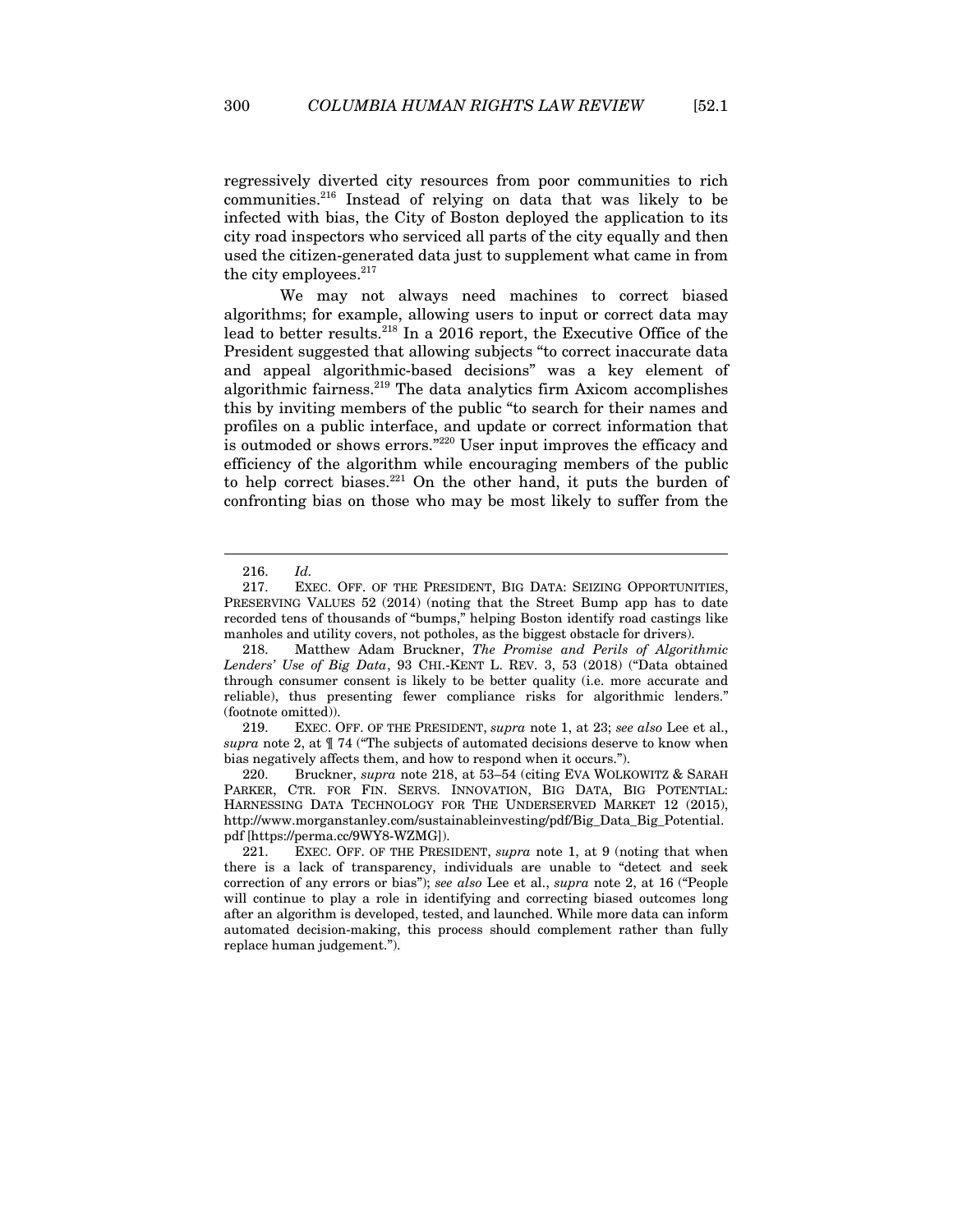effects of discrimination and who are least likely to have the time and resources necessary to make corrections.222

Employment scholars have urged employers to utilize human decision-makers to carefully monitor algorithmic outputs to ensure that algorithms do not cause impermissible disparate impacts based on protected classes when it comes to hiring, promotion, and firing decisions. For example, one scholar advises training in-house personnel to "make sure that both the people using this data and the people creating the algorithm understand that they need to be aware of potential bias and have methods for checking for bias."223 Employees should be trained to "review datasets and algorithms to ensure that hidden biases are not having an unintended impact on [protected] populations."<sup>224</sup> Certainly, there are opportunities for these types of user inputs in the rental housing context. Tenants should be given a clear reason anytime an algorithm rejects a rental application and tenants should have ample opportunities to correct the record or provide mitigating evidence.

#### D. Increased Transparency

In addition to "training" algorithms to be less discriminatory by providing them with false data sets that combat the racial disparities that infect existing data sets, algorithms may be less discriminatory if the algorithms themselves are less opaque. Algorithms, particularly those used in "machine learning," are often a "black box"—an "opaque machine that takes inputs, carries out some inscrutable process, and delivers unexplained outputs based on that that process."225 There is a push across industries to make companies "dramatically more transparent about the predictive tools they build and use."226

<sup>222.</sup> Dana Floberg, *The Racial Digital Divide Persists*, FREE PRESS (Dec. 13, 2018), https://www.freepress.net/our-response/expert-analysis/insightsopinions/racial-digital-divide-persists [https://perma.cc/TF3E-CENT].

<sup>223.</sup> Reinsch & Goltz, *supra* note 11, at 60.

<sup>224</sup>*. Id.* at 60–61.

<sup>225.</sup> EXEC. OFF. OF THE PRESIDENT, *supra* note 1, at 8; *see also* Cofone, *supra* note 15, at 1436–1437 ("[T]he most accurate methods of machine learning, and thus the ones for which there is greater incentive to adopt, seem to be the least explainable ones.").

<sup>226.</sup> Bogen & Rieke, *supra* note 25, at 2; *see also* Lehr & Ohm, *supra* note 103, at 692–93 (noting that "there are ways to make algorithms more explainable. For one, a simpler class of models can be chosen—one with a less complex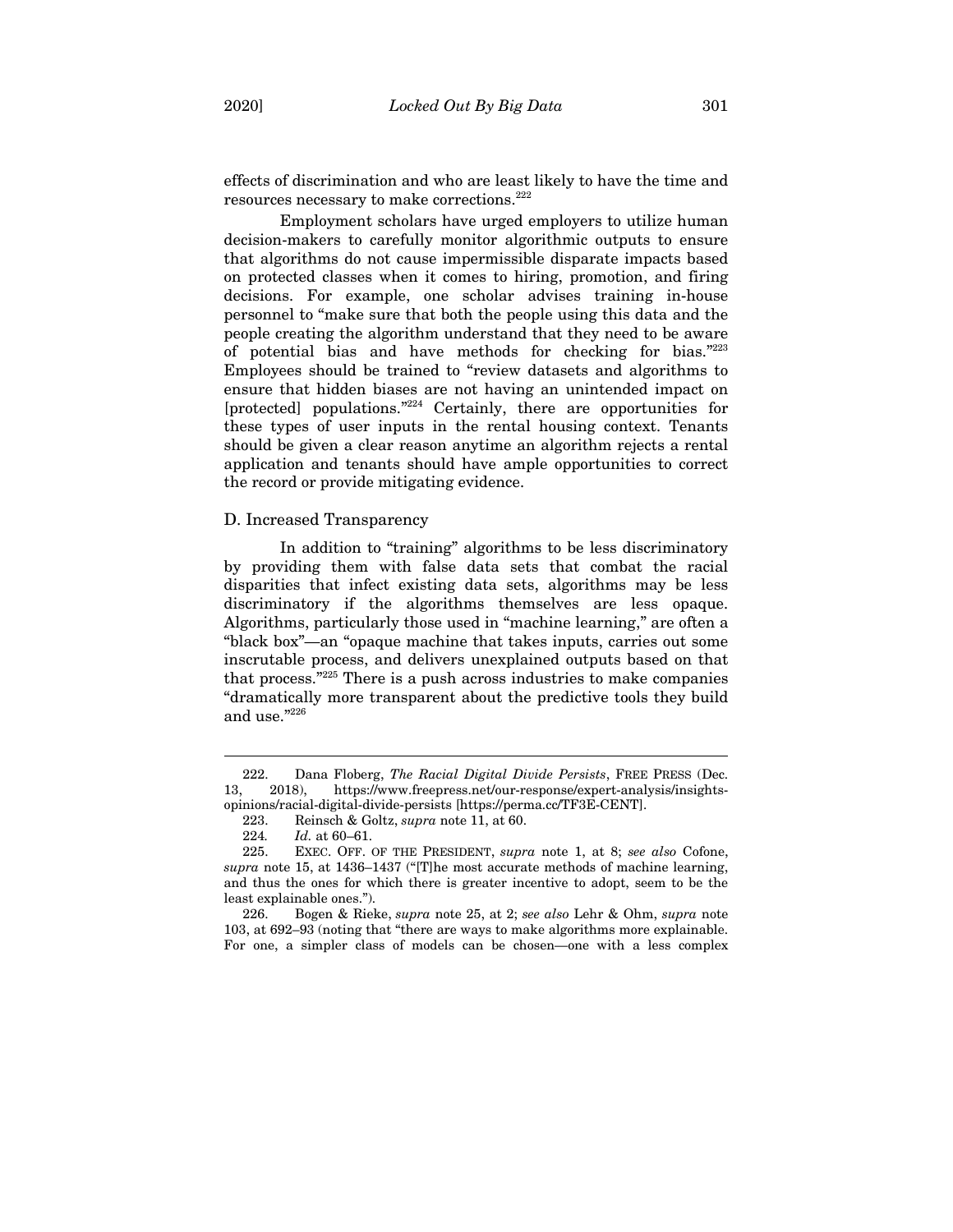The opacity of algorithms can obfuscate intentional discrimination by hiding whether algorithms improperly rely on data about protected classes; this can make disparate impact claims impossible to prove by hiding how combinations of data points might be used as proxies for race. Potential plaintiffs need "some level of transparency in order to substantiate their claims."227 On the other hand, those using algorithms may have valid trade secret or privacy concerns. To balance these interests, some scholars have argued that algorithms used in certain contexts should be regulated by a government agency which could set disclosure requirements similar to the SEC's that do not reveal trade secrets but nonetheless provide meaningful notice about how the algorithm functions and whether it may result in discrimination.<sup>228</sup>

Predictive tools such as algorithms can give those who rely on them "the opportunity to look inward and adjust their own past behavior and assumptions."229 This is not possible, of course, without transparency. Increased transparency, while helpful to those aggrieved by algorithmic discrimination, cannot, alone, eradicate algorithmic discrimination because even if there is more transparency, "[m]achine-learning algorithms do not learn nor reason like humans do, and that can make their outputs difficult to predict and difficult to explain."230 While increasing transparency, researchers must stay informed of the changing nature of algorithms and work to anticipate issues that will come up.

optimization process."); Andrew Tutt, *An FDA for Algorithms*, 69 ADMIN. L. REV. 83, 109 (2017) ("[T]here appears to be a growing consensus among scholars that the ability to require transparency should be one of the first tools used to regulate . . . .").

<sup>227.</sup> Cofone, *supra* note 15, at 1439.

<sup>228.</sup> Tutt, *supra* note 226, at 110; *see also* NYC, ALGORITHMS MANAGEMENT AND POLICY OFFICER, https://www1.nyc.gov/site/ampo/index.page [https://perma.cc/CUY5-M3LM] (referencing a hiring notice for an "Algorithms Management and Policy Officer" for New York City).

<sup>229.</sup> Bogen & Rieke, *supra* note 25, at 9.

<sup>230.</sup> Tutt, *supra* note 226, at 87–88 ("The result is that in some of the most important applications to which they might one day be placed, we will be entrusting our fates to machines we do not, and perhaps even cannot, understand.").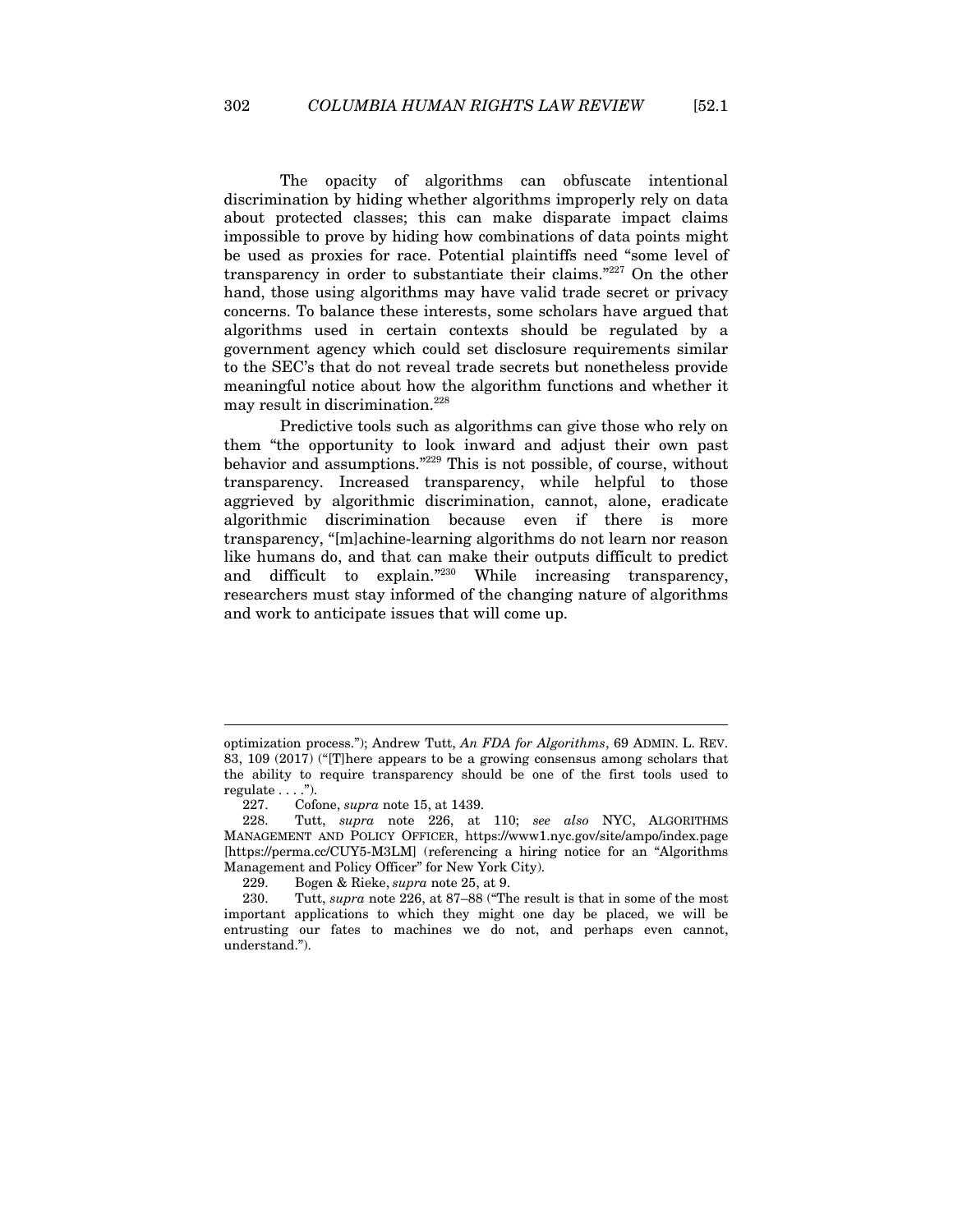# E. Update Nondiscrimination Laws to Address Algorithmic Discrimination

As described above, HUD has recently proposed a rule that would immunize housing providers from liability under the Fair Housing Act if a discriminatory algorithm is approved or used by a third party.231 This head-in-the-sand approach to a technology that is taking over much of the decision-making in the rental housing market will encourage housing providers to turn a blind eye to the potentially discriminatory effects of using algorithms.232 Instead of taking such a large part of the marketplace out from under the prohibitions included in the Fair Housing Act, regulations should be updated to specifically address algorithmic discrimination and provide guidance to housing providers on how to use algorithmic tools in ways that do not violate both the anti-discrimination and antisubordination principles of the Fair Housing Act.<sup>233</sup> Such regulations have the potential to spare housing providers from litigation and liability by clarifying for programmers how to avoid algorithmic discrimination in the design and training of housing-related algorithms.234 As one author put it:

> It is increasingly clear that this framework [of nondiscrimination laws] must be adapted for regulating the growing number of questions involving hiring, credit, admissions, criminal justice where algorithms are now involved in how public and private institutions decide. . . . Getting the proper regulatory system in place does not simply limit the possibility of discrimination from algorithms; it has the potential to turn algorithms into a powerful

<sup>231</sup>*.* FHA, *supra* note 30, at §§ 3601–3619.

<sup>232</sup>*. See* Stephen M. Dane, *Fair Housing Policy Under the Trump Administration*, 44 HUM. RTS. 18 (2019) ("[T]he proposed Rule disincentivizes businesses to collect important data that can reveal discrimination.").

<sup>233</sup>*. See generally* Lee et al., *supra* note 2 (suggesting that nondiscrimination and other civil rights laws should be updated to interpret and redress disparate impacts caused by algorithmic decision-making).

<sup>234</sup>*. Id.* at 11–12 ("[W]hen creators and operators of algorithms understand that these may be more or less non-negotiable factors, the technical design will be more thoughtful in moving away from models that may trigger and exacerbate explicit discrimination, such as design frames that exclude . . . certain inputs or are not checked for bias.").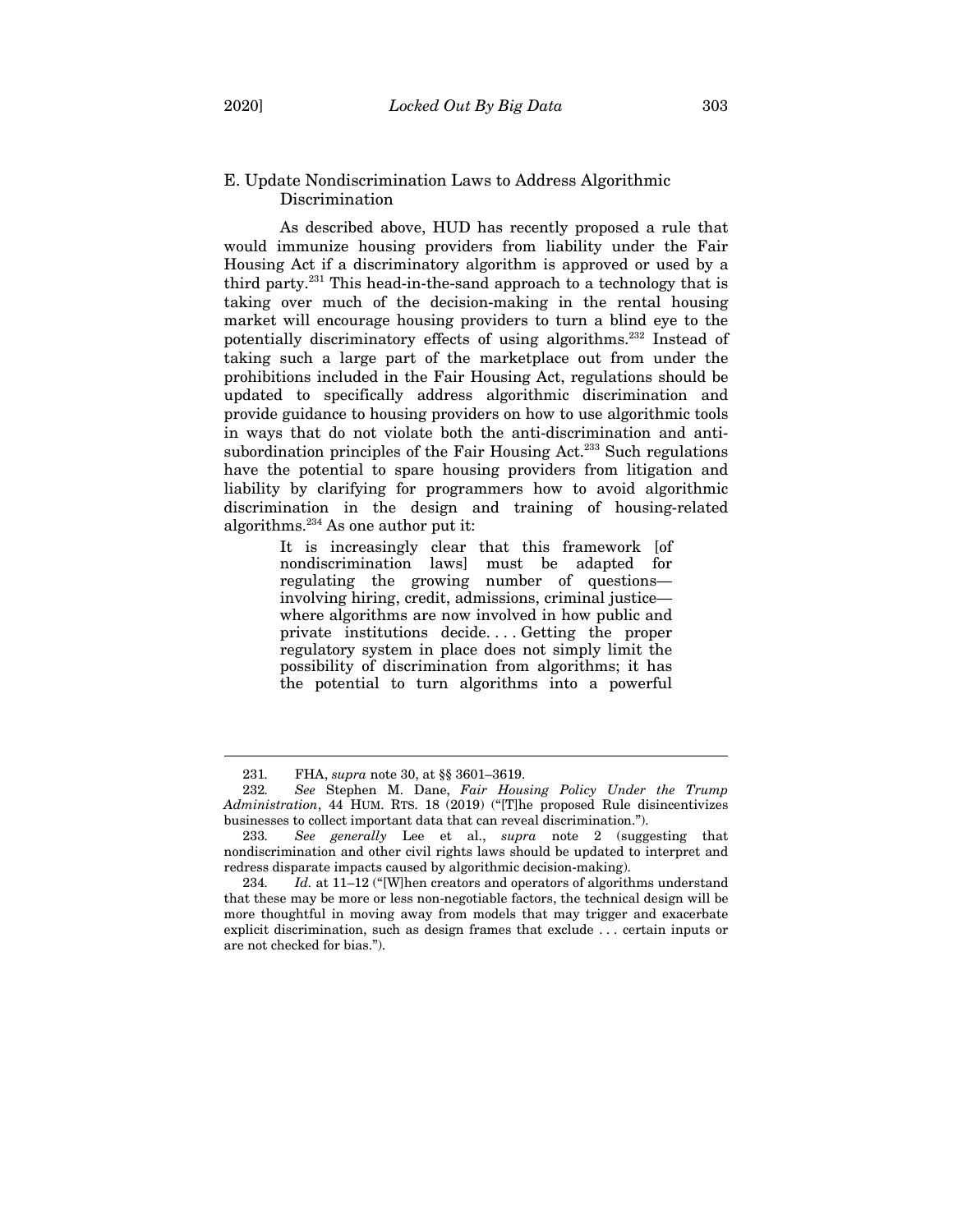counterweight to human discrimination and a positive force for social good of multiple kinds.<sup>235</sup>

The updating of Fair Housing Act regulations to address algorithmic discrimination could include requirements of transparency, requirements that those who use algorithms audit them for bias, and requirements that housing providers ensure that the training data fed to algorithms will produce nondiscriminatory results. This would, of course, require the federal government to reverse course from the recently proposed HUD rule that specifically immunizes housing providers who use algorithms.<sup>236</sup> Acknowledging both the potential and pitfalls of the use of technology and adapting legislation and regulations accordingly has the potential to ensure that the protections of the Fair Housing Act remain intact even as technology advances beyond what the drafters of the Fair Housing Act imagined.

#### **CONCLUSION**

As one author put it, "[d]ata and technology are the new frontier in the struggle for civil rights, and out on the frontier, a lot can go wrong."237 That said, with increased transparency and a focus on ensuring that the use of technology does not undermine the efficacy of Civil Rights laws, there is potential for a lot to go right. The coming eviction crisis resulting from the COVID-19 pandemic serves as an illustrative example. As has been widely reported, COVID-19 has disproportionately affected Black individuals, both in terms of health impacts and in terms of financial impacts.238 It is

<sup>235.</sup> Jon Kleinberg et. al., *Discrimination in the Age of Algorithms*, 10 J. LEGAL ANALYSIS 113, 115 (2018) (footnote omitted).

<sup>236.</sup> The rule does not need to be finalized, especially given that "there is no support in the case law for the draconian changes being proposed." Dane, *supra*  note 232, at 20.

<sup>237.</sup> Aaron Rieke & Corrine Yu, *Discrimination's Digital Frontier*, ATLANTIC (Apr. 15, 2019), https://www.theatlantic.com/ideas/archive/2019/04/facebook-targeted-marketingperpetuates-discrimination/587059/ [https://perma.cc/6UJ9-SKKX].

<sup>238.</sup> Centers for Disease Control and Prevention, *Health Equity Considerations & Racial & Ethnic Minority Groups*, CDC.GOV (last updated July 24, 2020), https://www.cdc.gov/coronavirus/2019-ncov/need-extraprecautions/racial-ethnic-minorities.html [https://perma.cc/YQ77-LFGC]; *see also*  Linda Poon, *CityLab Daily: Covid-19 Evictions Will Wipe Out Black Renters*, BLOOMBERG (July 2, 2020), https://www.bloomberg.com/news/newsletters/2020- 07-02/citylab-daily-covid-19-evictions-will-wipe-out-black-renters